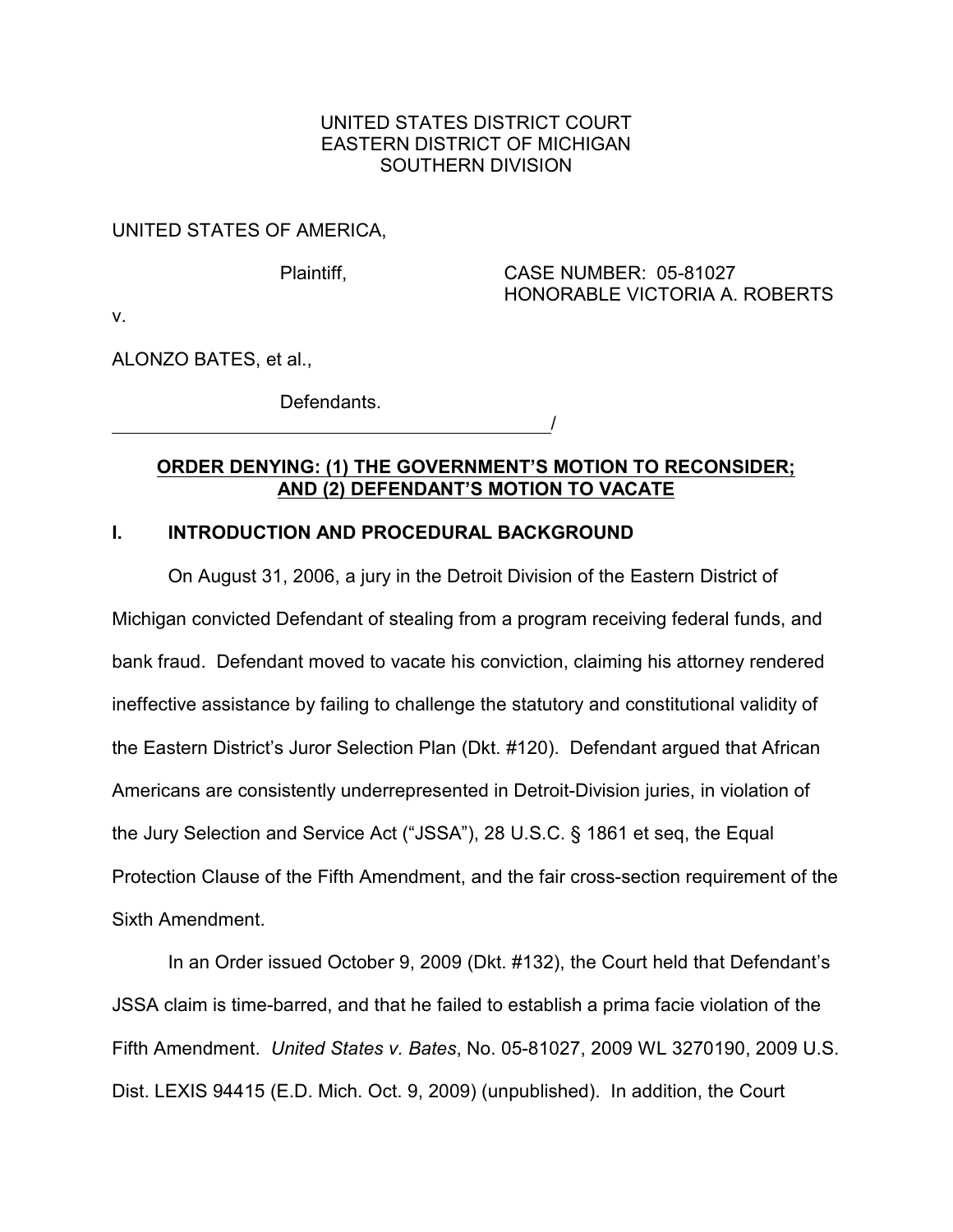decided that Defendant failed to raise his Sixth Amendment challenge before trial, as required by Federal Rules of Criminal Procedure 12(b)(3)(B) and (e). As such, Defendant's claim is procedurally defaulted, unless he can show cause for failing to raise the issue, and actual prejudice resulting from the alleged constitutional deficiency. *See United States v. Ovalle*, 136 F.3d 1092, 1107 (6th Cir. 1998) ("relief from the Rule [12(b)(3)] requirements is only appropriate where the district court has made a finding of 'cause and actual prejudice.'") (*citing United States v. Oldfield*, 859 F.2d 392, 397 (6th Cir. 1988)).

After reviewing the show-cause standard in its October 9th Order, the Court assumed, without deciding, that Defendant met the cause prong of the analysis, and turned to the merits of Defendant's fair cross-representation challenge. *See United States v. Orange*, 447 F.3d 792, 797 (10th Cir. 2006) (to assess prejudice on an ineffective assistance claim, a court must consider the merits of the omitted issue). The Court concluded, however, that Defendant's data concerning the Detroit Division's Master Jury Wheel was too rudimentary to permit a final ruling; the Court ordered an evidentiary hearing.

The Government moved for the Court to reconsider its assumption that Defendant showed cause for failing to raise his Sixth Amendment challenge before trial. (Dkt. #135). The Government pointed out that a defendant is not entitled to an evidentiary hearing unless he establishes both prongs of the procedural default analysis. *See* 28 U.S.C. § 2255(b) ("Unless the motion and the files and records of the case conclusively show that the prisoner is entitled to no relief, the court shall . . . grant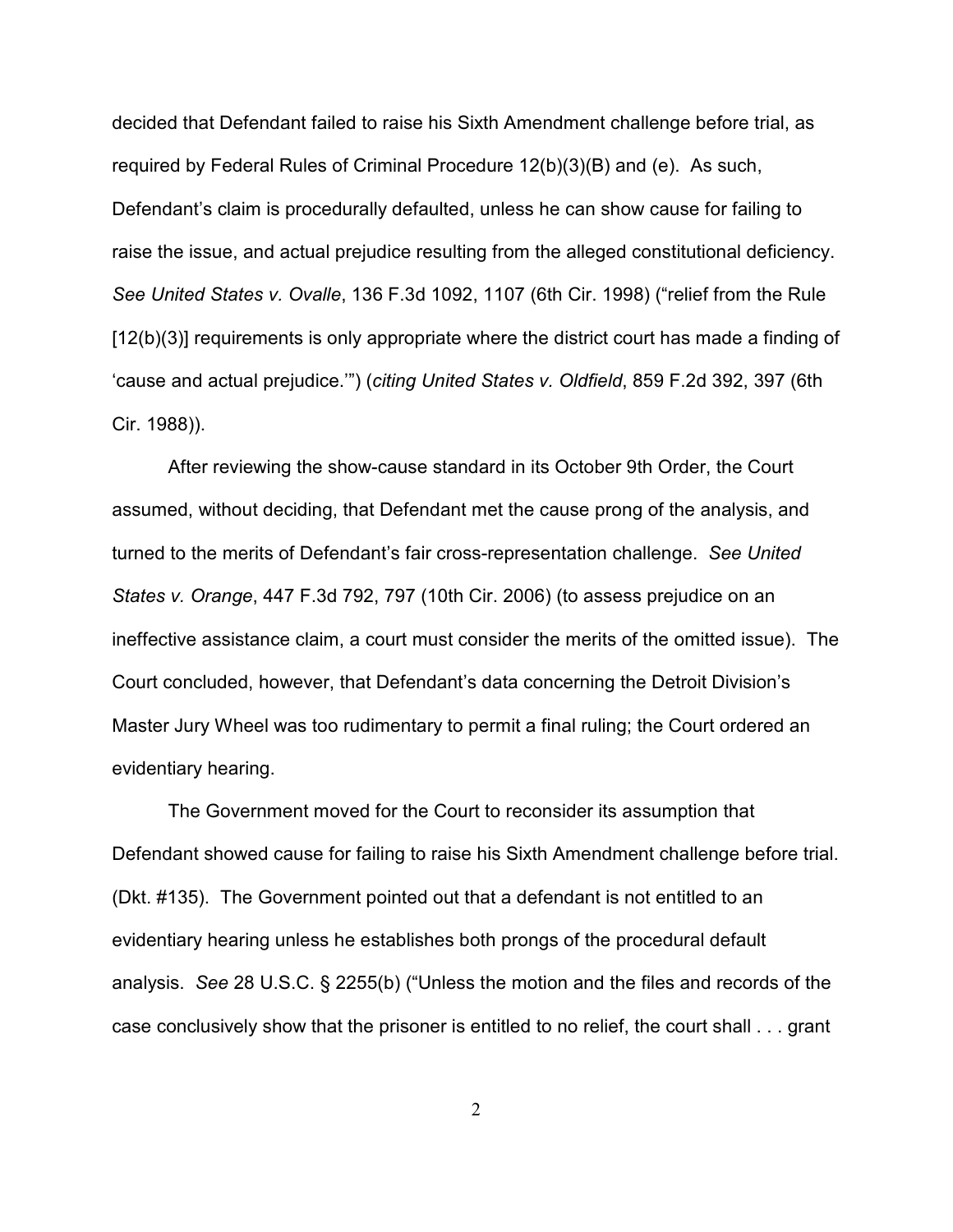a prompt hearing thereon . . . ."); *McCleskey v. Zant*, 499 U.S. 467, 494 (1991) ("The petitioner's opportunity to meet the burden of cause and prejudice will not include an evidentiary hearing if the district court determines as a matter of law that petitioner cannot satisfy the standard."). On November 12, 2009, the Court heard argument on the Government's motion for reconsideration, which was followed by the evidentiary hearing on Defendant's fair cross-section claim.

While the Court may have erred by not clearly ruling on the cause prong of the procedural default analysis, the Court notes that procedural default is not a jurisdictional bar to review of a habeas petition on the merits. *See Trest v. Cain*, 522 U.S. 87, 89 (1997) ("in the habeas context, a procedural default . . . is not a jurisdictional matter.") (citations omitted). Furthermore, "federal courts are not required to address a procedural-default issue before deciding against the petitioner on the merits." *Hudson v. Jones*, 351 F.3d 212, 215 (6th Cir. 2003) (*citing Lambrix v. Singletary*, 520 U.S. 518, 525 (1997)). "Judicial economy might counsel giving the [other] question priority, for example, if it were easily resolvable against the habeas petitioner, whereas the procedural bar issue involved complicated issues of state law." *Lambrix*, 520 U.S. at 525 (citation omitted).

Because "[t]he cause-and-prejudice analysis is a conjunctive one, requiring a petitioner to satisfy both prongs to excuse a procedural default[,]" *Matthews v. Ishee*, 486 F.3d 883, 891 (6th Cir. 2007), and because the Court holds that Defendant fails to show that he was prejudiced by his counsel's failure to challenge the Juror Selection Plan, the Government's Motion to Reconsider (Dkt. #135) and Defendant's Motion to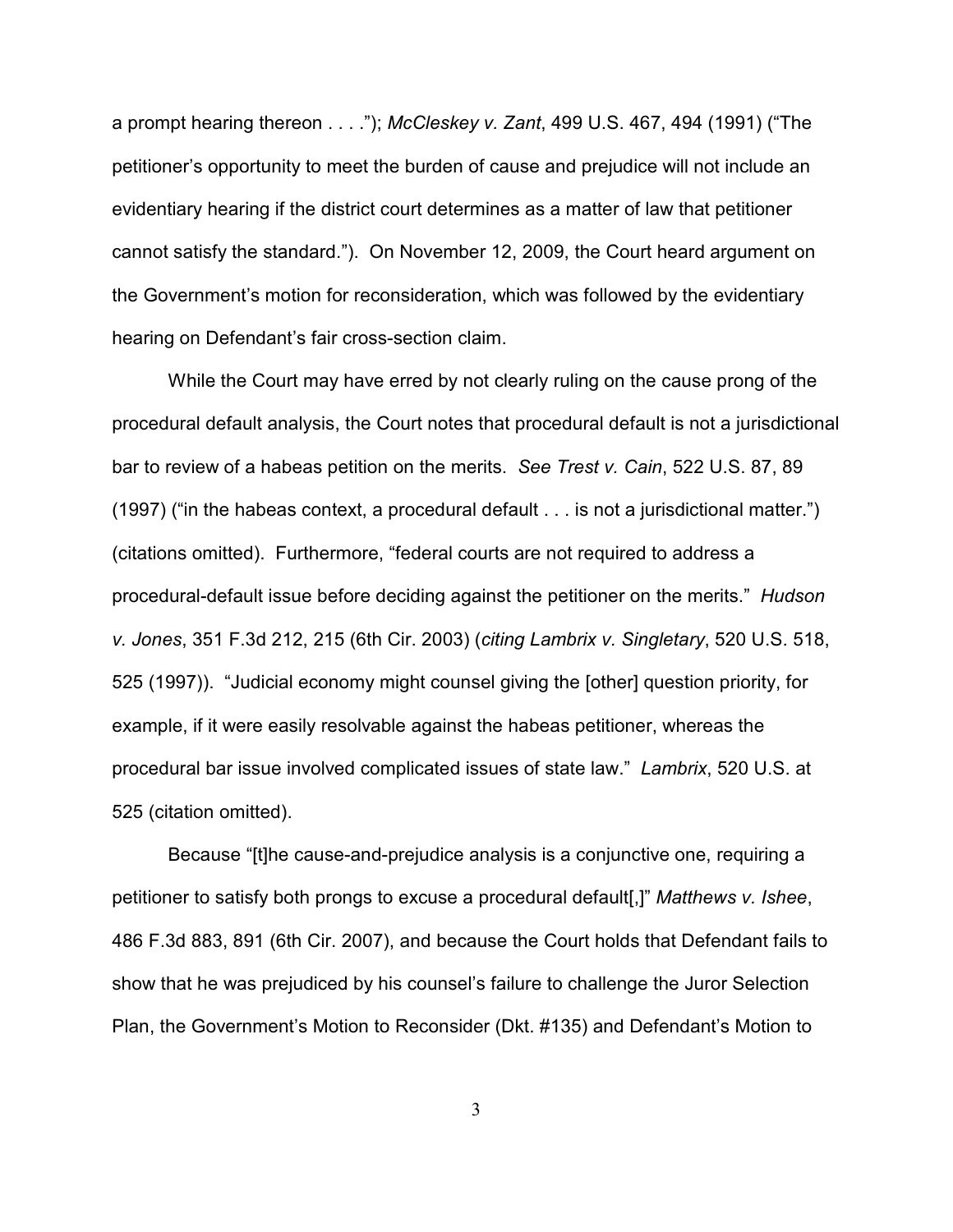Vacate (Dkt. #120) are **DENIED**.

#### **II. FACTUAL BACKGROUND**

Defendant alleges that Wayne County is disproportionately underrepresented in the Eastern District of Michigan's 2004-2006 Master Jury Wheel for the Detroit Division ("the Master Wheel"). Since Wayne has the largest African-American population in the Division, Defendant argues this causes African Americans to be underrepresented as well.

At the November 12, 2009 evidentiary hearing, Defendant submitted several exhibits, most of which were already part of the record. Additionally, Defendant called three witnesses: Anthony Cairo, who conducted and supervised a physical inspection of the 2004-2006 Master Wheel; Theresa Hryshko, Jury Administrator and Court Services Supervisor for the Eastern District; and Dr. Michael Thomson, an economist and statistician. 1

The Court begins with a description of the Eastern District of Michigan's Juror Selection Plan. For the sake of clarity, this discussion may repeat some information from prior orders.

## **A. The Eastern District's Juror Selection Plan**

The Eastern District covers 34 counties in Michigan's lower peninsula. For juryselection purposes, the District is split into five divisions; each division draws jurors from certain counties. *See* E.D. Mich. Admin. Order No. 00-AO-083 § (d) (Dec. 26, 2000)

 $1$  The Court wishes to thank the Eastern District of Michigan's Jury Department, particularly Theresa Hryshko and Arthur McCoy, for their invaluable assistance and constant availability during these proceedings.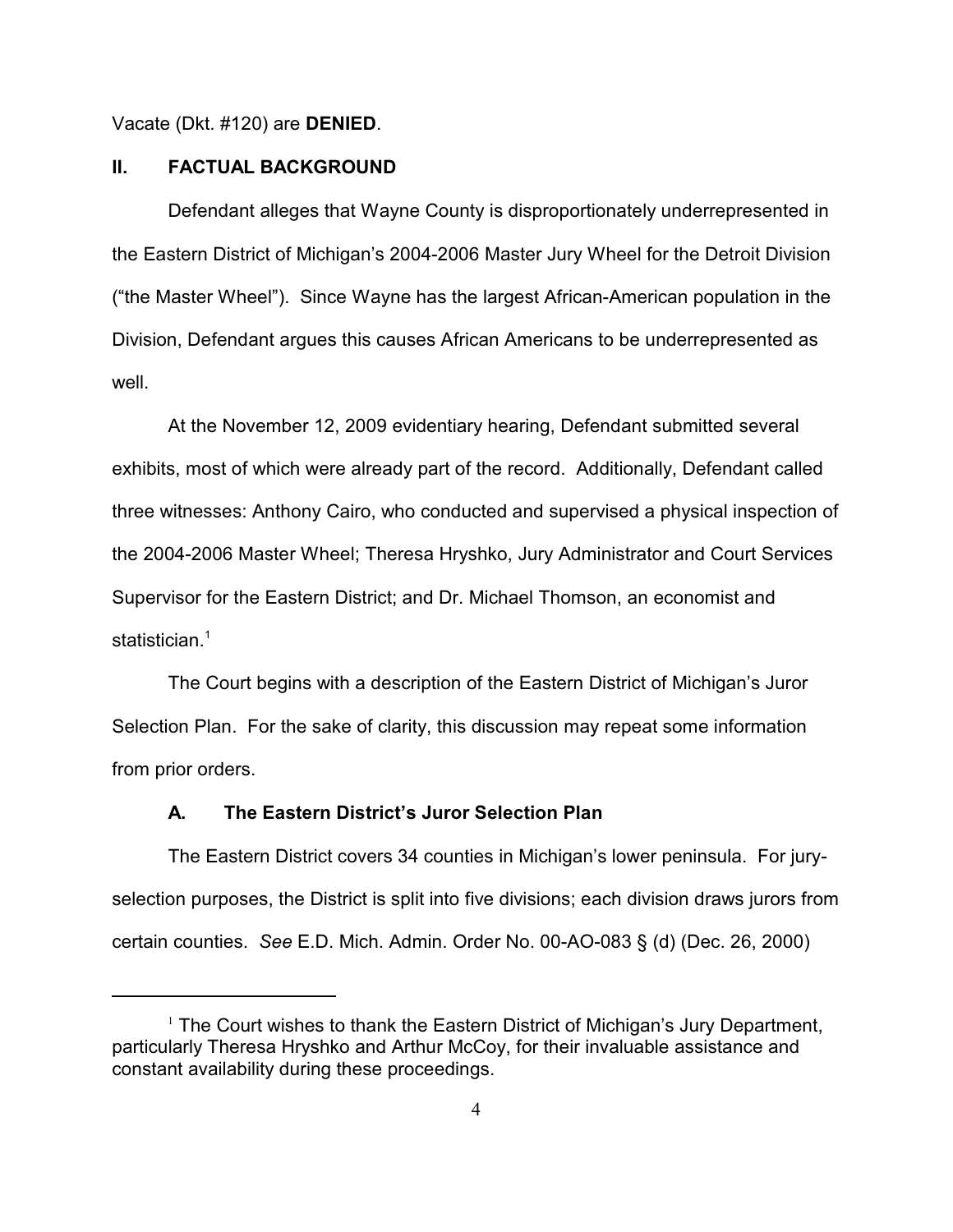[hereinafter Juror Selection Plan]. This Court sits in the Detroit Division, and is to select jurors from nine counties: Jackson, Lenawee, Macomb, Monroe, Oakland, St. Clair, Sanilac, Washtenaw and Wayne. *Id.*

The jury-selection process begins when the Eastern District's Jury Department obtains three lists from the Michigan Secretary of State: registered voters, licensed drivers, and holders of state-issued identification documents. Juror Selection Plan § (f); (Transcript of Evidentiary Hearing 48, Nov. 12, 2009 [hereinafter Hr'g Tr.]). *See also* 28 U.S.C. § 1863(b)(2) (a district must use "some other source or sources of names in addition to voter lists" if doing so is necessary to ensure representativeness and avoid excluding jurors on the basis of race, color, religion, sex, national origin, or economic status). The Jury Department provides the list of registered voters to Sutera Data Systems ("SDS"), a data-processing firm contracted to compile the Master Wheel. Juror Selection Plan § (g)(3) (Jury Department may hire outside contractors to implement the Plan); (Hr'g Tr. 57, 70). SDS determines the number of registered voters in each of the nine counties comprising the Detroit Division, and calculates each county's proportionate share of the Division's total voting population. Based on these figures, the Court issues an Administrative Order to create a new Master Wheel for the Division, in which it specifies the number of people to be drawn from each county for possible jury service. Juror Selection Plan § (h)(2) (voter-registration lists must be used to determine the proportion of jurors from each county); (Hr'g Tr. 70).

The Jury Department next provides the list of licensed drivers and holders of state-issued ID cards to SDS, with instructions to create the Master Wheel; it is to be filled with actual names of potential jurors. SDS begins by making separate lists of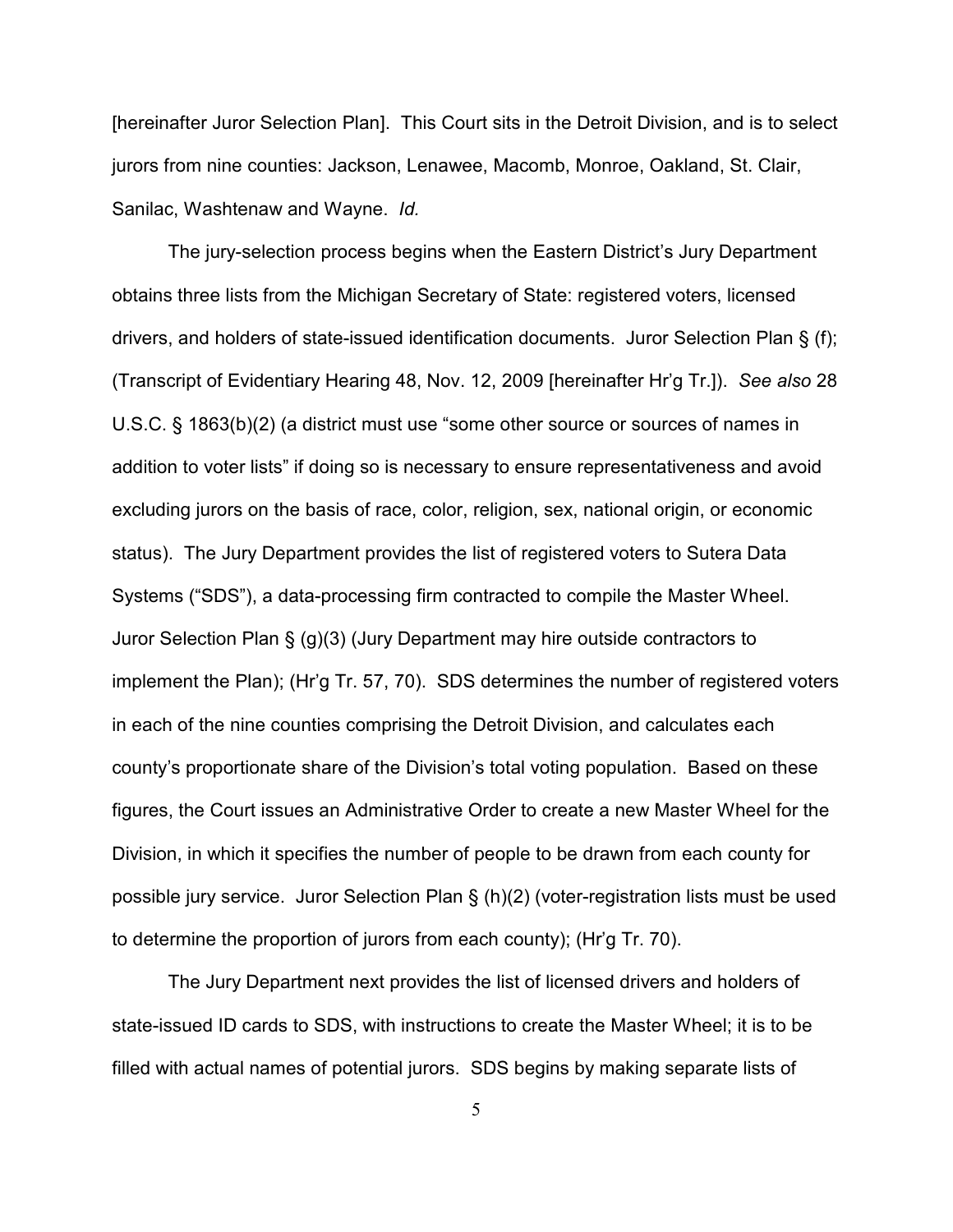licensed drivers and state ID holders for each county in the Division. Next, for each county, SDS merges the three lists (registered voters, licensed drivers, people with state-issued IDs) and eliminates duplicate names. (Hr'g Tr. 70.) Finally, SDS selects names at random from the merged list for each county, based on the proportions set forth in the Administrative Order, to create the Master Wheel. (*Id.*)

In the next step, the Jury Department randomly draws 5,000 names from the Master Wheel and sends juror questionnaires to these people. *See* Juror Selection Plan § (i)(1) (Clerk of the Court decides how many names are necessary to maintain "an adequate number of names" in the jury wheel). At this point, questionnaires may fall into one of three categories: (1) "nonresponses," which are questionnaires never returned; (2) "undeliverables," questionnaires returned unopened by the Post Office; and (3) "completed," questionnaires filled out and returned by their intended recipients.

The Jury Department's procedure for following up on undeliverables and nonresponses is limited. If the Post Office provides a forwarding address for an undeliverable, the Department mails a questionnaire to the new address; if no address is provided, no further action is taken. (Hr'g Tr. 74.) The Jury Department also sends follow-up questionnaires to nonresponses; however, there is no standard practice if the second mailing elicits no response. (*Id.*); Juror Selection Plan § (j).

The Jury Department then processes the completed questionnaires and decides who is not qualified or who should be excused. Noncitizens, convicted felons, and people who cannot read and write English, among others, are disqualified from jury service under federal law. Juror Selection Plan § (k); 28 U.S.C. § 1865(b). Active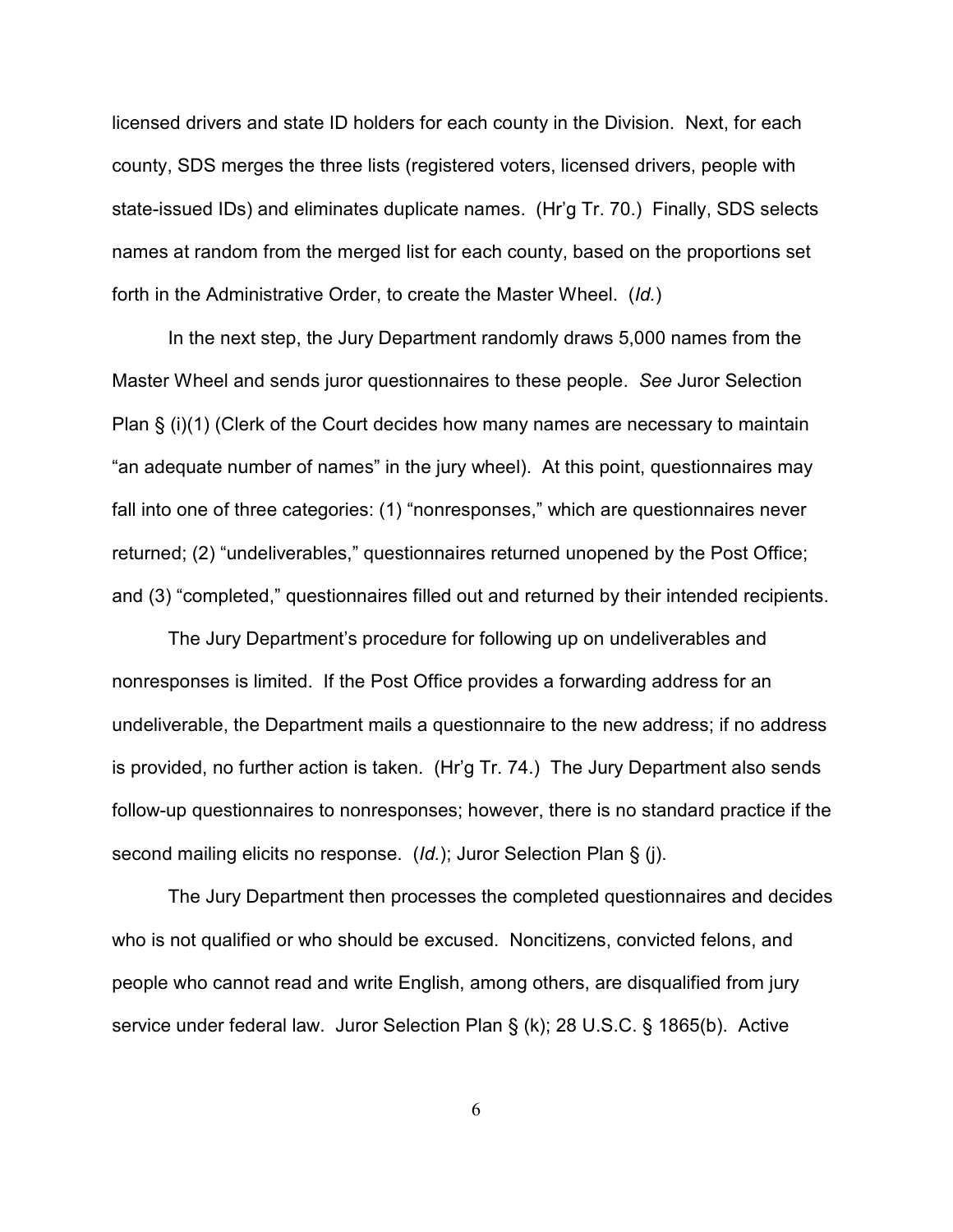members of the armed forces, police and fire department members, and certain public officials are also exempt. Juror Selection Plan § (m); 28 U.S.C. § 1863(b)(6). The Eastern District also exempts people over 70, firefighters and ambulance crews, and persons who served on a jury within the last two years. Juror Selection Plan § (l). Once unqualified and exempt respondents are eliminated, what remains are the completed questionnaires of people who will make up the Detroit Division's Qualified Jury Wheel ("the Qualified Wheel").

In the final step, the Jury Department randomly draws a "jury pool" of about 400 people from the Qualified Wheel. (Hr'g Tr. 56.) As they are selected, each person is assigned a number from one to 400; when they are called to service, jurors are called in sequence, starting with the number one. (*Id.*) A given jury pool remains on call for two weeks, and its members must be ready to report on a day's notice. (Hr'g Tr. 52-53.)

Depending on the Court's trial calendar, any number of jury-pool members may be called upon to serve as jurors. After two weeks, regardless of how many members were summoned, the entire jury pool is retired and a new group of 400 is drawn to form a new jury pool. As jurors are summoned and pools retired, the Detroit Division's Qualified Wheel is gradually depleted. To replenish it, the Jury Department draws new names from the Master Wheel and sends out more questionnaires. Those who are not excused or disqualified join the Qualified Wheel.

Each Master Wheel is kept in service for two years; during that time, the Jury Department draws as many names as the Court's trial schedule demands. (Hr'g Tr. 48.) After two years, the Master Wheel is retired, even if some names remain which were never sent questionnaires or selected for placement in the Qualified Wheel. For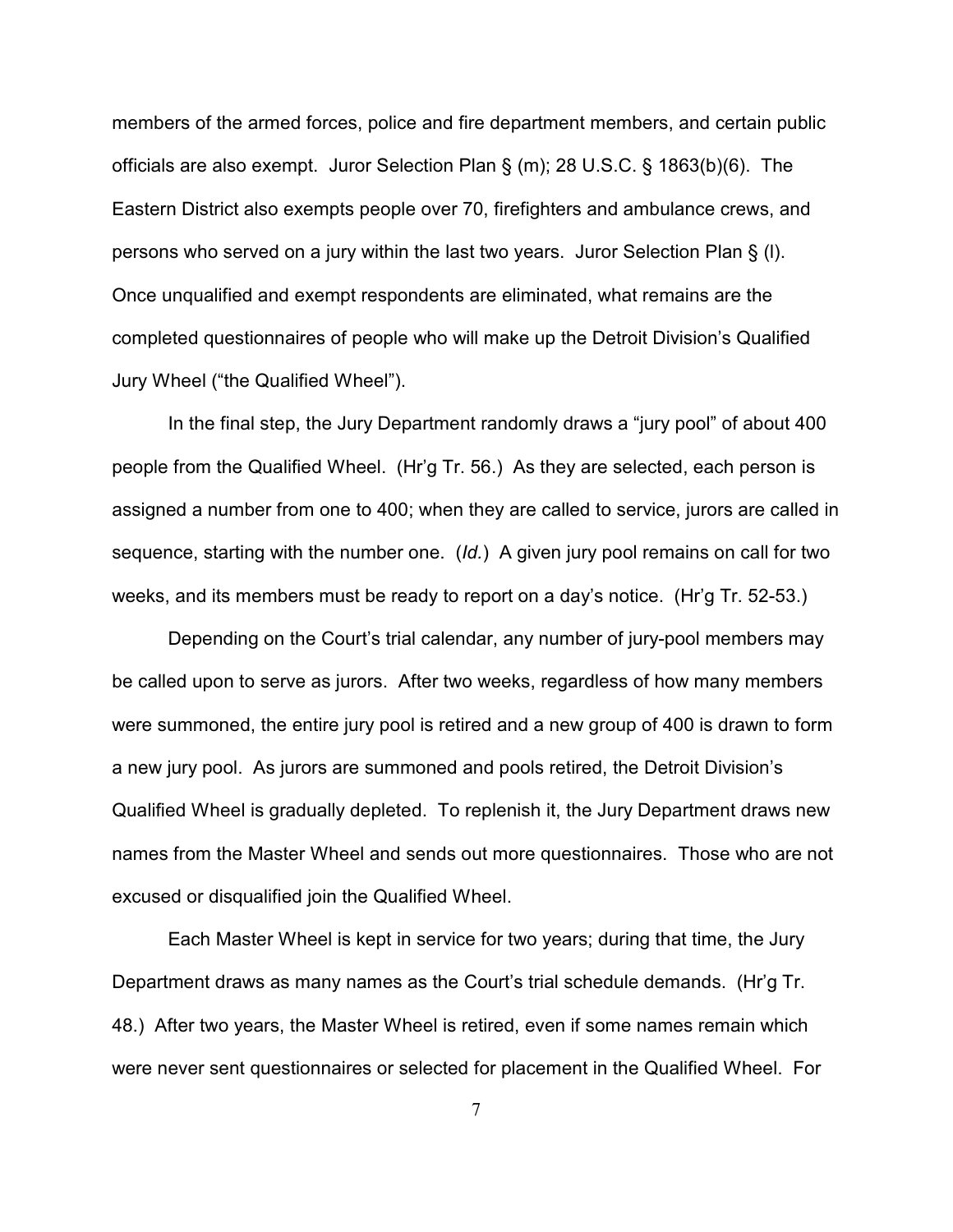example, the 2004-2006 Master Wheel contained 100,000 names, but the Jury Department mailed only 50,650 questionnaires; the remaining names were not used. (Gov't Hr'g Ex. B.) Records relating to old jury pools, Master Wheels and Qualified Wheels, are kept for a minimum of four years and are available for public inspection. Juror Selection Plan § (s)(2); 28 U.S.C. § 1868.

#### **B. The 2004-2006 Detroit Division Master Jury Wheel**

The 2004-2006 Master Wheel was used to create the Qualified Wheel from which Defendant's jury was drawn. The Court initiated the creation of this Master Wheel in February 2004, and ordered that it contain 100,000 names. E.D. Mich. Admin. Order No. 04-AO-016 (Feb. 23, 2004). Based on voter-registration lists, the Court defined each county's proportion in this Master Wheel: Jackson (3.09%); Lenawee (1.96%); Macomb (16.22%); Monroe (3.08%); Oakland (25.25%); St. Clair (3.32%); Sanilac (0.88%); Washtenaw (6.8%); and Wayne (39.4%). *Id.* The completed Master Wheel became effective on October 1, 2004, *id.*, and lasted until September 30, 2006. *See* E.D. Mich. Admin. Order No. 06-AO-005 (Feb. 22, 2006) (creating the subsequent, 2006-2008 Master Wheel).

## **C. The Cairo Study**

Defendant's factual allegations rest principally on a study of the Detroit Division's 2004-2006 Master Wheel conducted by Anthony Cairo ("the Cairo Study"). After the Master Wheel was retired and its records became public, Mr. Cairo requested to conduct a physical examination of all documents pertaining to its creation. The study took place in June-July 2008; Mr. Cairo submitted his findings as an exhibit to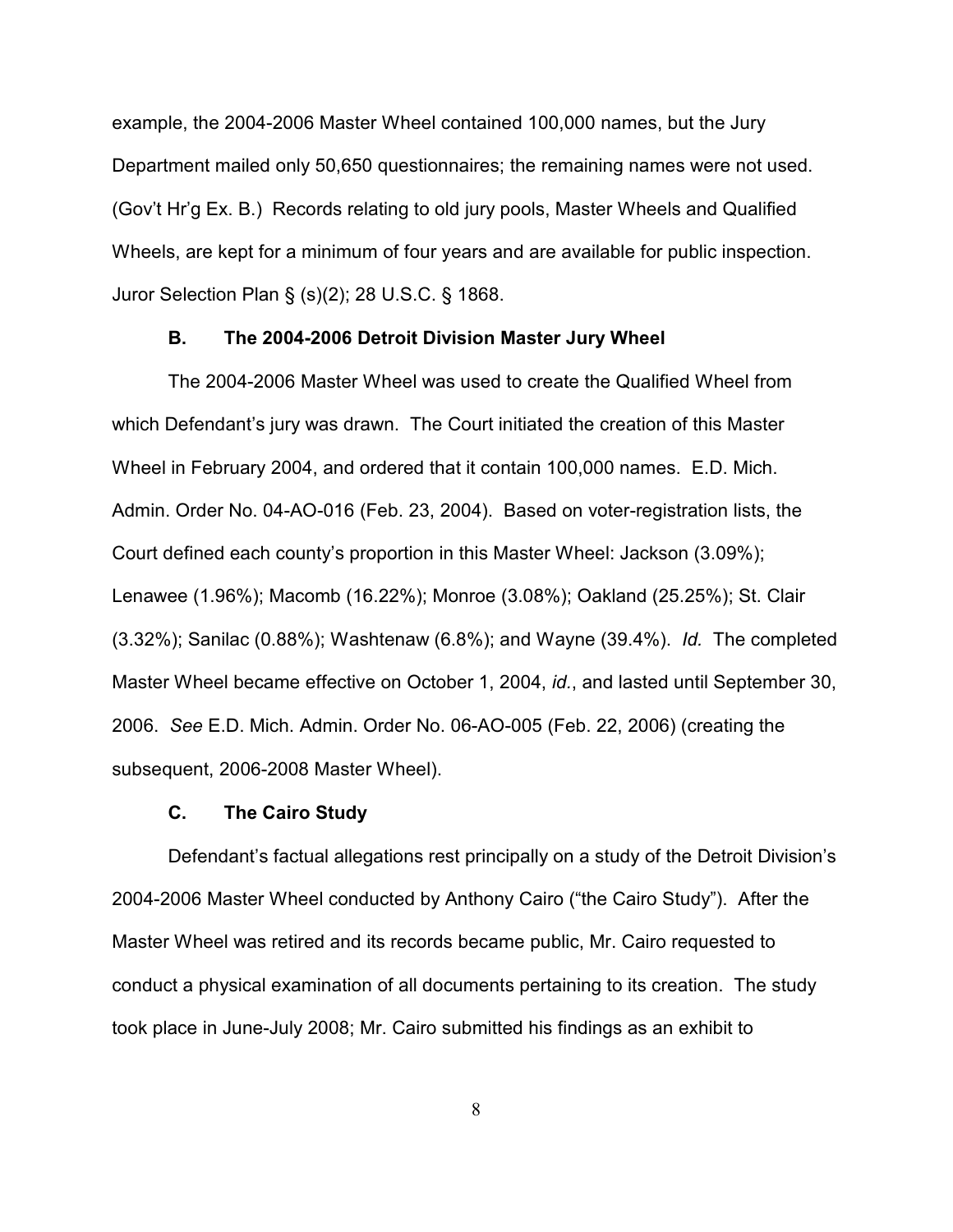Defendant's motion to vacate. (Def.'s Mot. Vacate Ex. B, Affidavit of Anthony E. Cairo, Feb. 26, 2009 [hereinafter Cairo Aff.].)

According to Mr. Cairo, the Jury Department provided him with 37 banker boxes filled with 26,167 juror-qualification questionnaires, and represented that these documents comprised the Detroit Division's Master Wheel for 2004-2006. (Cairo Aff. ¶ 2; Hr'g Tr. 17-18.) However, the evidentiary hearing revealed that these records were not Master Wheel records. (Hr'g Tr. 40, 68.) Indeed, the Master Wheel contains only names of potential jurors, and no questionnaire is generated for any of them unless they are randomly selected to become part of the Qualified Wheel. Instead, the 26,167 forms given to Mr. Cairo were an assortment of completed and undeliverable, i.e., returned, questionnaires. (*Id.*) Mr. Cairo did not ask for a complete list of names of people who were mailed questionnaires to create the Qualified Wheel, and he was not given information on the number of nonresponses. (*Id.*)

Defendant's briefs pre-date the evidentiary hearing, and they reflect the Cairo Study's misapprehension that African Americans were underrepresented in the 2004- 2006 Master Wheel. This confusion sprung from Mr. Cairo's belief that the 37 banker boxes provided by the Jury Department comprised the entire 2004-2006 Master Wheel. (S*ee* Cairo Aff. ¶ 2.) By the time of the hearing, this was no longer Defendant's allegation. Instead, he now maintains that a disproportionate number of undeliverable questionnaires can be assigned to Wayne County, and that source lists used to create the 2004-2006 Master Wheel were outdated and incomplete. Defendant contends these defects contributed to lowering the ratio of African Americans in the 2004-2006 Qualified Wheel, and that these problems persist today.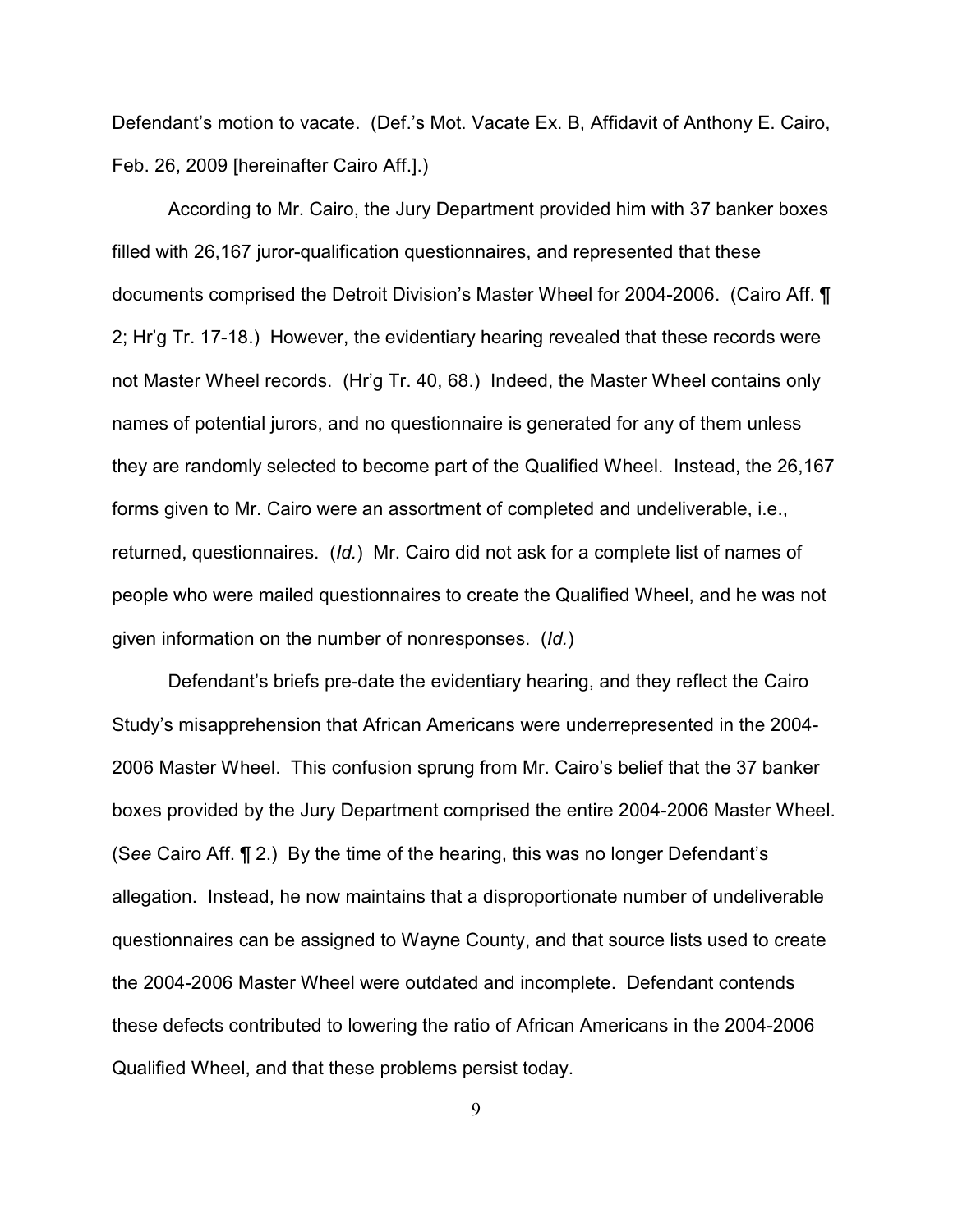Twenty-seven of the boxes provided by the Jury Department were filled with questionnaires completed by people qualified to serve as jurors, organized by date. (Cairo Aff. ¶ 3; Hr'g Tr. 18.) Two other boxes contained questionnaires from jurors who were excused, and the remaining eight were filled with undeliverables. (Cairo Aff. **[11]** 4-5; Hr'g Tr. 22.) It took 60 hours for an average of three people, working with laptop computers, to sort through all questionnaires. (Cairo Aff. ¶¶ 1, 8; Hr'g Tr. 17.)

At the evidentiary hearing, it was revealed that the Jury Department failed to provide approximately 10,000 questionnaires to Mr. Cairo, and that the total number of completed and undeliverable questionnaires was actually 36,407, not 26,167. (Hr'g Tr. 68-69.) The reasons for this mistake are unclear: according to Ms. Hryshko, the Court's Jury Administrator, the Jury Department was undergoing renovations when Mr. Cairo conducted his study, and several banker boxes may have gotten lost. (Hr'g Tr. 69.) The current location of these questionnaires is unknown.

Dr. Thomson, the expert statistician, testified that the fact that the Cairo Study does not account for about 10,000 questionnaires is unlikely to undermine Mr. Cairo's findings. He explained that a random sample of 200 questionnaires would probably be sufficient to decide whether the Detroit Division's Qualified Wheel correctly reflects the proportion of African Americans in the community. (Hr'g Tr. 84.) The Cairo Study's sample amounts to nearly three-quarters of returned questionnaires. According to Dr. Thomson, this is enough to draw reliable conclusions about the Division's Qualified Wheel. (Hr'g Tr. 83.) The Court takes the liberty of referring to the Qualified Wheel in its Analysis and Conclusion, because the Cairo Study examined returned questionnaires; once undeliverables and excused jurors are eliminated, what remains is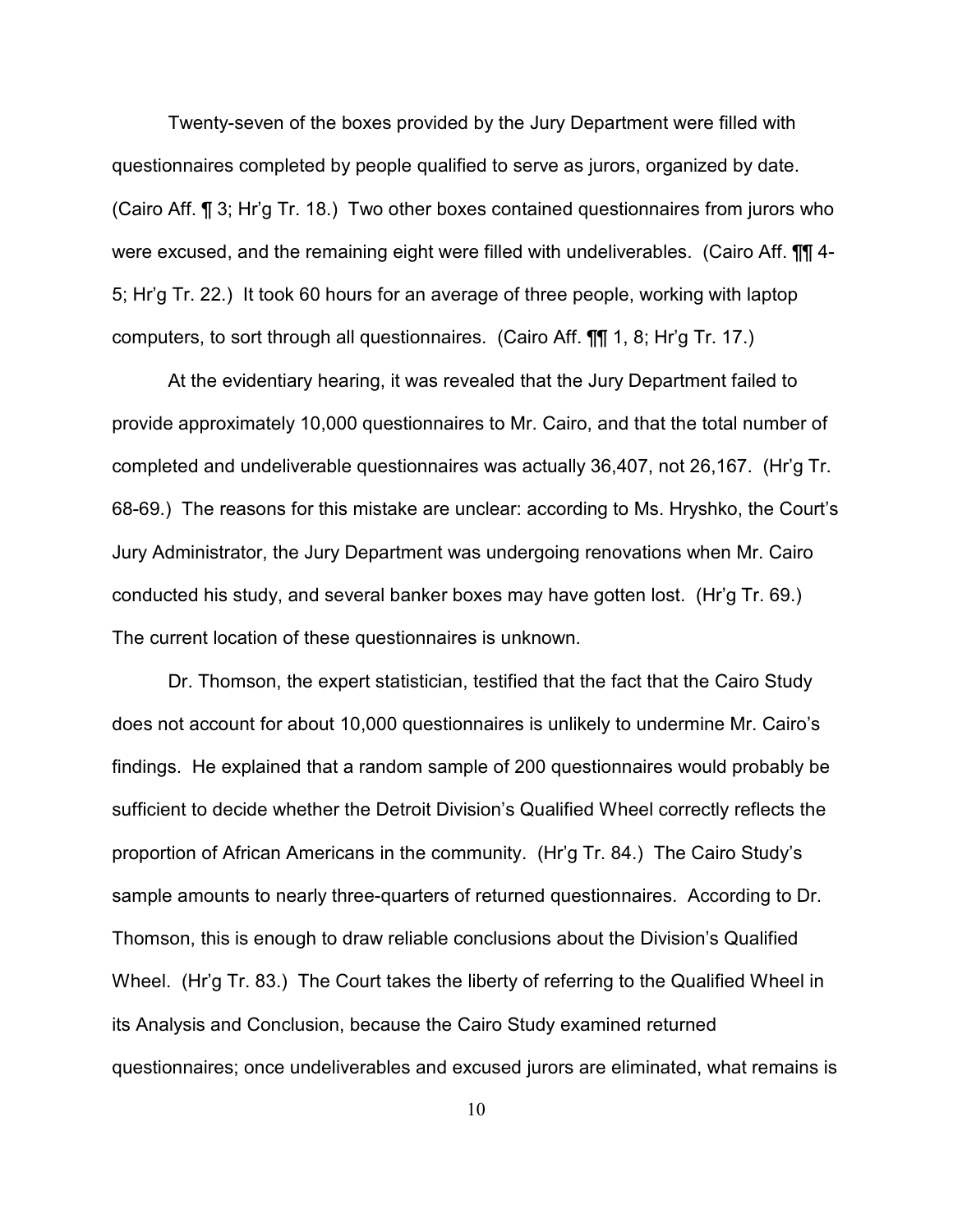actually the Qualified Wheel.

#### **D. Defendant's Findings**

According to the United States Census Bureau, African Americans represent about 21.58% of the population in the Detroit Division. (Def.'s Mot. Vacate Ex. D; Hr'g Tr. 79.) Census data also indicates that Wayne County has the highest proportion of African-American residents in the Division, roughly 41.8%, compared to 0.4 - 12.5% in the other counties. (Def.'s Mot. Vacate Ex. C.) Dr. Thomson testified that, according to the Census, the proportion of African Americans in the Detroit Division remained stable during the 2004-2008 period. (Hr'g Tr. 80.)

Defendant submits statistical evidence from the Cairo Study and from reports generated by the District's Jury Department, which he claims proves African Americans are underrepresented in Detroit-Division juries.

## **1. Data from the Cairo Study**

The Cairo Study calculates the percentage of questionnaires returned to the Jury Department from each county in the Detroit Division. (Cairo Aff. ¶ 10, Tables 1, 2; Hr'g Tr. 29-30.) The results are summarized in Table 1, below. The first column states the proportion of each county in the 2004-2006 Master Wheel, as set forth in Administrative Order No. 04-AO-016. The second column lists, for each county, the number of returned questionnaires; the third column sets forth each county's percentage of returned questionnaires. According to these numbers, Wayne County made up just 29.88% of questionnaires returned.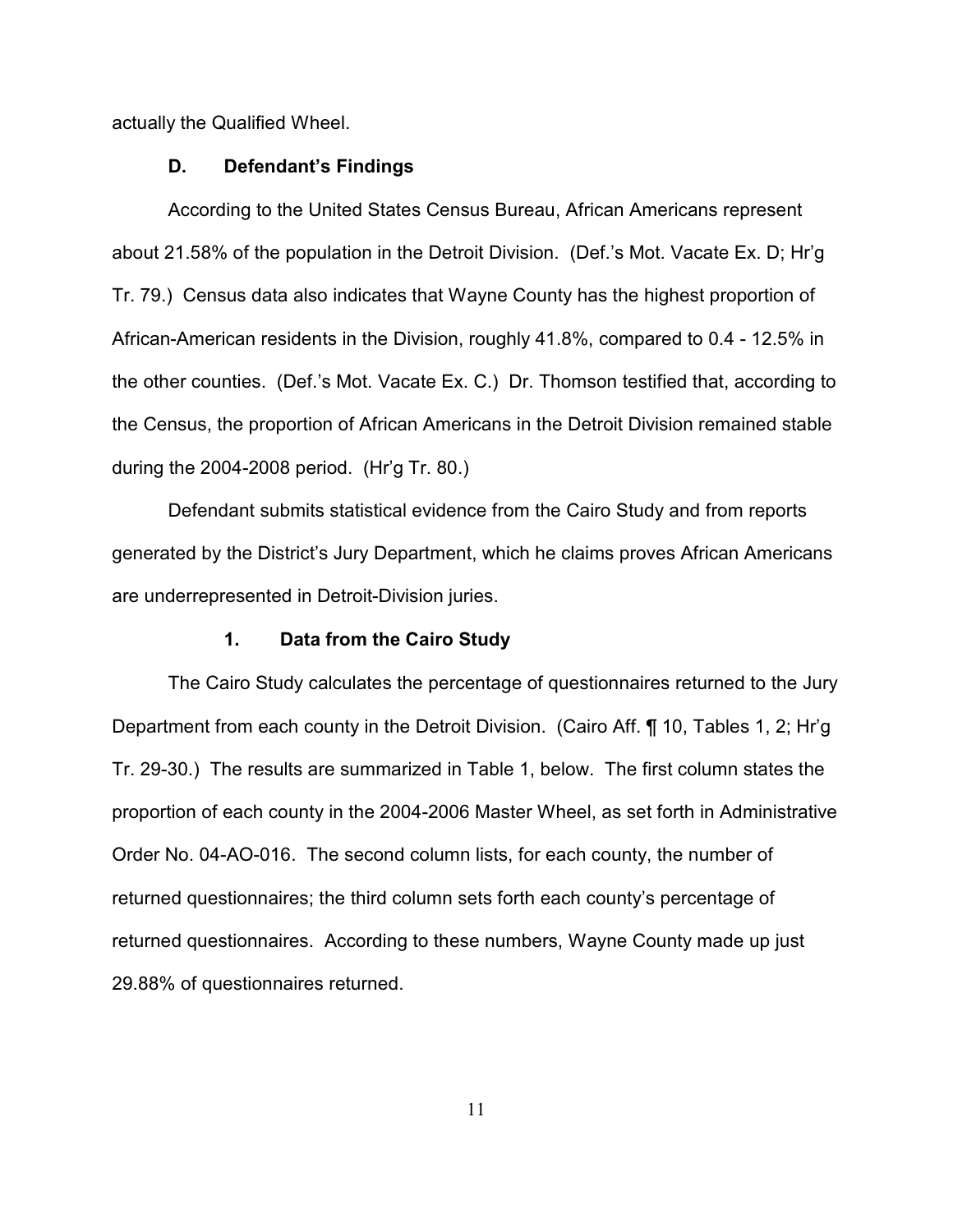| County    | % Quest. Due<br>as per Admin.<br>Order No.<br>04-AO-016 | # Quest.<br>Returned | % Quest.<br>Returned | # Jurors<br>Qualified | % Jurors<br>Qualified |
|-----------|---------------------------------------------------------|----------------------|----------------------|-----------------------|-----------------------|
| Jackson   | 3.09%                                                   | 930                  | 3.55%                | 637                   | 3.58%                 |
| Lenawee   | 1.96%                                                   | 596                  | 2.28%                | 411                   | 2.31%                 |
| Macomb    | 16.22%                                                  | 4,724                | 18.05%               | 3,498                 | 19.65%                |
| Monroe    | 3.08%                                                   | 903                  | 3.45%                | 660                   | 3.71%                 |
| Oakland   | 25.25%                                                  | 7,500                | 28.66%               | 5,432                 | 30.52%                |
| St. Clair | 3.32%                                                   | 974                  | 3.72%                | 715                   | 4.02%                 |
| Sanilac   | 0.88%                                                   | 222                  | 0.85%                | 147                   | 0.83%                 |
| Washtenaw | 6.8%                                                    | 1,812                | 6.92%                | 1,217                 | 6.84%                 |
| Wayne     | 39.4%                                                   | 7,819                | 29.88%               | 5,047                 | 28.36%                |
| Other     |                                                         | 687                  | 2.63%                | 34                    | 0.19%                 |
| Total     | 100%                                                    | 26,167               | 100%                 | 17,798                | 100%                  |

**Table 1: Cairo Study - Returned Questionnaires and Qualified Jurors, by County**<sup>2</sup>

The numbers and percentages in columns two and three, respectively, are somewhat misleading; they include undeliverables and questionnaires completed by jurors who were subsequently excused or disqualified. To determine if Wayne County residents are underrepresented in Division juries, as Defendant asserts, a better number is the proportion of each county in the Qualified Wheel. Although the Cairo Study breaks down the number of qualified jurors by county (column 4, Table 1), it neglects to state each county's representation in the Qualified Wheel, leaving the Court to calculate the percentages in column 5. According to these figures, Wayne County

 $2$  The "Other" category comprises questionnaires sent to counties outside the Detroit Division. *See* Out-of-Division Mailings, *infra*.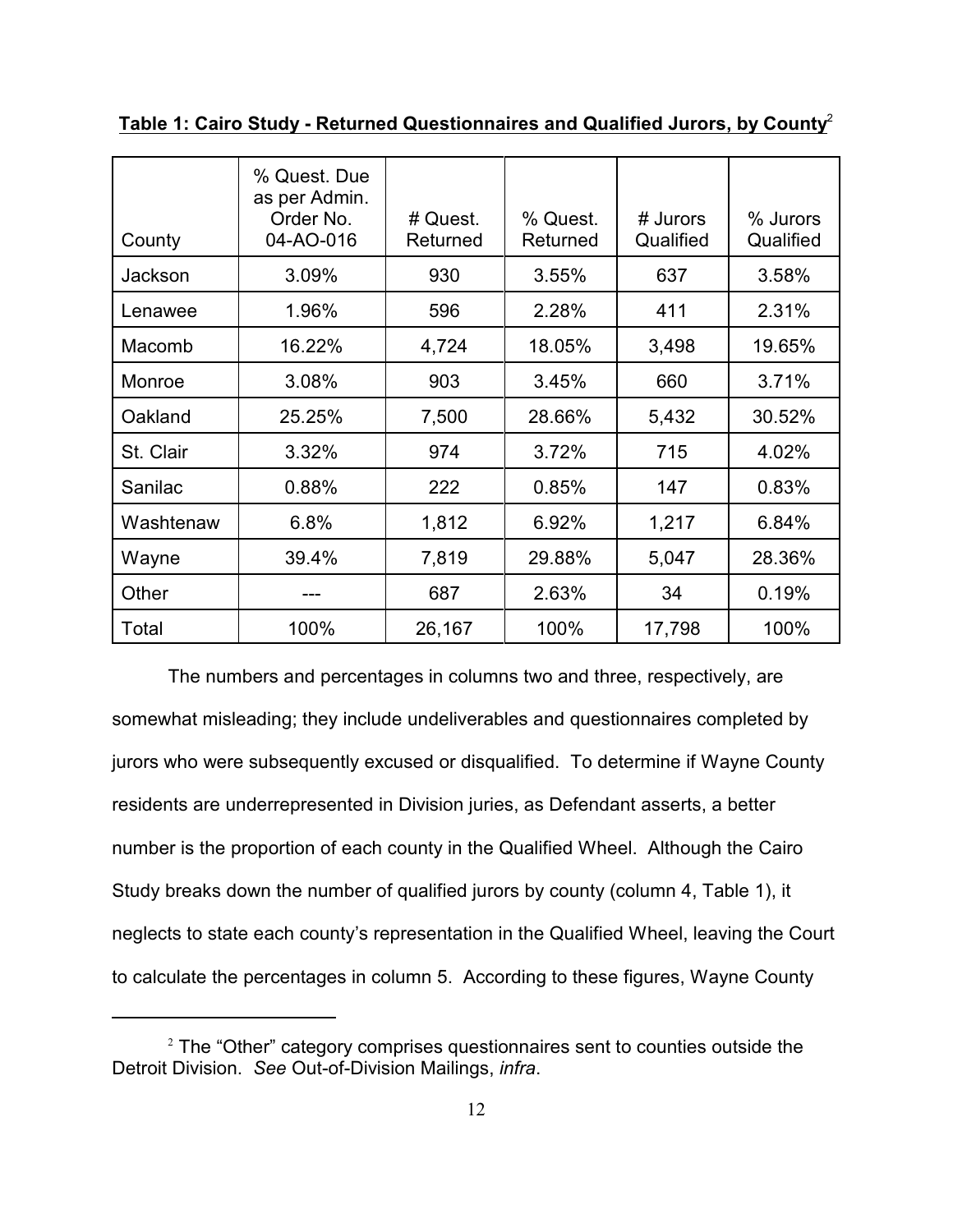represents only 28.36% of the Qualified Wheel, instead of 39.4%. By contrast, every other county gains in representation, compared to the proportions defined in the Administrative Order.

The Cairo Study also breaks down qualified jurors according to race. As shown in Table 2, African Americans comprised 9.89% of qualified jurors for 2004-2006, even though they formed 21.58% of the Division's overall population. (Cairo Aff. ¶ 11, Table 3; Hr'g Tr. 31.)

|              | <b>Jurors Qualified</b> | $\%$   |
|--------------|-------------------------|--------|
| <b>Black</b> | 1,760                   | 9.89%  |
| White        | 14,954                  | 84.02% |
| Other        | 1,072                   | 6.02%  |
| Unknown      | $12 \overline{ }$       | 0.07%  |
| Total        | 17,798                  | 100%   |

**Table 2: Cairo Study - Racial Composition of Qualified Jury Wheel, 2004-2006**<sup>3</sup>

Defendant argues that the underrepresentation of African Americans in the Division's Qualified Wheel is a by-product of Wayne County's underrepresentation among returned questionnaires. Defendant provides several possible explanations for these discrepancies, which are discussed in detail in section III, below.

## **2. Jury Department JMS Reports**

In his Reply in Support of Motion to Vacate (Dkt. #128), Defendant submits seven reports generated by the Jury Department using its Jury Management System

 $3$  The "Other" category includes American Indians, Native Hawaiian or Pacific Islanders, Asians, and persons who identify as Hispanic, Latino, multi-racial or "other."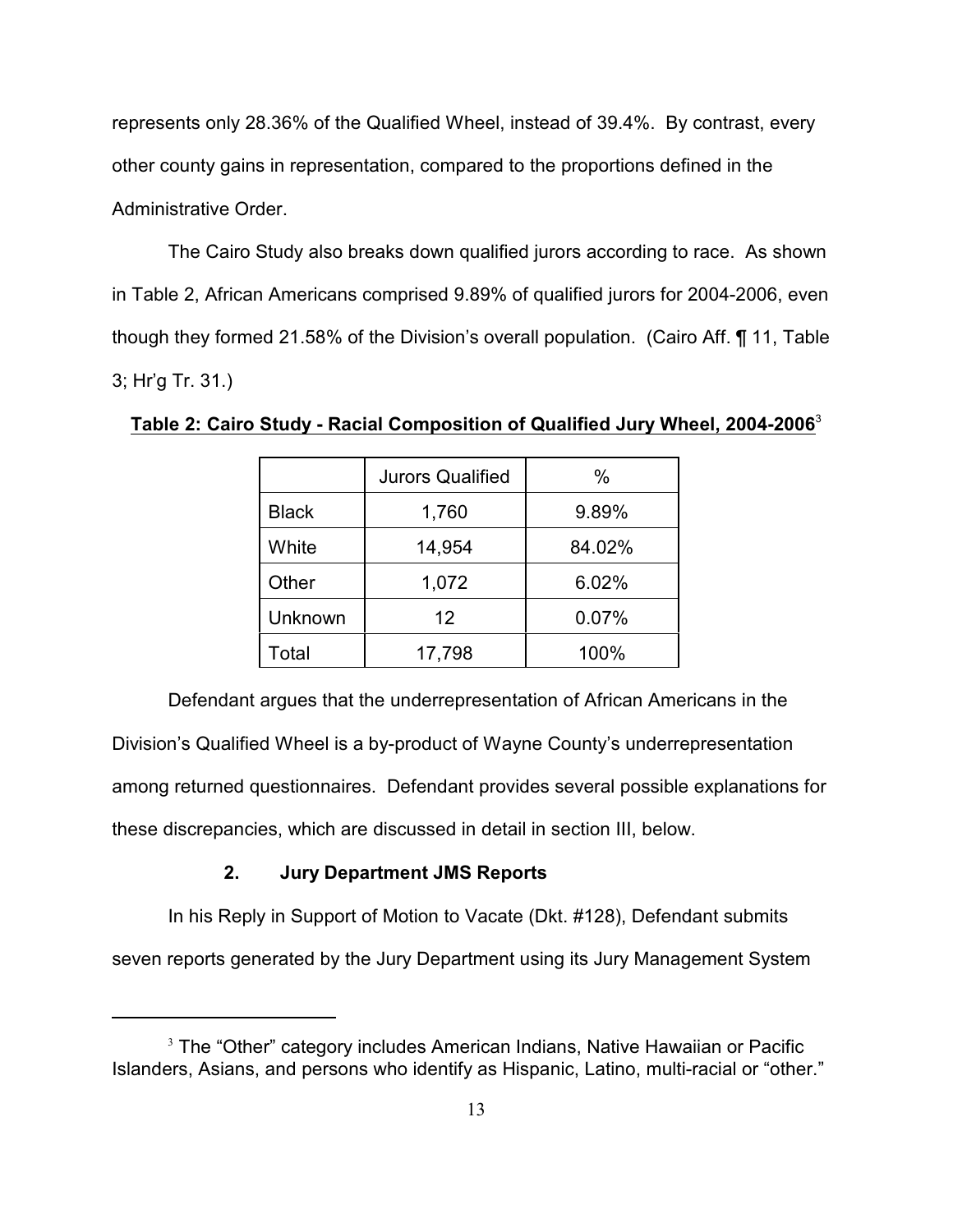("JMS") software. (Def.'s Reply Supp. Mot. Vacate Ex. A; Def.'s Hr'g Ex. 2.) Among other things, JMS allows the Jury Department to establish the racial composition of a selected group of jurors. However, JMS is not configured to break down juror information by county. (Hr'g Tr. 72-73.)

The first JMS report, dated August 15, 2006, analyzes all the people whose names were drawn from the Detroit Division's 2004-2006 Master Wheel and who completed questionnaires. (Def.'s Reply Supp. Mot. Vacate Ex. A; Def.'s Hr'g Ex. 2.) The results of this report are summarized in Table 3, below.<sup>4</sup> Of all questionnaire respondents, 8.19% identified as African American. This is less than the 9.89% observed by Mr. Cairo, *see* Table 2, *supra*, and substantially less than the Division average of 21.58%. However, 7.58% of respondents did not state a particular race.

|              | Jurors | $\%$   |
|--------------|--------|--------|
| <b>Black</b> | 2,206  | 8.19%  |
| White        | 21,488 | 79.74% |
| Other        | 1,212  | 4.5%   |
| Unknown      | 2,042  | 7.58%  |
| Total        | 26,948 | 100%   |

**Table 3: JMS Report - Completed Juror Questionnaires by Race, 2004-2006**<sup>5</sup>

<sup>&</sup>lt;sup>4</sup> The Jury Department's JMS reports account for 10,000 questionnaires Mr. Cairo was unable to inspect (*see* Hr'g Tr. 68-69). This helps explain the difference between the number of returned questionnaires in the Cairo Study, 26,167 (*see* column 2, Table 1, *supra*), and the number of completed questionnaires in Table 3 (26,948). In addition, the Cairo Study's 26,167 figure includes undeliverables; Table 3 does not.

 $5$  The "Other" category includes American Indians, Native Hawaiian or Pacific Islanders, Asians, and persons who identify as multi-racial or "other." Due to rounding, percentages may not add up to 100%.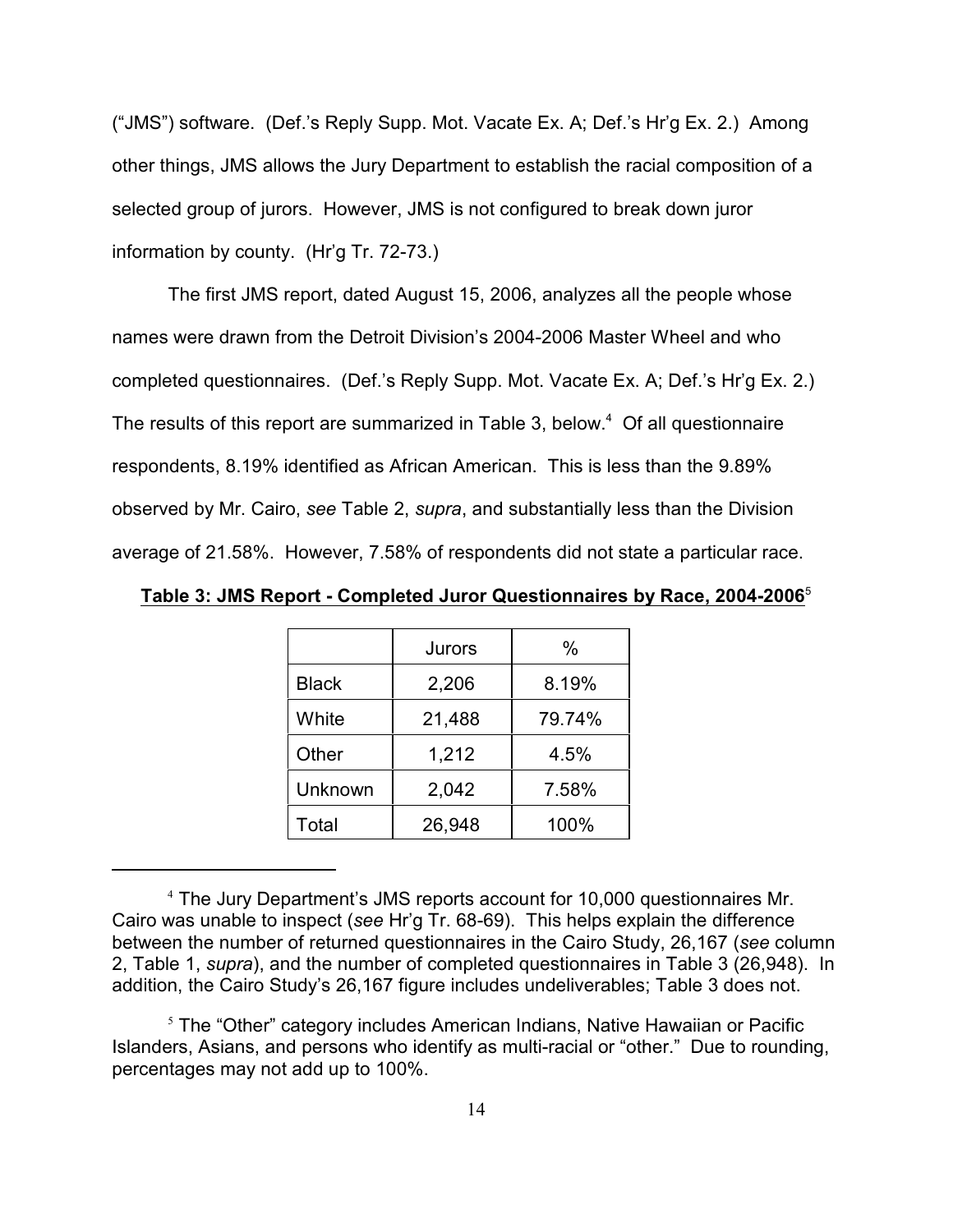It is important to note that this JMS report surveys all completed questionnaires (qualified, disqualified and excused). These numbers cannot be compared directly with the Cairo Study data from Table 2, *supra*, which considers only qualified jurors. Even so, Dr. Thomson testified that the percentage of African Americans in this report is consistent with the Cairo Study results. (Hr'g Tr. 78.)

The other JMS reports analyze six jury pools from the 2006-2008 Qualified Wheel, which entered into service after the 2004-2006 wheel was retired. (Def.'s Reply Supp. Mot. Vacate Ex. A; Def.'s Hr'g Ex. 2.) In these samples, the percentage of African Americans fluctuates between 8.8% and 12.5%, and the number of jurors of indeterminate race is extremely low.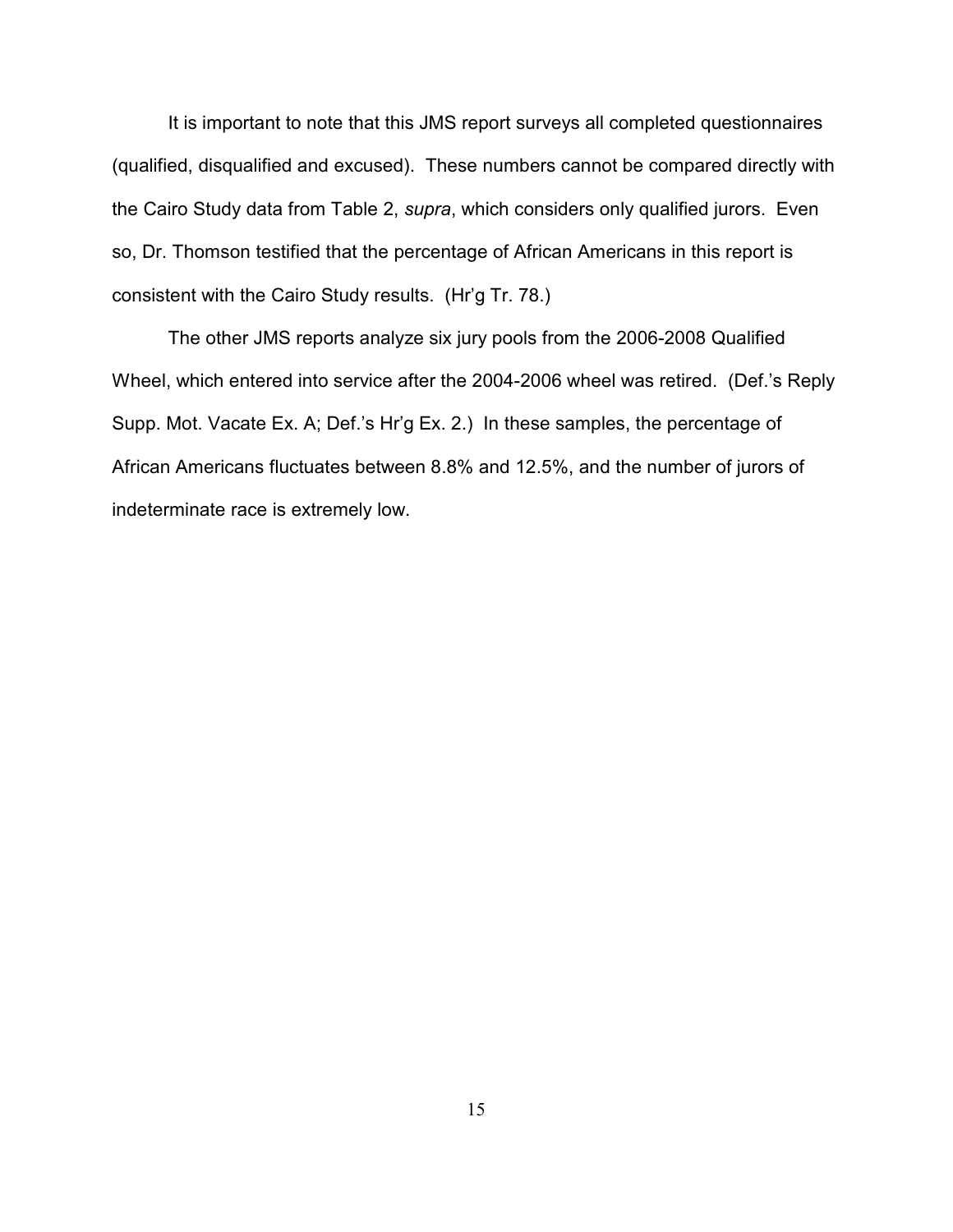|              | Sample Jury Pools from 2006 - 2008 Qualified Wheel |                |                                            |        |                                            |       |  |  |
|--------------|----------------------------------------------------|----------------|--------------------------------------------|--------|--------------------------------------------|-------|--|--|
|              | Pool No. 200071002<br>(Oct. 2007, Pool #2)         |                | Pool No. 200071201<br>(Dec. 2007, Pool #1) |        | Pool No. 200071202<br>(Dec. 2007, Pool #2) |       |  |  |
| Race         | <b>Jurors</b>                                      | $\%$<br>Jurors |                                            | $\%$   | Jurors                                     | $\%$  |  |  |
| <b>Black</b> | 37                                                 | 9.25%          | 34                                         | 9.71%  | 24                                         | 9.6%  |  |  |
| White        | 346                                                | 86.5%          | 286                                        | 81.71% | 208                                        | 83.2% |  |  |
| Other        | 14                                                 | 3.5%           | 20                                         | 5.71%  | 11                                         | 4.4%  |  |  |
| Unknown      | 3<br>0.75%                                         |                | 10                                         | 2.86%  | 7                                          | 2.8%  |  |  |
| Total        | 400                                                | 100%           | 350                                        | 100%   | 250                                        | 100%  |  |  |

## **Table 4: JMS Report - Jury Pools from the 2006-2008 Qualified Wheel, by Race**<sup>6</sup>

|                | Pool No. 200080303<br>(Mar. 2008, Pool #3) |        | Pool No. 200080401<br>(Apr. 2008, Pool #1) |       | Pool No. 200070902<br>(Sept. 2008, Pool #2) |        |  |
|----------------|--------------------------------------------|--------|--------------------------------------------|-------|---------------------------------------------|--------|--|
| Race           | Jurors                                     | $\%$   | Jurors                                     | $\%$  | Jurors                                      | $\%$   |  |
| <b>Black</b>   | 35                                         | 10%    | 22                                         | 8.8%  | 50                                          | 12.5%  |  |
| White          | 298                                        | 85.14% | 217                                        | 86.8% | 329                                         | 82.25% |  |
| Other          | 12                                         | 3.43%  | 10                                         | 4%    | 17                                          | 4.25%  |  |
| <b>Unknown</b> | 5                                          | 1.43%  |                                            | 0.4%  | 4                                           | 1%     |  |
| Total          | 350                                        | 100%   | 250                                        | 100%  | 400                                         | 100%   |  |

Since these JMS reports are essentially small samples from the 2006-2008 Qualified Wheel, they are easily juxtaposed with Table 2, *supra*, which is one very large sample from the 2004-2006 Qualified Wheel. Dr. Thomson testified that, together, these JMS reports and the Cairo Study show that African Americans were similarly

 $6$  Each pool number begins with 200, which represents the Detroit Division. The next digits represent the year, the month, and whether the pool was the first, second or third created that month. (Hr'g Tr. 52, 53.) Due to rounding, percentages may not add up to 100%.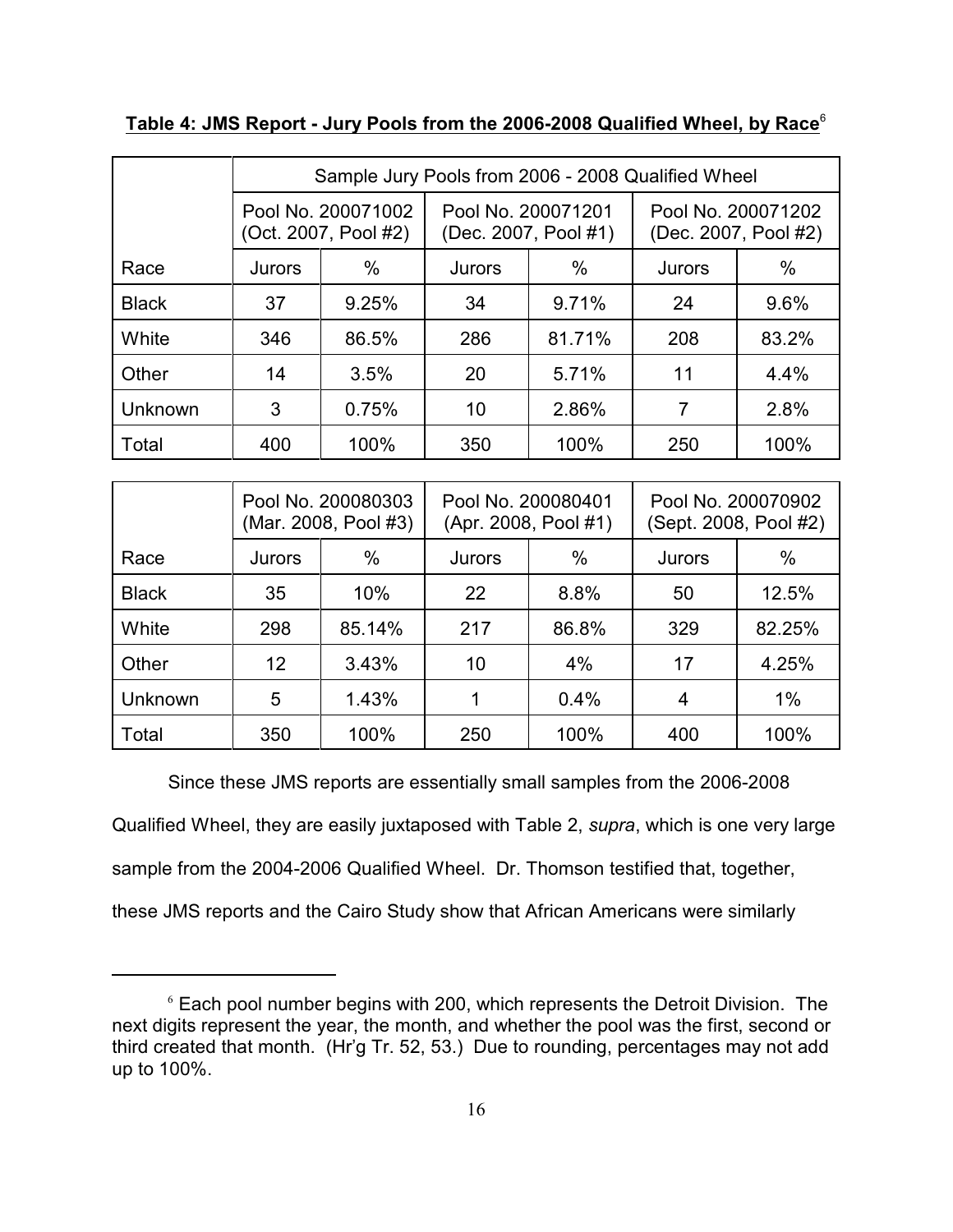underrepresented in the 2004-2006 and 2006-2008 Qualified Wheels. (Hr'g Tr. 84-86.)

## **III. MERITS OF DEFENDANT'S FAIR CROSS-SECTION CLAIM**

Defendant contends that, due to a systematic flaw in the Eastern District of Michigan's Juror Selection Plan, African Americans are consistently underrepresented in Detroit-Division juries, in violation of his constitutional right to be tried by a jury representing a fair cross-section of the community.

## **A. Governing Law: the** *Duren* **Test**

Defendant contends the Cairo Study and Jury Department records provide conclusive evidence that African Americans are systematically excluded by the Eastern District's Juror Selection Plan, in violation of the Sixth Amendment's fair cross-section requirement. To establish a prima facie fair cross-section claim,

the defendant must show (1) that the group alleged to be excluded is a "distinctive" group in the community; (2) that the representation of this group in venires from which juries are selected is not fair and reasonable in relation to the number of such persons in the community; and (3) that this underrepresentation is due to systematic exclusion of the group in the jury-selection process.

*Duren v. Missouri*, 439 U.S. 357, 364 (1979). "Once the defendant has established a

prima facie case, the burden then shifts to the government to show that 'a significant

state interest [is] manifestly and primarily advanced by those aspects of the jury

selection process . . . that result in the disproportionate exclusion of a distinctive

group.'" *Smith v. Berghuis*, 543 F.3d 326, 336 (6th Cir. 2008) (*quoting Duren*, 439 U.S.

at 367-68) (alteration in *Smith*), *reh'g and reh'g en banc denied* (Feb. 9, 2009), *cert.*

*granted*, 130 S. Ct. 48 (Sept. 30, 2009).

To succeed on the third prong of the *Duren* test, it is not necessary to show that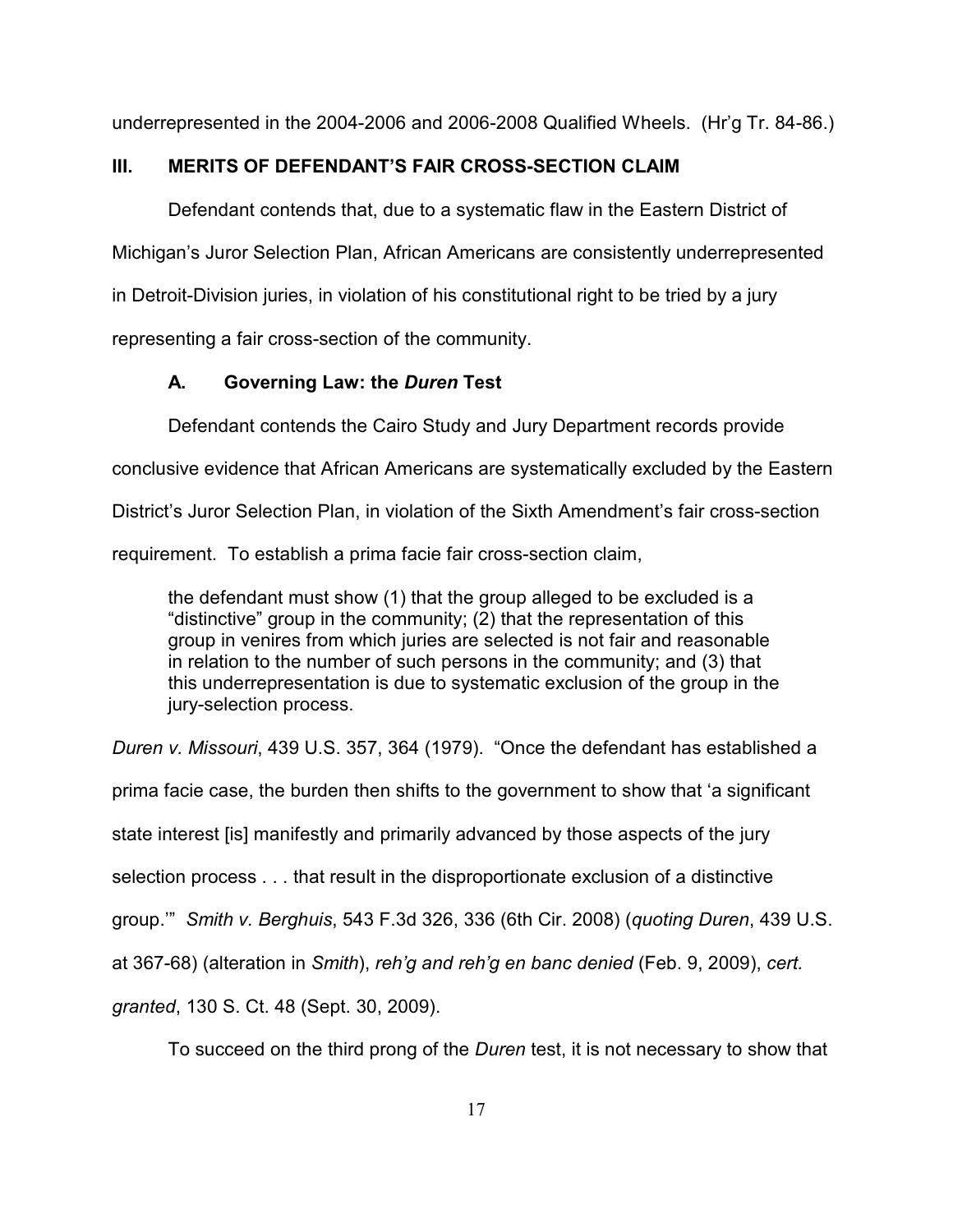the observed underrepresentation is intentional, only that it is systematic. *Id.* at 339. Systematic exclusion exists when a large disparity in representation occurs "not just occasionally," and its cause is "inherent in the particular jury-selection process utilized." *Duren*, 439 U.S. at 366.

In *Smith v. Berghuis*, an African-American defendant in a criminal case in Michigan's Kent County Circuit Court challenged his all-white jury on Sixth Amendment grounds. 543 F.3d at 330. The defendant claimed that two specific jury-selection practices caused African Americans to be underrepresented in circuit-court juries. First, Kent County allowed prospective jurors with transportation problems, child-care concerns, or who could not take time away from work, to be excused. *Id.* at 331. Since 64% of the county's African-American households were headed by single parents (compared to 19% for whites), and 31.5% of African Americans lived below the poverty line (compared to 6.7% of whites), a disproportionate number of excused jurors were African American. *Id.* at 333.

Kent County also had a practice of assigning prospective jurors from its largest city, Grand Rapids, to district courts first; circuit courts received jurors from Grand Rapids only after district-court venires were filled. *Id.* at 331-32. Census data showed African Americans formed 18.1% of the jury-eligible population in Grand Rapids, but only 7.8% in the rest of the county; moreover, 85% of Kent County's African-American residents lived in Grand Rapids, even though the city represented only 37% of the county's population. *Id.* at 330. Therefore, the practice of allocating jurors from Grand Rapids in priority to district courts concentrated minority jurors in these courts, rendering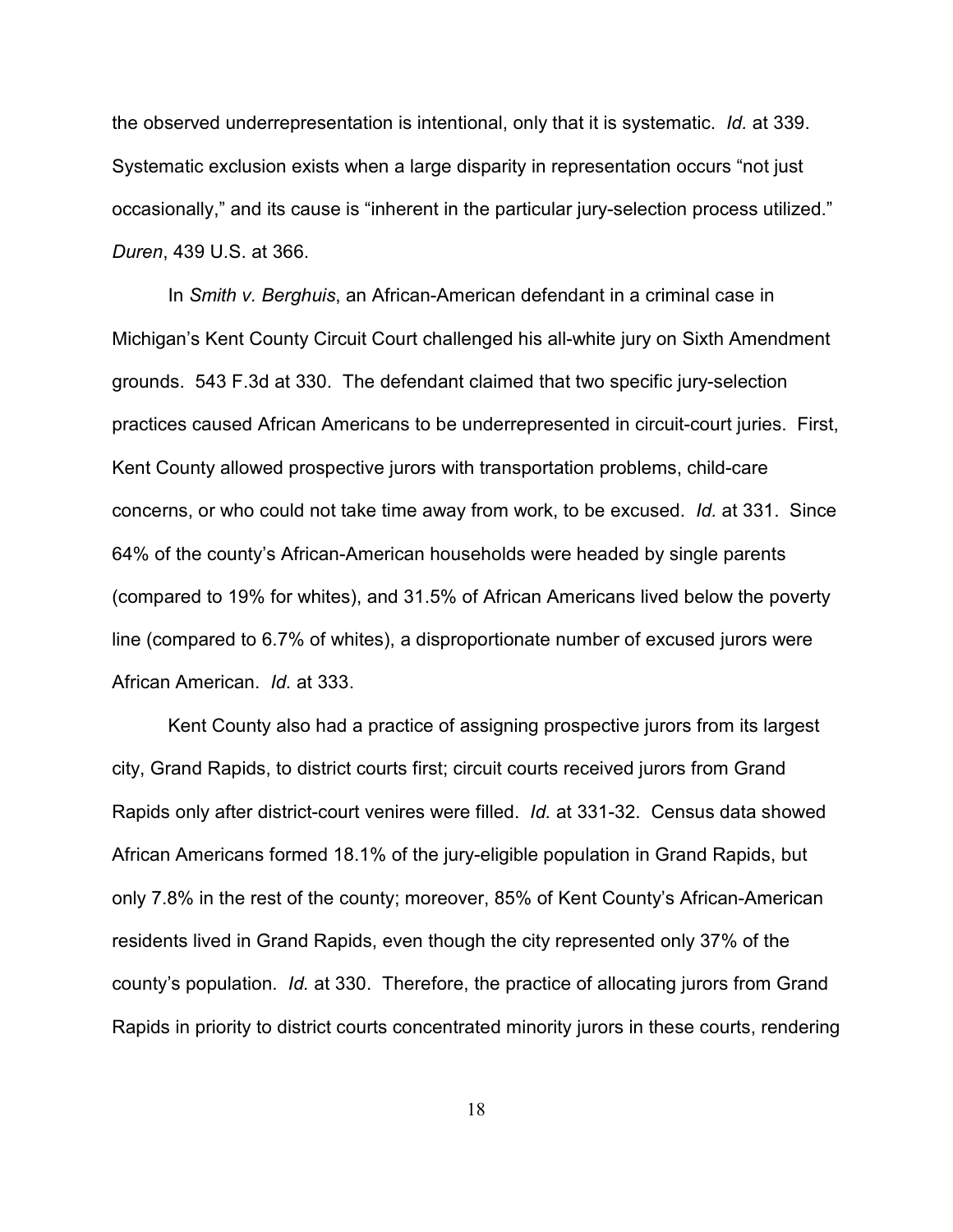circuit-court juries unrepresentative by comparison. *Id.* at 332.

The Sixth Circuit held these practices violated the Sixth Amendment's fair cross-

section requirement. The court stated:

The introduction of non-random factors into a jury selection process has been found to support an inference of systematic exclusion. *See, e.g., United States v. Young*, 822 F.2d 1234, 1239 (2d Cir. 1987); *United States v. Osorio*, 801 F. Supp. 966, 978 (D. Conn. 1992). The lack of random selection in the Kent County jury selection process leads us to conclude that the underrepresentation of African Americans resulted from processes "inherent in the particular jury-selection process utilized."

*Id.* at 341 (*quoting Duren*, 439 U.S. at 366) (footnote omitted). The court held that Kent

County's jury excuse and district court priority assignment practices were "non-random

factors" inherent to the jury-selection process which contributed to underrepresenting

African Americans in circuit-court juries. *Id.* at 344. The Supreme Court granted

certiorari in *Smith*, on the issue of how to measure the underrepresentation of very

small minorities.

## **B. Analysis**

## **1. First** *Duren* **Prong: Distinct Group**

It is undisputed that African Americans are a "distinctive group" for the purpose of jury-composition challenges. *Peters v. Kiff*, 407 U.S. 493, 503 (1972); *Jefferson v. Morgan*, 962 F.2d 1185, 1189 (6th Cir. 1992).

## **2. Second** *Duren* **Prong: Fair and Reasonable Representation**

When assessing whether a distinct group is fairly and reasonably represented, most courts apply the "absolute disparity" standard. *See United States v. Royal*, 174 F.3d 1, 8-9 (1st Cir. 1999) (discussing cases); *Ford v. Seabold*, 841 F.2d 677, 683-84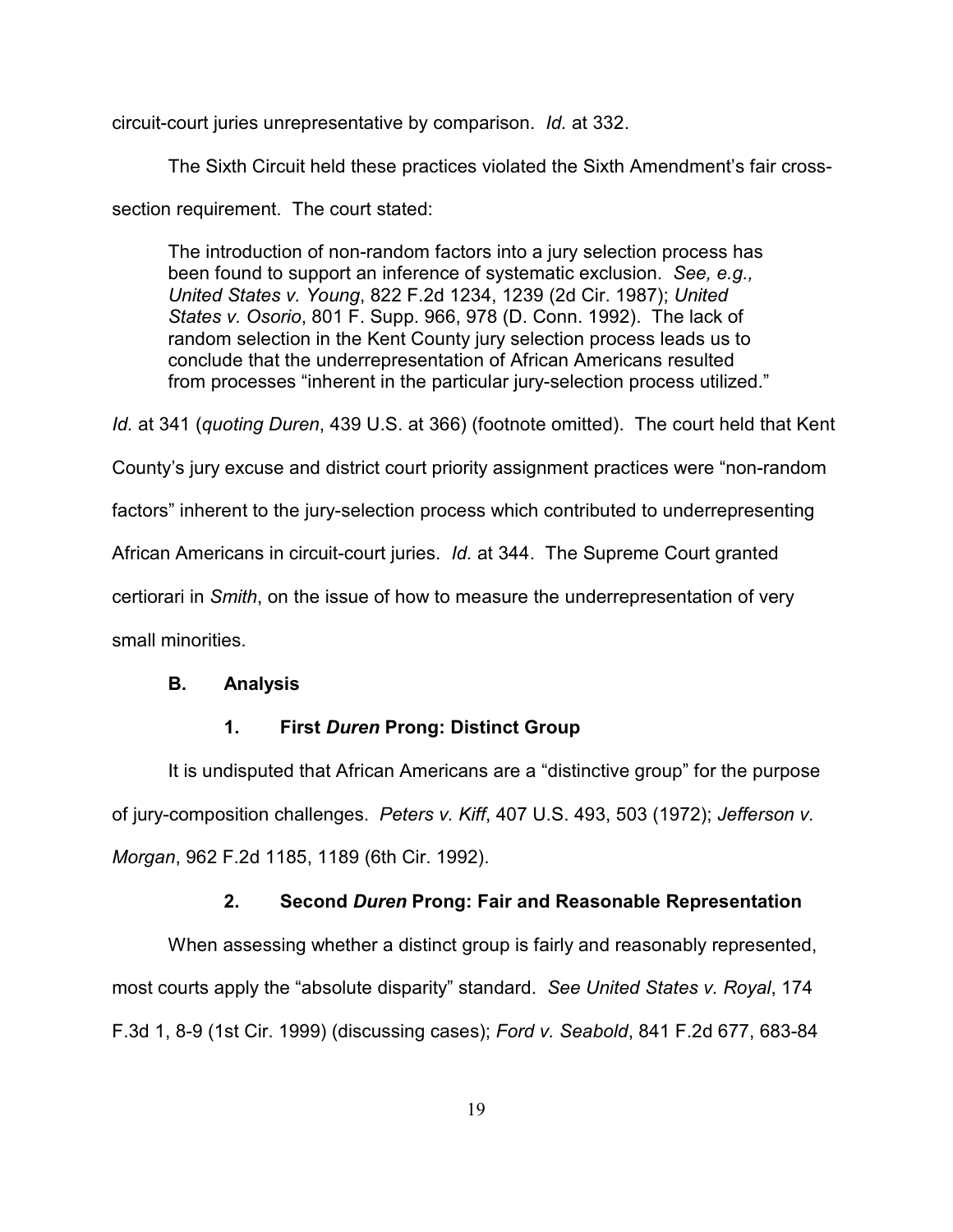(6th Cir. 1988) (using absolute disparity to evaluate underrepresentation of female jurors). "Absolute disparity measures the difference between the percentage of members of the distinctive group in the relevant population and the percentage of group members on the jury wheel." *Royal*, 174 F.3d at 6-7.

The Cairo Study indicates an 11.69% absolute disparity between the ratio of African Americans in the Detroit Division (21.58%) and in the Qualified Wheel (9.89%). According to Jury Department figures, African Americans comprised 8.19% of returned and completed questionnaires in 2004-2006, for an absolute disparity of 13.39%. *See* Table 3, *supra.* Lastly, in jury pools drawn from the 2006-2008 Master Wheel, the percentage of African Americans varied between 8.8% and 12.5%, i.e., absolute disparities of 12.78% to 9.08%. *See* Table 4, *supra*.

The law does not define a threshold disparity beyond which discrimination can be presumed. Some courts rule that disparities below 10% do not raise an inference of discrimination. *But see United States v. Green*, 389 F. Supp. 2d 29, 55 n.52 (D. Mass. 2005) (describing the 10% rule as "a contrivance . . . based on faulty precedent." (*citing Swain v. Alabama*, 380 U.S. 202, 208-09 (1965))), *rev'd sub nom.*, *In Re United States*, 426 F.3d 1 (1st Cir. 2005). Others uphold jury-selection plans with disparities in excess of 20%. *See United States v. Smallwood*, 188 F.3d 905, 914-15 (7th Cir. 1999) (no unconstitutional underrepresentation found, despite 20% absolute disparity); *Ford*, 841 F.2d at 683-84 (same, despite 21.7% and 18.7% disparities in consecutive years).

The disparities observed by Defendant and the Jury Department do not, by themselves, suffice to establish that African Americans are unconstitutionally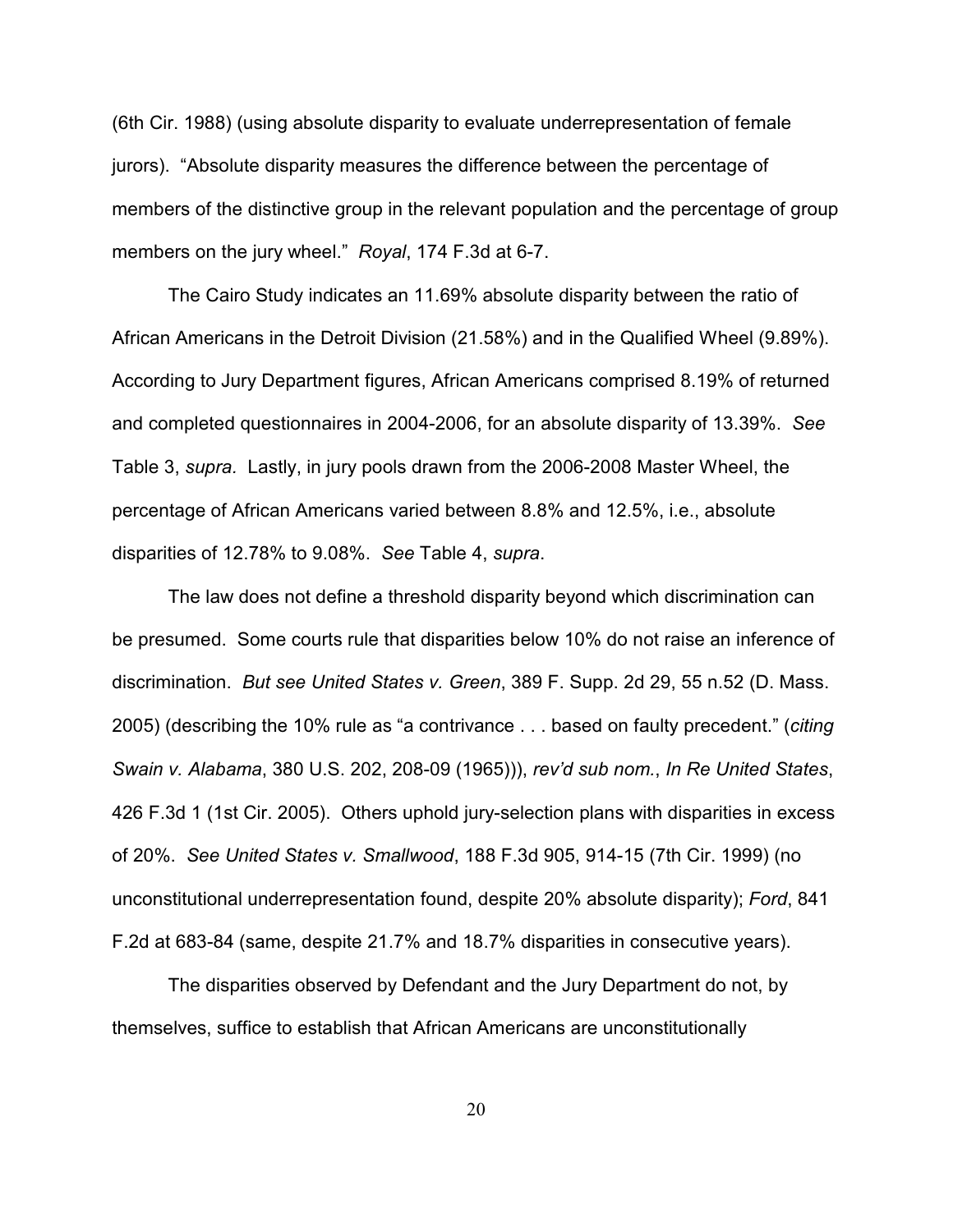underrepresented in Detroit-Division jury pools. However, the Court finds that these disparities are sufficient to raise an inference of discrimination. *See Jefferson*, 962 F.2d at 1187 (striking down a jury-selection plan with an absolute disparity of 12.6%).

Defendant meets the first two prongs of the *Duren* analysis; however, he is unable to show that the underrepresentation of African Americans in the Division's juries is due to systematic exclusion of this minority group in the jury-selection process.

#### **3. Third** *Duren* **Prong: Systematic Exclusion**

Defendant contends that Wayne County is consistently underrepresented in the Detroit Division's Qualified Wheel, and that, due to this disparity, African Americans are consistently excluded from Division juries. He advances several reasons for Wayne's underrepresentation, discussed below.

First, however, the Court addresses a claim Defendant made in his motion to vacate, which is based on a faulty premise. Defendant initially claimed Wayne County was underrepresented because the Jury Department mailed fewer questionnaires to Wayne residents than it should have under Administrative Order No. 04-AO-016. At the evidentiary hearing, the Government submitted a spreadsheet compiled by the Jury Department on the 2004-2006 Master Wheel. (Gov't Hr.'g Ex. B.) In relevant part, this chart documents the number of questionnaires mailed to people selected from the Master Wheel in order to create the Qualified Wheel. Table 5 breaks down the number and percentage of questionnaires mailed to each of the nine counties in the Detroit Division.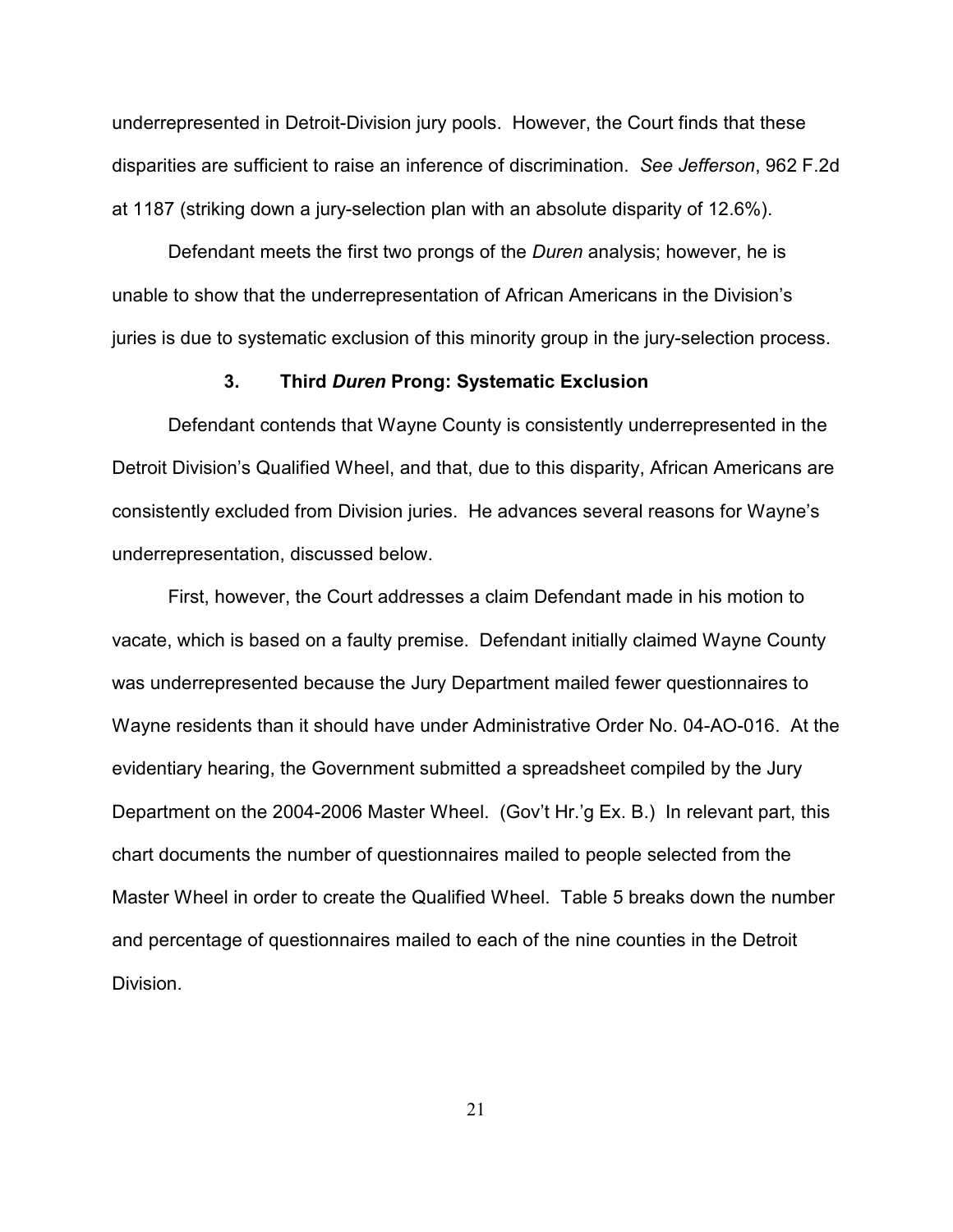| County    | % Quest. Due as<br>per Admin. Order<br>No. 04-AO-016 | # Quest. Due as<br>per Admin. Order<br>No. 04-AO-016 | % Quest.<br>Mailed | # Quest.<br>Mailed |
|-----------|------------------------------------------------------|------------------------------------------------------|--------------------|--------------------|
| Jackson   | 3.09%                                                | 3,090                                                | 3.12%              | 1,578              |
| Lenawee   | 1.96%                                                | 1,960                                                | 1.96%              | 992                |
| Macomb    | 16.22%                                               | 16,220                                               | 16.18%             | 8,195              |
| Monroe    | 3.08%                                                | 3,080                                                | 3.13%              | 1,587              |
| Oakland   | 25.25%                                               | 25,250                                               | 25.42%             | 12,876             |
| St. Clair | 3.32%                                                | 3,320                                                | 3.3%               | 1,670              |
| Sanilac   | 0.88%                                                | 880                                                  | 0.79%              | 398                |
| Washtenaw | 6.8%                                                 | 6,800                                                | 6.81%              | 3,447              |
| Wayne     | 39.4%                                                | 39,400                                               | 39.3%              | 19,907             |
| Total     | 100%                                                 | 100,000                                              | 100%               | 50,650             |

**Table 5: Jury Dep't Report - Questionnaires Mailed by County, 2004-2006**<sup>7</sup>

According to these figures, 50,650 questionnaires were mailed, significantly more than the 26,167 questionnaires counted by the Cairo Study. Moreover, the proportion of questionnaires sent to each county matches almost exactly the ratios set forth in Administrative Order No. 04-AO-016. The likely explanation for Mr. Cairo's error is that he only examined returned questionnaires (both completed and undeliverables), and could not possibly have examined nonresponses. The Jury Department's failure to provide 10,000 additional questionnaires also played a role. Indeed, if one adds up the Cairo Study's 26,167 questionnaires, the 10,000 missing ones, and the 14,243 nonresponses (*see* column 4, Table 7, *infra*), the result, 50,410, is nearly identical to the Jury Department's tally of mailed questionnaires (*see* column 4, Table 5, *supra*). In

 $\frac{7}{7}$  Due to rounding, percentages may not add up to 100%.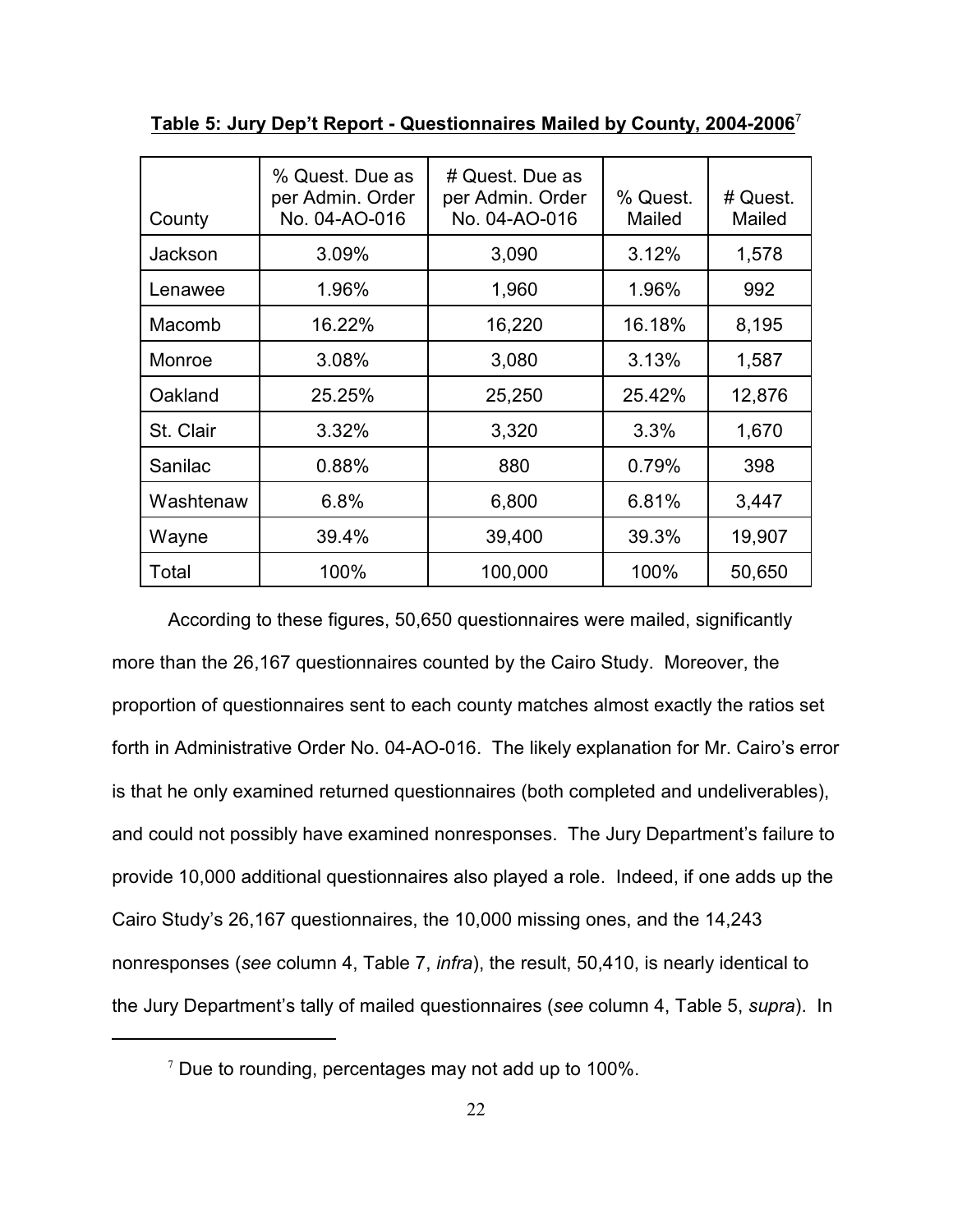any case, the evidence shows Defendant's allegation, that Wayne County received less than its proper ratio of questionnaires, is unfounded.

In the alternative, Defendant suggests that Wayne County's underrepresentation is due to a combination of other factors. First, Defendant points to data from the Cairo Study which indicates that several hundred questionnaires were mailed outside of the Detroit Division, to counties throughout Michigan. (Cairo Aff. Tables 1, 2; Hr'g Tr. 26- 27.) Defendant also claims too many questionnaire recipients were: (1) unqualified due to lack of citizenship, inability to read or speak English, or past criminal convictions; (2) excused for various reasons; or (3) lived outside the Division. (Cairo Aff. ¶ 14, Table 6; Hr'g Tr. 34-36.) Defendant alleges, in particular, that many names in the 2004-2006 Master Wheel belonged to individuals who were deceased, some for over a decade. (Cairo Aff. ¶ 15, Tables 6, 7; Hr'g Tr. 34-36.) Defendant also says that Wayne County has the most undeliverable questionnaires in the Division. (Cairo Aff. ¶ 12, Table 4; Hr'g Tr. 31-32.) Finally, Defendant argues Wayne's underrepresentation is due, in part, to the high number of "nonresponses," questionnaires mailed to addresses in the county, but never returned. Since Mr. Cairo only studied returned questionnaires, whether completed or undeliverable, he has no data on nonresponses.

The Court analyzes whether any of these reasons, if proven, would constitute a non-random factor "inherent in the jury-selection process" resulting in the systematic exclusion of African Americans from Detroit-Division juries. *Smith*, 543 F.3d at 341.

#### **a. Out-of-Division Mailings**

In the Cairo Study, out of 26,167 questionnaires, 687 were sent to individuals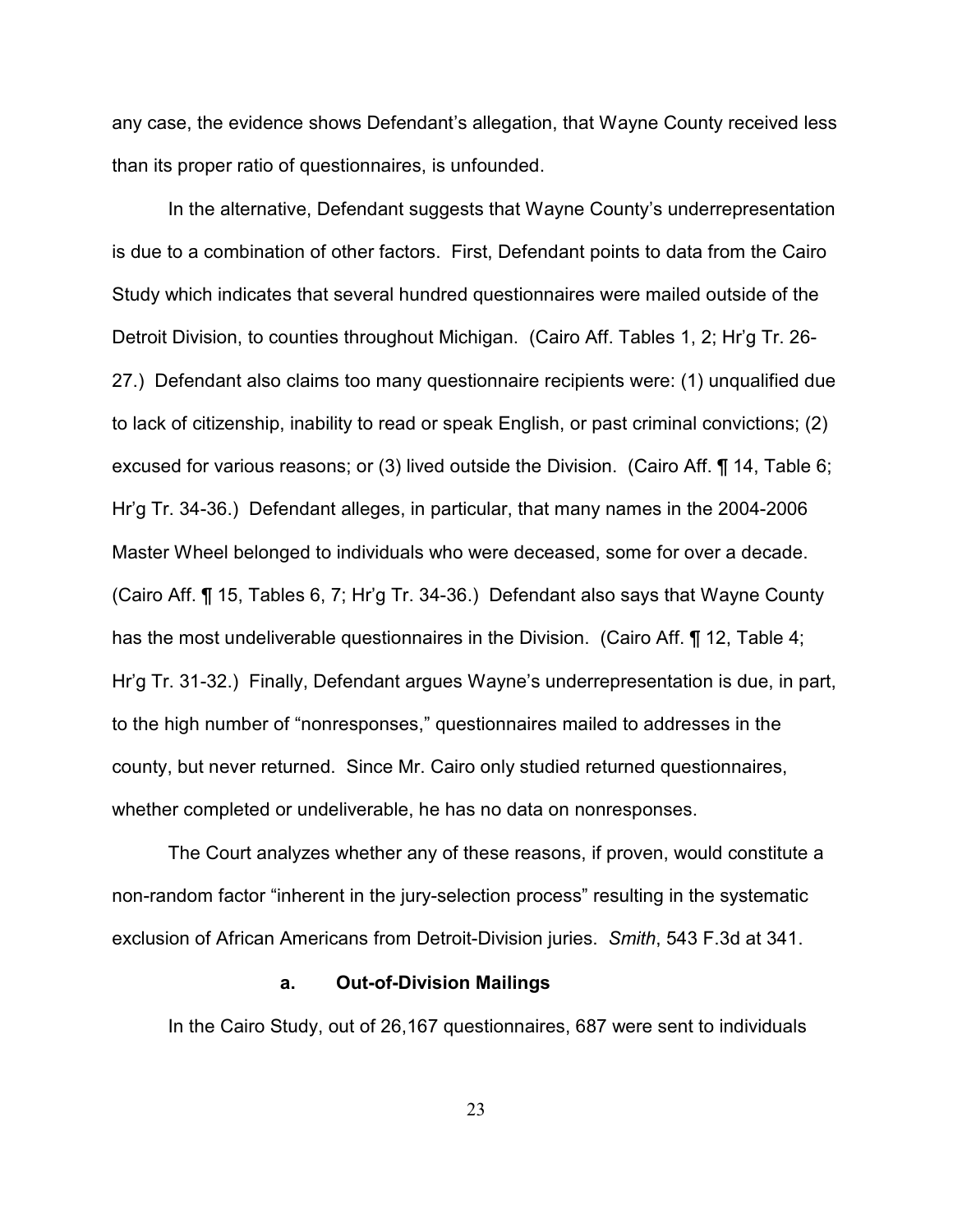living in counties outside the Detroit Division. (Cairo Aff. Tables 1, 2; Hr'g Tr. 26-27.) Genessee County received 262 questionnaires; Lapeer, Livingston, Saginaw and Shiawassee received between 20 and 50 questionnaires each. (*Id.*) Twenty-two questionnaires were sent to people living outside the Eastern District of Michigan altogether. (*Id.*) The study does not indicate how many of these 687 questionnaires were destined for Wayne County, or to other counties in the Detroit Division.

According to Ms. Hryshko, out-of-division mailings usually result from changes of address by prospective jurors, or from clerical errors by the Jury Department. (Hr'g Tr. 64-66.) All questionnaires are initially mailed to addresses inside the Detroit Division. (*Id.*) When a questionnaire comes back with a forwarding address in another division, but still within the Eastern District, it is sent to the new address. (*Id.*) If the intended recipient completes the form and returns it, the Jury Department re-assigns that person to the correct division. (*Id.*) Ms. Hryshko explained that, in some cases, the Jury Department may have neglected to properly reassign jurors to their new division. (*Id.*) Ms. Hryshko also testified that, if a questionnaire has a forwarding address outside the Eastern District, there should be no second mailing; therefore, the 22 questionnaires sent to out-of-District addresses resulted from clerical error. (*Id.*)

Defendant does not suggest that the Court purposefully recruits jurors from outside the Detroit Division; however, he argues that the erroneous inclusion of jurors, from out-of-Division counties with low minority rates, dilutes the proportion of African Americans in Detroit-Division juries.

This allegation does not support Defendant's claim of systematic exclusion. Of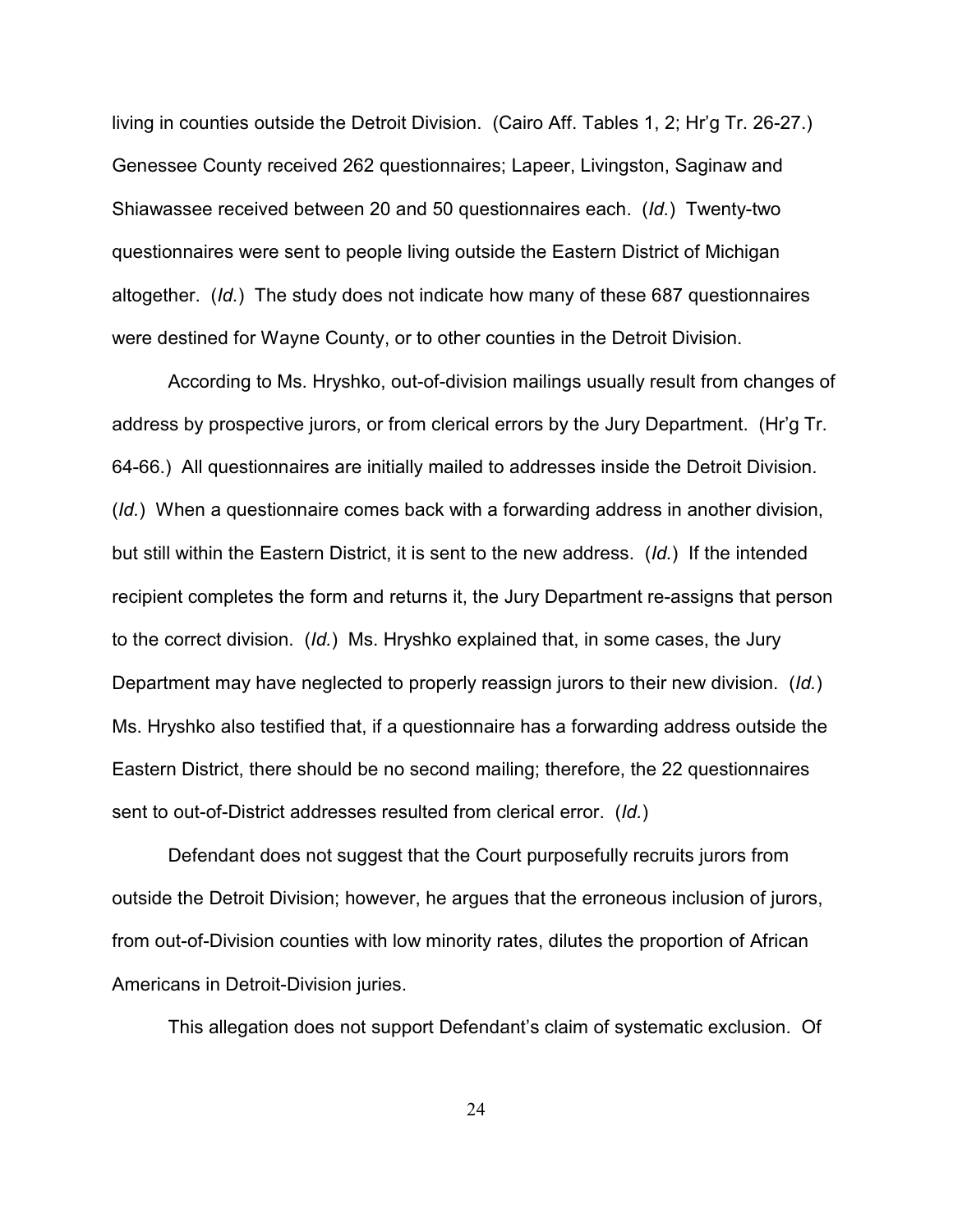the 687 people who mistakenly received out-of-Division questionnaires, only 34 were qualified. (Cairo Aff. Tables 1, 2.) This represents less than 0.2% of all qualified jurors, too few to meaningfully affect the percentage of African Americans in the Qualified Wheel. Furthermore, according to the Jury Department, out-of-Division residents who respond to jury summonses are turned away, unless they neglect to mention where they live. So, the chance that someone from outside the Division will serve on a jury in the Division is exceedingly small. Moreover, the risk of clerical error exists with any jury-selection procedure, and, therefore, it cannot be deemed "inherent in" a particular plan.

The Court holds that sending jury questionnaires, in error, to individuals living outside the Detroit Division, is not a factor inherent in the jury-selection process, and does not systematically exclude African Americans from jury service.

#### **b. Excused, Unqualified, and Dead Jurors**

Defendant claims Wayne County and African Americans are underrepresented because too many potential jurors are either unqualified to serve or are excused. According to the Cairo Study, 3,443 questionnaire respondents were either unqualified or excused. Of these, roughly 8.36% were deceased, some for over a decade. (Cairo Aff. Tables 6, 7.) Other common grounds for excuse are: age (55.45%); change of domicile, whether leaving (12.17%), or recently moving to (0.44%), the Eastern District; medical reasons (11.79%); criminal conviction with loss of civil rights (5.52%), or pending criminal charges (0.44%); employment, whether as police officer or firefighter (1.83%), active military (1.02%), or other (0.2%); lack of citizenship (1.22%); and, inability to read, speak or write English (0.64%). (Cairo Aff. Table 6.)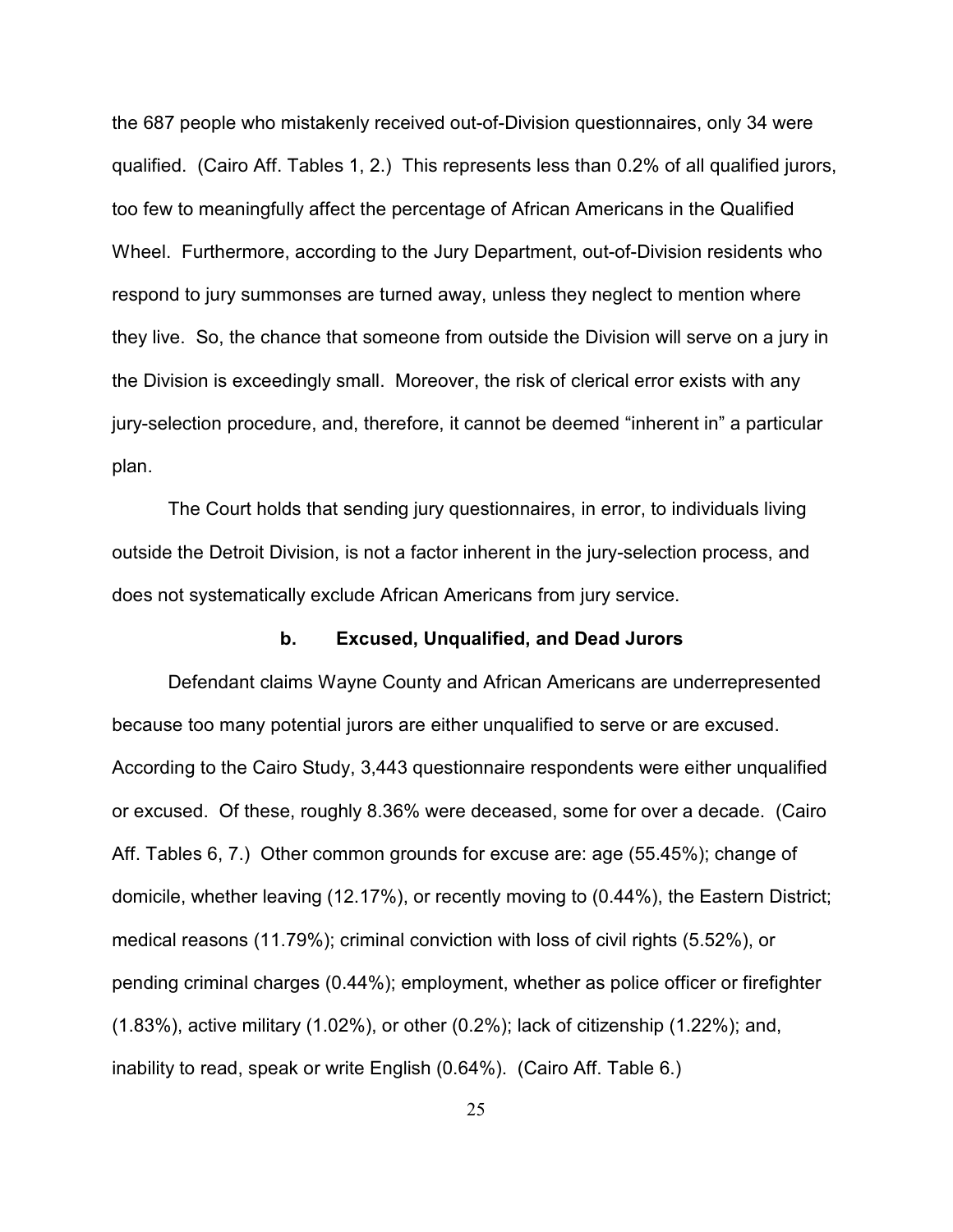Defendant suggests that the District's policy of excusing jurors is partly responsible for Wayne County's underrepresentation. However, to prevail on this factor, Defendant must show the District's excuse policy is not rational. In *Smith v. Berghuis*, Kent County had a policy of excusing individuals with transportation or childcare issues, or who could not take time from work. 543 F.3d at 331, 333. Because minority jurors were disproportionately excused, the Sixth Circuit found the policy was a systematic exclusion inherent in the jury selection process. *Id.* at 342, 344. However, the court upheld the practice, stating: "the state has a significant interest [in] avoiding undue burdens on individuals by allowing excuses based on the inability to obtain transportation and 'in assuring that those members of the family responsible for the care of children are available to do so.'" *Id.* at 345 (*quoting Duren*, 439 U.S. at 370).

The Cairo Study does not break down the number of excused jurors by county, so it is impossible to know if Wayne County residents are disproportionately excused. The same is true of dead questionnaire recipients: Defendant argues they disproportionately affect Wayne County's representation, but provides no evidence in support.

The number of dead questionnaire recipients suggests that the District's source lists may not be accurate and current. Contrary to Defendant's suggestion, however, this does not amount to a constitutional violation. The voter-registration lists, which are used to create the District's jury wheels, are "the presumptive statutory source for potential jurors." *United States v. Odeneal*, 517 F.3d 406, 412 (6th Cir. 2008) (*citing* 28 U.S.C § 1863(b)). The District also uses lists of licensed drivers and state ID holders to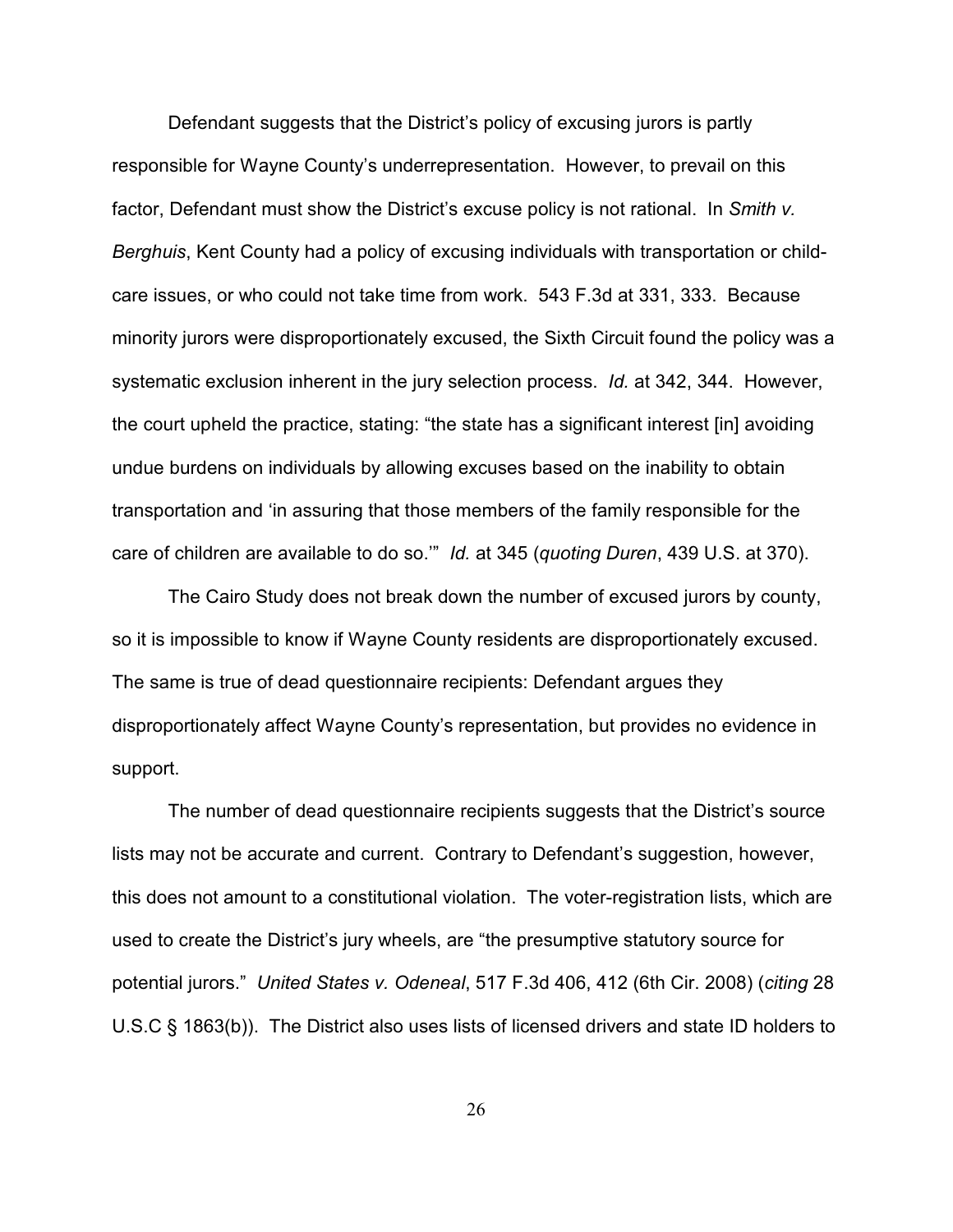create jury wheels, in order to recruit from as broad and diverse a population as possible. These lists are updated every other year by Michigan's Secretary of State. If these lists are as unreliable as Defendant suggests, the District could research alternatives; however, the mere fact that legitimate source lists contain mistakes, does not violate the fair cross-section requirement of the Sixth Amendment.

The Court holds that the excused, unqualified, and deceased, are not factors inherent in the Juror Selection Plan which systematically exclude African Americans.

#### **c. Undeliverables**

Defendant claims Wayne County has the highest number of undeliverable questionnaires, and argues this contributes to the underrepresentation of African Americans in the Detroit Division.

The Jury Department keeps a record of undeliverables for each county in the Detroit Division. These figures were submitted as part of the Government's Hearing Exhibit B, and are reproduced in Table 6, below. The first column shows the number of questionnaires mailed by county; the second shows how many were returned undeliverable for each county; and, the third indicates each county's share of the total number of undeliverables (e.g., Jackson County:  $278 \div 9,485 = 2.93\%$ ).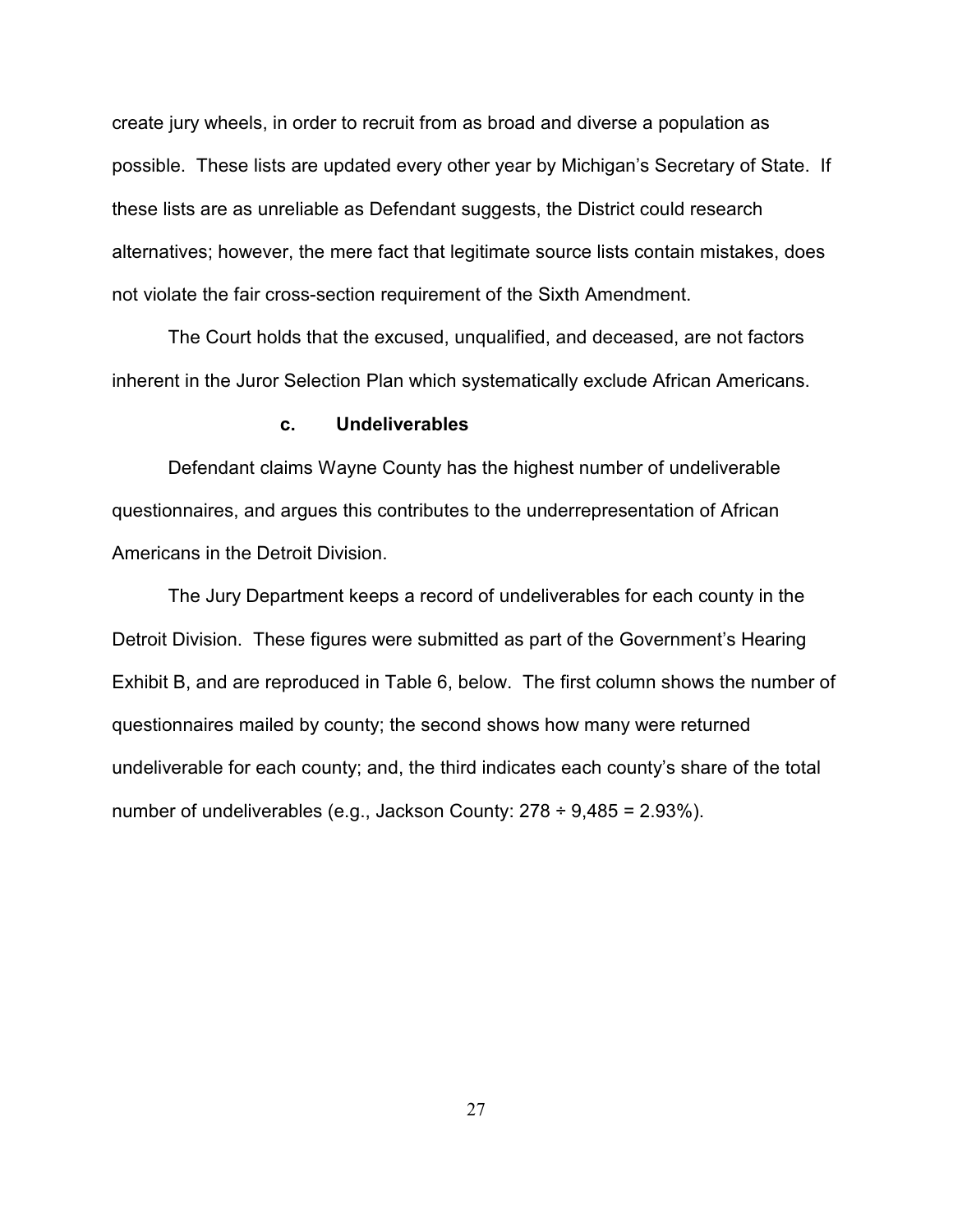| County    | # Quest.<br>Mailed | # Quest.<br>Undeliverable | % Total<br>Undeliverable | % Undeliverable<br>per County |
|-----------|--------------------|---------------------------|--------------------------|-------------------------------|
| Jackson   | 1,578              | 278                       | 2.93%                    | 17.62%                        |
| Lenawee   | 992                | 187                       | 1.97%                    | 18.85%                        |
| Macomb    | 8,195              | 1,246                     | 13.14%                   | 15.2%                         |
| Monroe    | 1,587              | 260                       | 2.74%                    | 16.38%                        |
| Oakland   | 12,876             | 2,452                     | 25.85%                   | 19.04%                        |
| St. Clair | 1,670              | 269                       | 2.84%                    | 16.11%                        |
| Sanilac   | 398                | 54                        | 0.57%                    | 13.57%                        |
| Washtenaw | 3,447              | 995                       | 10.49%                   | 28.87%                        |
| Wayne     | 19,907             | 3,744                     | 39.47%                   | 18.81%                        |
| Total     | 50,650             | 9,485                     | 100%                     |                               |
| Average   |                    |                           |                          | 18.27%                        |

**Table 6: Jury Dep't Report - Undeliverable Questionnaires, 2004-2006**<sup>8</sup>

The Jury Department's data indicates that nearly 40% of all undeliverables originate from Wayne County. Defendant relies on a similar finding in the Cairo Study, which determined that over one-third of undeliverables (33.72%) come from Wayne County. (Cairo Aff. ¶ 12, Table 4; Hr'g Tr. 32.)

Courts generally hold that undeliverables are not a factor inherent in a particular jury-selection system. *See, e.g., United States v. Rioux*, 97 F.3d 648, 658 (2d Cir. 1996) ("The inability to serve juror questionnaires because they were returned as undeliverable is not due to the system itself, but to outside forces, such as demographic changes."). In any case, the data provided by Defendant is inconclusive: since Wayne

<sup>&</sup>lt;sup>8</sup> Due to rounding, percentages may not add up to 100%.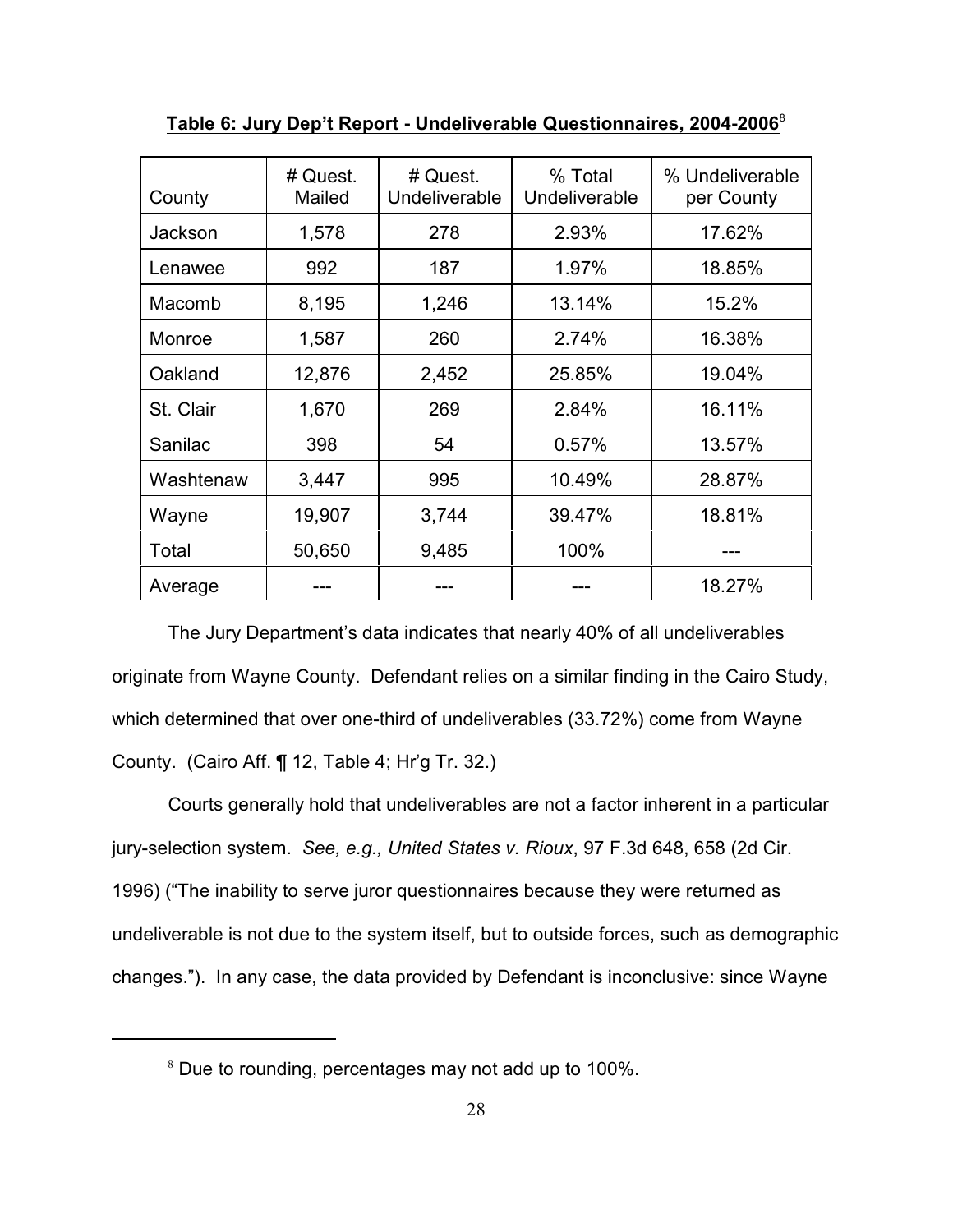is the Division's largest county, the fact that it has the highest number of undeliverables is unremarkable. Large counties receive more questionnaires, and would tend to have more undeliverables. In fact, each county's position in this list reflects its size; the only exception is St. Clair, which has the fifth largest population in the Division and places seventh in undeliverables.

A better approach is to compare the number of undeliverables in a particular county (column 2, Table 6) to the number of questionnaires mailed in that county (column 1, Table 6). The fourth column of Table 6 indicates the rate of undeliverables per county, as calculated by the Court (e.g., Jackson County:  $278 \div 1,578 = 17.62\%$ ). These figures show that Wayne County has an undeliverables rate of 18.81%, slightly higher than average, but lower than Lenawee, Oakland and Washtenaw. These numbers do not suggest anything abnormal about the number of undeliverable questionnaires in Wayne County; instead, Wayne's rate appears to be within the Division norm.

Since the number of undeliverables is not disproportionately greater in Wayne County than in the rest of the Division, Defendant fails to show that undeliverables are an inherent factor in the jury-selection process.

## **d. Nonresponses**

Defendant claims that a disproportionate number of questionnaires sent to Wayne County are never returned. He argues that high nonresponse rates reduce Wayne County's representation in the Qualified Wheel, and the proportion of African American jurors.

As with undeliverables, the Jury Department keeps track of the number of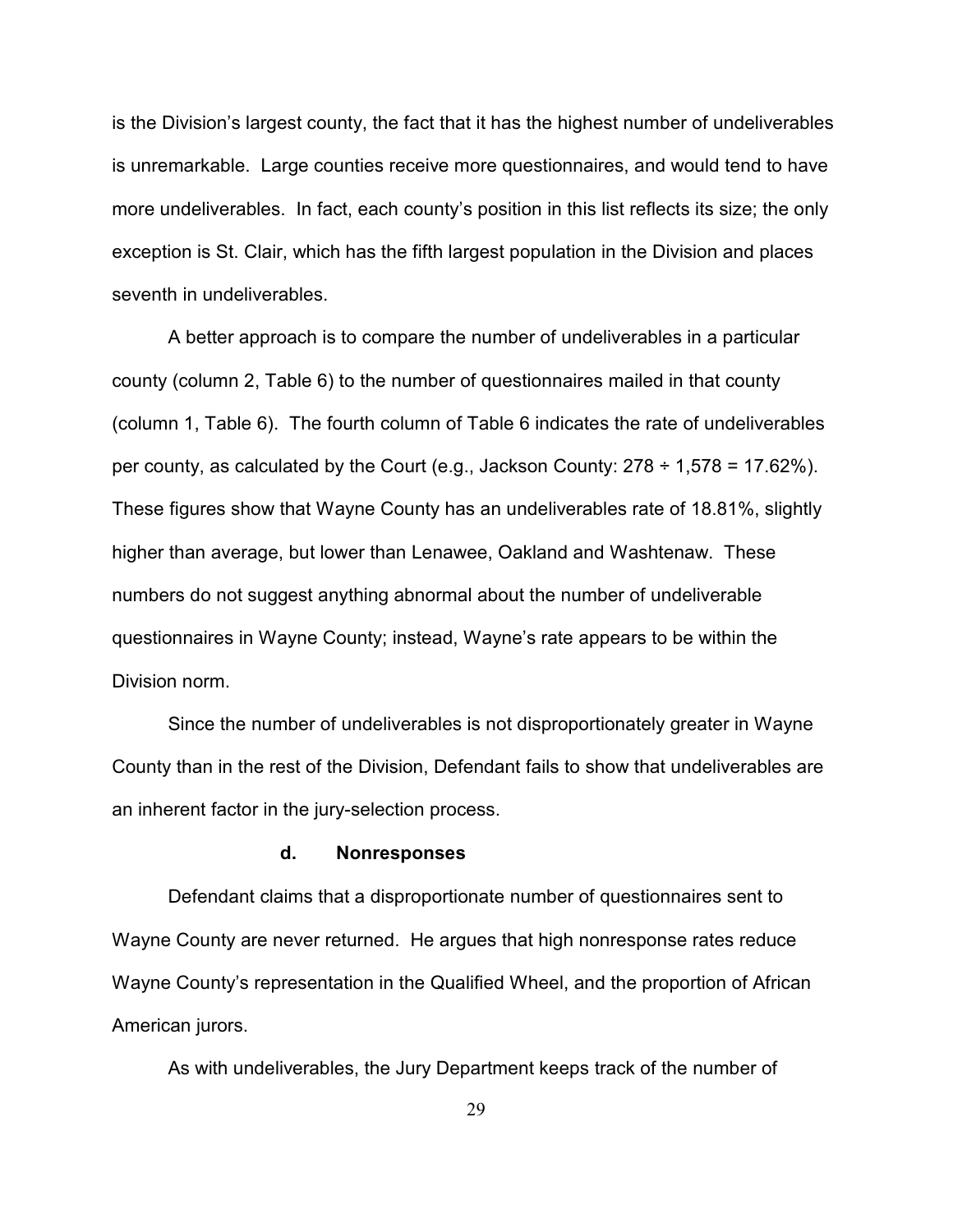nonresponses for each county in the Division. (*See* Gov't Hr.'g Ex. B.) The relevant numbers are reproduced in Table 7, below. The first column lists the number of questionnaires mailed per county. The second column shows how many were returned from each county (both completed and undeliverables), and the third calculates each county's response rate (e.g., Jackson County:  $1,250 \div 1,578 = 79.21\%$ ). The fourth column shows how many questionnaires went missing in each county, while the fifth tracks the nonresponse rate (e.g., Jackson County:  $328 \div 1,578 = 20.79\%$ ).

| County    | # Quest.<br>Mailed | # Quest.<br>Returned | % Quest.<br>Returned | #<br>Nonresponses | $\%$<br>Nonresponses |
|-----------|--------------------|----------------------|----------------------|-------------------|----------------------|
| Jackson   | 1,578              | 1,250                | 79.21%               | 328               | 20.79%               |
| Lenawee   | 992                | 837                  | 84.38%               | 155               | 15.63%               |
| Macomb    | 8,195              | 6,518                | 79.54%               | 1,677             | 20.46%               |
| Monroe    | 1,587              | 1,238                | 78.01%               | 349               | 21.99%               |
| Oakland   | 12,876             | 10,303               | 80.02%               | 2,573             | 19.98%               |
| St. Clair | 1,670              | 1,350                | 80.84%               | 320               | 19.16%               |
| Sanilac   | 398                | 322                  | 80.91%               | 76                | 19.1%                |
| Washtenaw | 3,447              | 2,800                | 81.23%               | 647               | 18.77%               |
| Wayne     | 19,907             | 11,789               | 59.22%               | 8,118             | 40.78%               |
| Total     | 50,650             | 36,407               |                      | 14,243            |                      |
| Average   |                    |                      | 78.15%               |                   | 21.85%               |

**Table 7: Jury Dep't Report - Nonresponses by County, 2004-2006**<sup>9</sup>

 $9$  Rates of response (column 3) and nonresponse (column 5) are calculated by the Court; the Jury Department does not track these numbers. Also, Jury Department data accounts for 10,000 questionnaires Mr. Cairo was unable to inspect (*see* Hr'g Tr. 68-69); this is why the total of returned questionnaires in Table 7 (36,407) is so much greater than the Cairo Study's 26,167 figure (*see* column 2, Table 1, *supra*).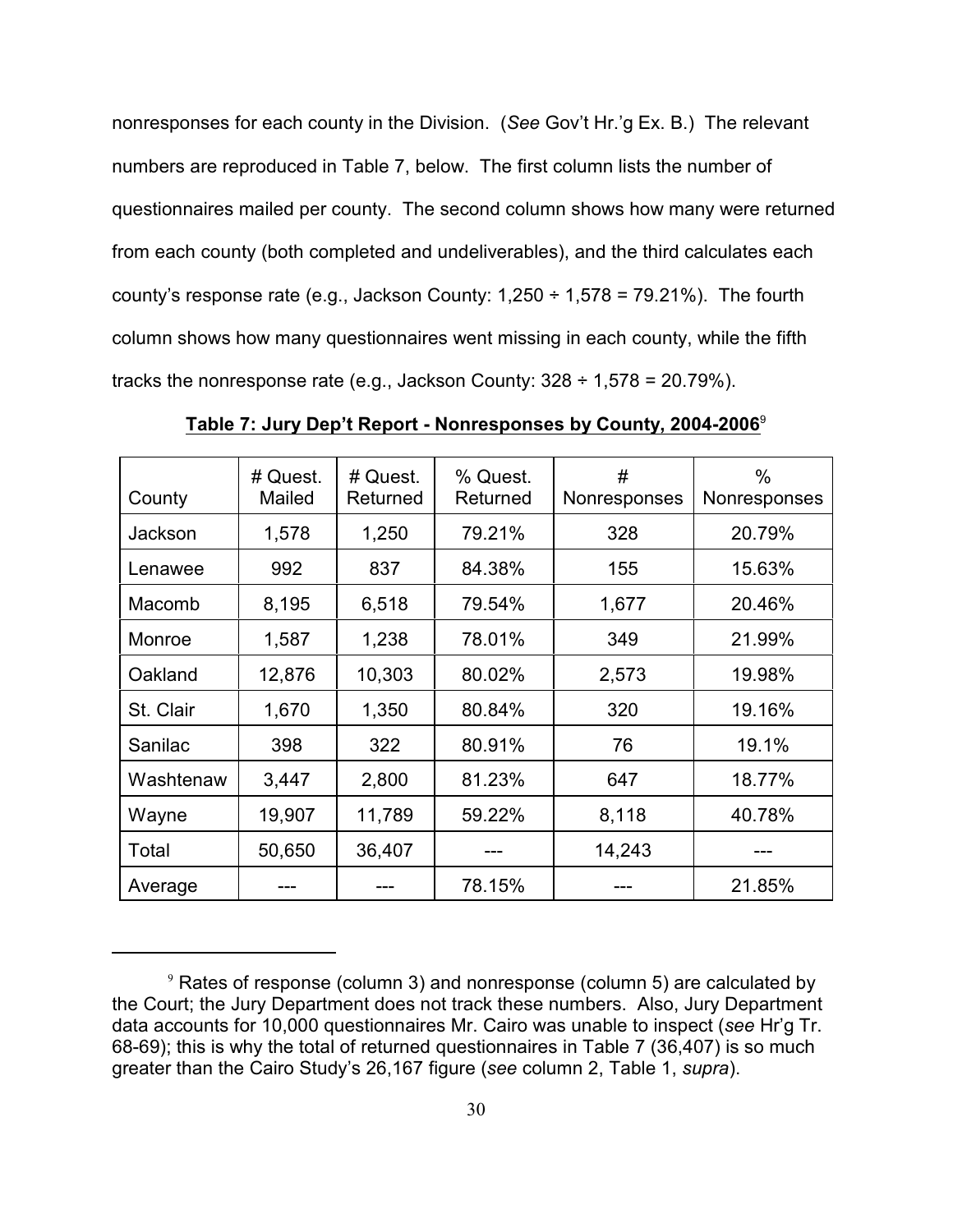When a questionnaire is not returned, the District's policy is to send a follow-up to the same address; if the second mailing goes unanswered, no further action is taken. (Hr'g Tr. 74.) If all counties have approximately the same rate of nonresponse, the impact on relative representation is negligible. However, if one county has a much higher nonresponse rate than others, its share of the jury wheel will be proportionately smaller.

Table 7 indicates that Wayne County has a nonresponse rate nearly double the Division average. As Dr. Thomson testified, this means nonresponses likely account for a considerable share of Wayne County's underrepresentation in the Qualified Wheel. (Hr'g Tr. 94-95.) Since most of the Division's African-American residents live in Wayne, their representation is correspondingly diminished. Dr. Thomson agreed with this conclusion, but added he does not believe nonresponses are solely to blame for the underrepresentation of African Americans. (*Id.*)

Other courts observe this phenomenon, especially in areas with high rates of poverty and/or minority residents. *See*, *e.g.*, *Smith*, 543 F.3d at 331 (according to study, areas with large minority populations have the highest nonresponse rates); *Green*, 389 F. Supp. 2d at 62 & n.60, 73 (comparing the average non-response rate of 14 majority African-American towns (16.9%) with that of 21 majority Caucasian towns (7.6%)); *United States v. Purdy*, 946 F. Supp. 1094, 1108 (D. Conn. 1996) (noting that lower voter registration rates, lower questionnaire return rates, and higher disqualification rates may contribute to the underrepresentation of African Americans and Hispanics); *United States v. Murphy*, No. 94 CR 794, 1996 WL 341444, 1996 U.S.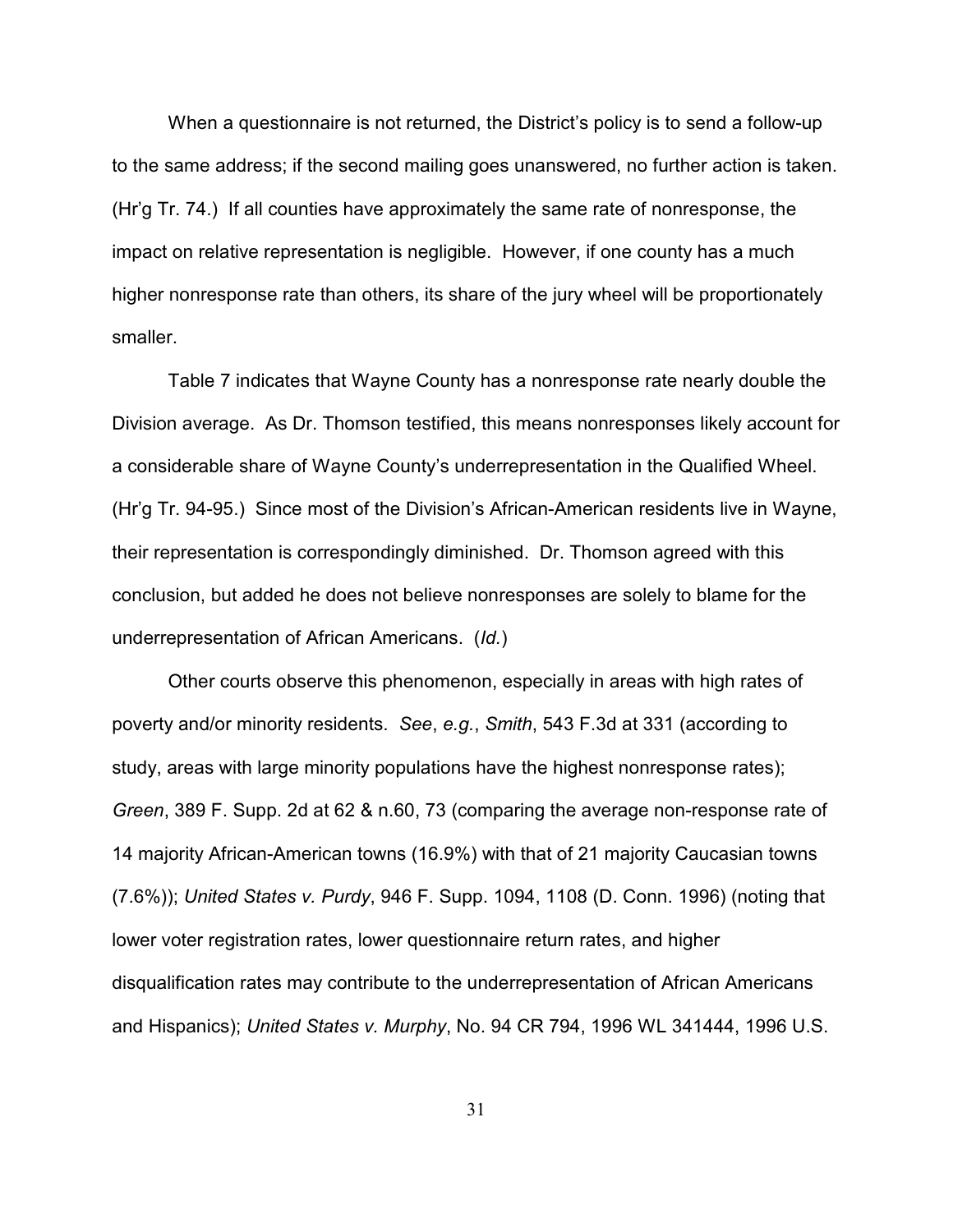Dist. LEXIS 8488, at \*12 (N.D. Ill. June 18, 1996) (unpublished) ("The evidence shows that poor African-Americans failed to respond to jury notices at a much higher rate than wealthy whites.").

Courts that have considered whether high nonresponse rates violate defendants' constitutional rights conclude that these are factors external to, and not inherent in, jury selection plans. *See*, *e.g.*, *Orange*, 447 F.3d at 800 ("Discrepancies resulting from the private choices of potential jurors do not represent the kind of constitutional infirmity contemplated by *Duren*.") (citations omitted); *Rioux*, 97 F.3d at 658 (no systematic exclusion where forces outside the jury-selection system prevent serving juror questionnaires); *Murphy*, 1996 WL 341444, 1996 U.S. Dist. LEXIS 8488, at \*12-13 ("The jury selection system . . . is not excluding African-Americans as a group, but many . . . are excluding themselves by not responding to jury questionnaires. . . . [S]uch non-response by African-Americans does not create a constitutional violation by the government."); *United States v. Ortiz*, 897 F. Supp. 199, 205 (E.D. Pa. 1995) (no systematic exclusion of Hispanics where "it was the unfortunate failure of Hispanics either to register to vote or to return the jury questionnaires, through no fault or encouragement of the court . . . , which may have produced any underrepresentation of Hispanics on grand juries.").

Furthermore, "[c]ourts . . . have been relatively uniform in finding that the failure to send additional letters to individuals who did not . . . respond to questionnaires was not 'systematic exclusion' within the meaning of *Duren*." *Smith*, 543 F.3d at 341 n.5 (*citing Orange*, 447 F.3d at 800). *See also*, *e.g.*, *United States v. Gometz*, 730 F.2d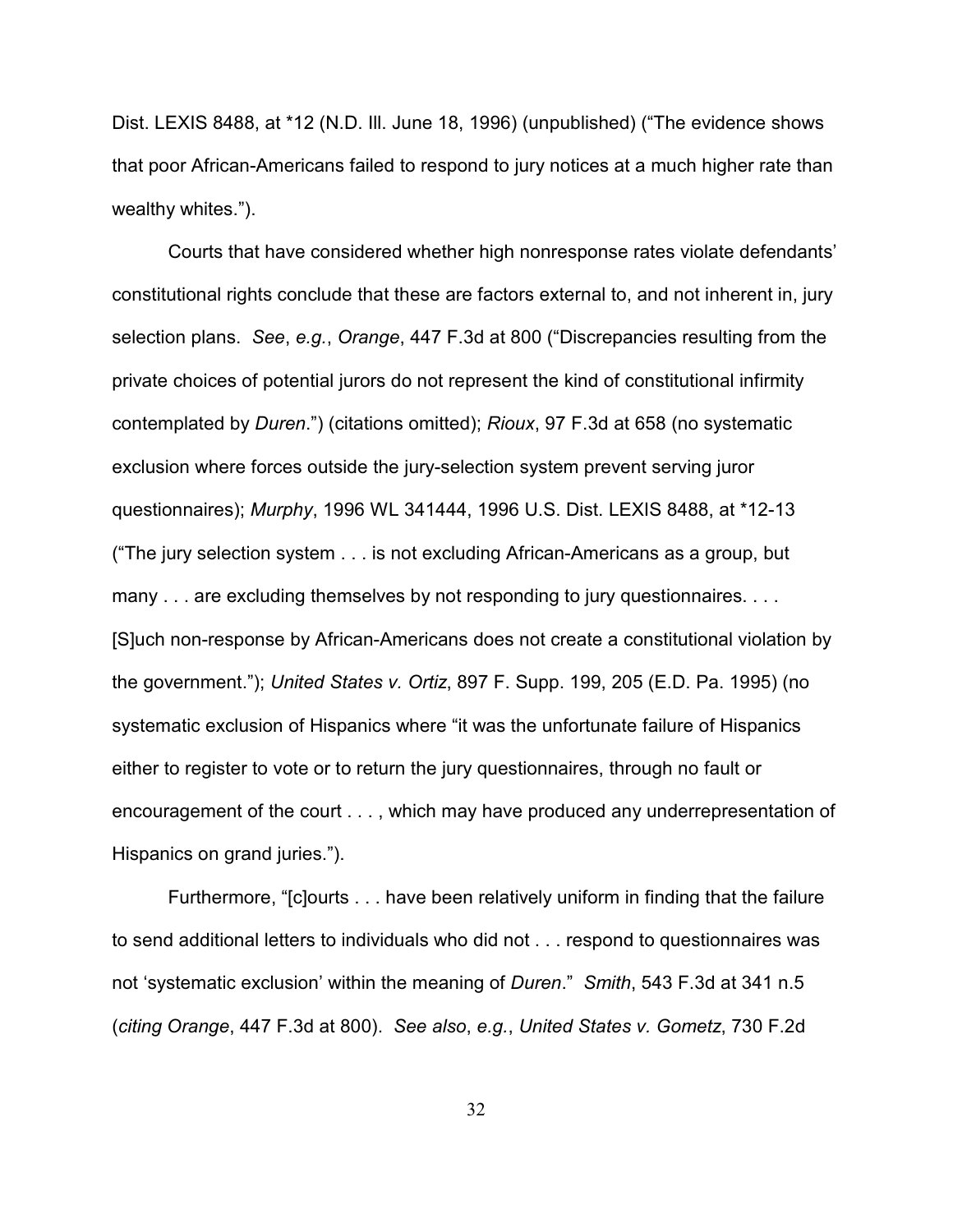475, 481 (7th Cir. 1984) (jury department's failure to follow up on nonresponses is reviewed for abuse of discretion); *United States v. Santos*, 588 F.2d 1300, 1303 (9th Cir. 1979) (failure to follow up on nonresponses does not amount to systemic exclusion); *United States v. Test*, 550 F.2d 577, 586 n.8 (10th Cir. 1976) ("The circuits are in complete agreement that . . . neither the [JSSA] nor the Constitution require[s] that a supplemental source of names be added to voter lists simply because an identifiable group votes in a proportion lower than the rest of the population.") (quotation omitted) (citing cases); *Purdy*, 946 F. Supp. at 1105 (failure to follow up on nonresponses does not violate the JSSA).

The Sixth Circuit has yet to decide whether high nonresponse rates are sufficient to establish systematic exclusion. However, the court is bound by *Duren*'s definition of "systematic": a disparity which occurs more than occasionally and whose cause is *inherent in* the jury-selection process. *Smith*, 543 F.3d at 339 (*citing Duren*, 439 U.S. at 366). Since jury departments have no control over the decisions of private individuals to complete and return juror questionnaires, the Sixth Circuit is unlikely to hold that nonresponses are a factor inherent in the jury-selection process.

The Court holds that, under *Duren*, Wayne County's high nonresponse rate is not a factor inherent in the Juror Selection Plan, even though that high nonresponse rate, and its effects on the representation of African Americans in the Qualified Wheel, are undeniable.

## **C. Conclusion on Merits of Fair Cross-Section Claim**

The evidence before the Court indisputably shows that Wayne County residents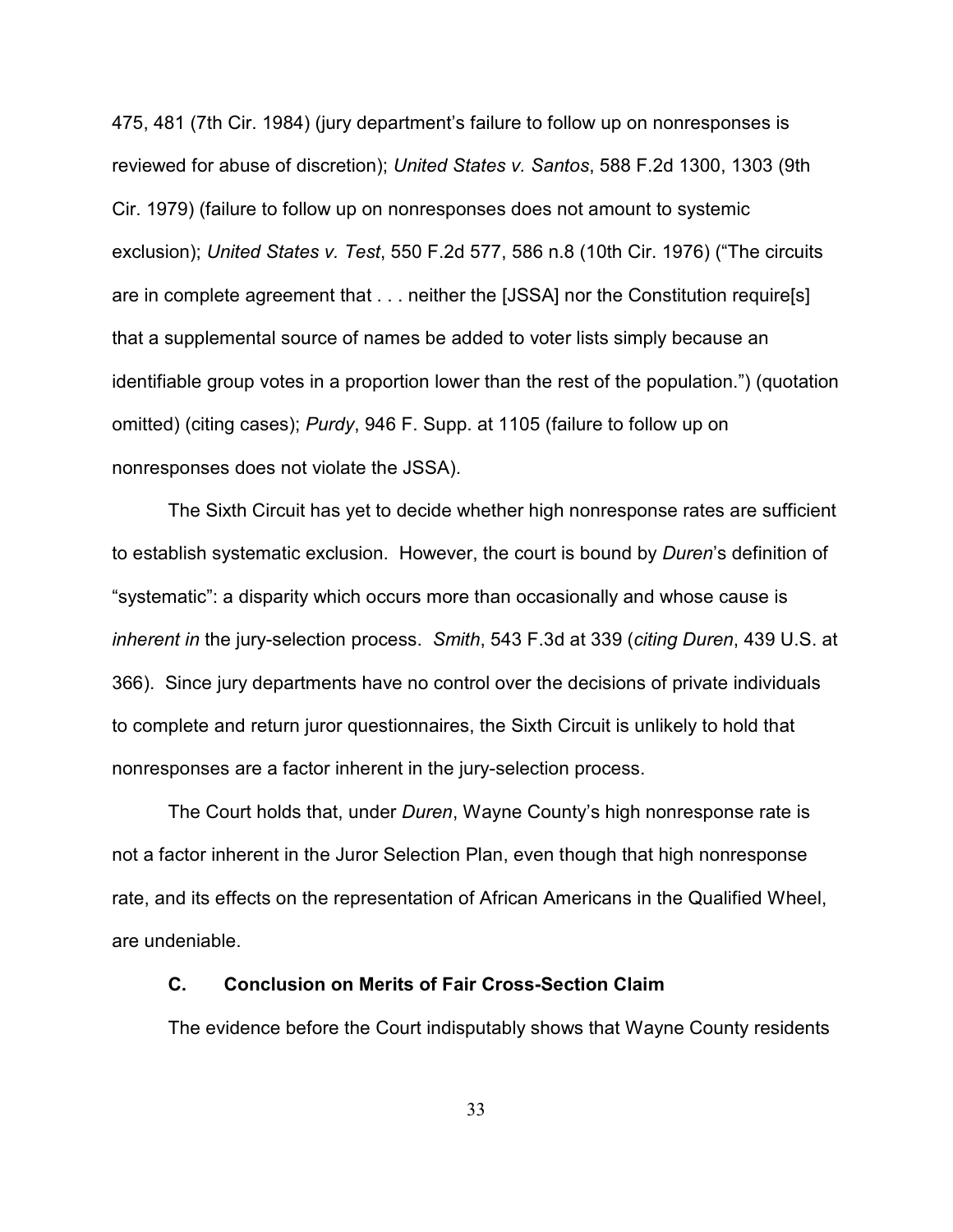and African Americans are substantially underrepresented in the Detroit Division's Qualified Wheel. However, none of the possible explanations for this disparity is a systematic factor inherent in the Eastern District's jury-selection process. Defendant's fair cross-section claim fails.

#### **IV. AFTERWARD: SHORTCOMINGS AND POSSIBLE REMEDIES**

The Court could end its analysis here simply by reaffirming the constitutionality of the Eastern District of Michigan's Juror Selection Plan. However, to do so would be an admission of incapability, or worse, unwillingness to, address factors that contribute to the underrepresentation of African Americans on Eastern-District juries, even though those factors, either alone or in combination, do not rise to the level of a constitutional violation.

In the decade since the current Juror Selection Plan was enacted, courts have had several opportunities to observe the deficit of African Americans and minorities in this Division's juries. *See, e.g.*, *United States v. Watson*, No. 05-80025, 2008 WL 5235920, 2008 U.S. Dist. LEXIS 101634, at \*1, 5-6 (Dec. 15, 2008) (unpublished); *United States v. Fieger*, No. 07-20414, 2008 WL 1902054, 2008 U.S. Dist. LEXIS 34806, at \*4-5 (E.D. Mich. Apr. 29, 2008) (unpublished); *United States v. Brown*, 128 F. Supp. 2d 1034, 1037-38 (E.D. Mich. 2001).

Other federal districts have tackled the same dilemma, with minimal success. As one expert dryly remarked: "Metaphorically speaking, there has to be a statute of limitations on how long a District can lament the undesirability of the underrepresentation of minorities in its jury pools without feeling compelled to act with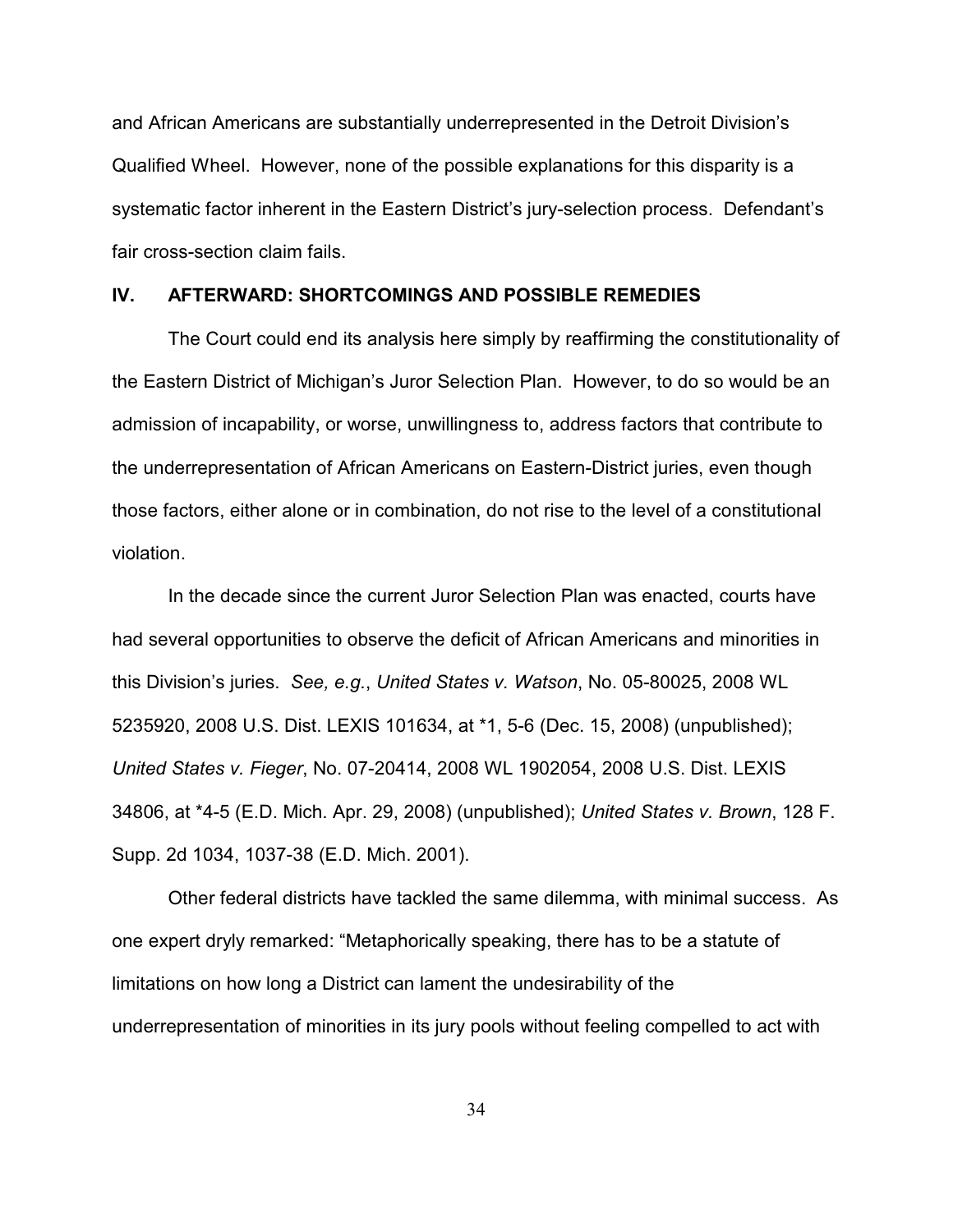imagination to do better." *Green*, 389 F. Supp. 2d at 40 (*quoting* Prof. Jeffrey Abramson, Report on Defendant's Challenge to the Racial Composition of Jury Pools in the Eastern Division of the United States District Court for the District of Massachusetts 64-65 (Apr. 22, 2005)). Where can will and imagination take us?

#### **A. Shortcomings of the Juror Selection Plan**

The Court uses the term "shortcoming" deliberately, for these are not flaws or deficiencies of a constitutional nature. $^{10}\,$  Nevertheless, the Plan's legality cannot obscure this basic fact: Wayne County residents and African Americans are consistently and pervasively underrepresented in Detroit-Division juries, from one year, and one jury wheel, to the next.

The evidence of these shortcomings is clearer and more detailed than ever before. It demonstrates an ongoing and persistent trending towards disparity, dating back to the inception of this Juror Selection Plan. Revealed by the Cairo Study, the chronic underrepresentation of Wayne County is confirmed by the Jury Department's own data, not only for 2004-2006, but for every year since 2000. Specifically for this litigation, the Jury Department compiled a series of reports for each county, showing the number of questionnaires mailed and returned for every Master Wheel since 2000. Contrary to JMS reports, which are used for day-to-day operations, these reports cannot be generated with existing software. (Hr'g Tr. 58-59, 72-73.) Instead, at the request of the Court Administrator in preparation for the evidentiary hearing, the Court's

 $10$  As discussed in the October 9 ruling, the question of whether the District's Juror Selection Plan violates the Jury Selection and Service Act is not before this Court, as Defendant's claim is time-barred. *Bates*, 2009 WL 3270190, 2009 U.S. Dist. LEXIS 94415, at \*4.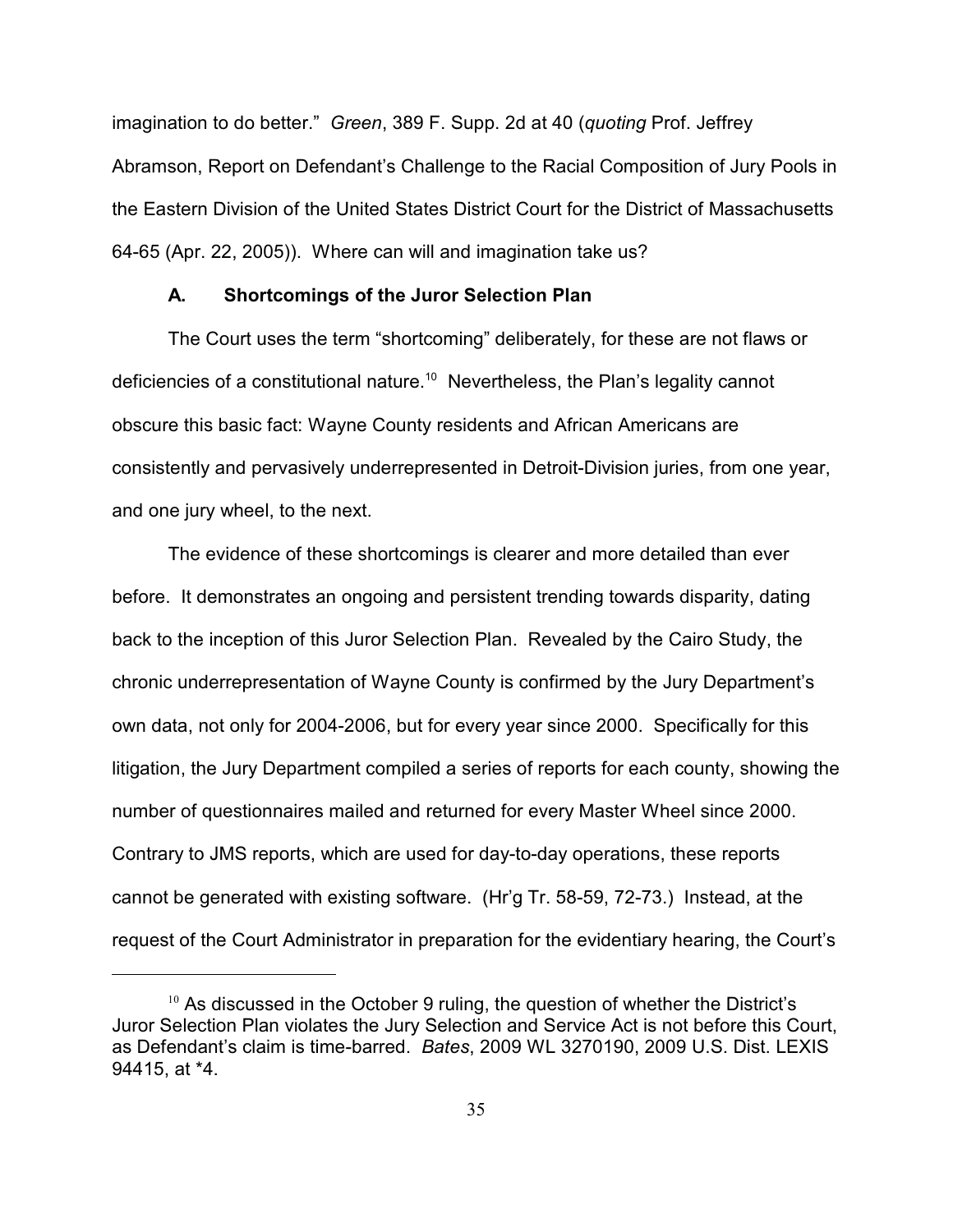Information Technology Department created a special program to extract data from each Master Wheel and break it down by county. (Hr'g Tr. 59-60, 72-73, 74.) The report for the 2004-2006 Master Wheel was admitted at the evidentiary hearing as the Government's Exhibit B. The other reports were not introduced into evidence, but copies were provided to both parties and to the Court.

These reports are summarized in Table 8, below, and reproduced in full in the Appendix to this Order. The first column represents the proportion of each county in the Master Wheel, as mandated by the relevant Administrative Order. $^{11}$  The second column tracks the proportional representation of each county among returned questionnaires; the third column tracks the same for qualified jurors.

<sup>&</sup>lt;sup>11</sup> See E.D. Mich. Admin. Order Nos.: 00-AO-017 (Mar. 6, 2000); 02-AO-014 (Feb. 8, 2002); 04-AO-016 (Feb. 23, 2004); 06-AO-005 (Feb. 22, 2006); 08-AO-033 (Aug. 5, 2008).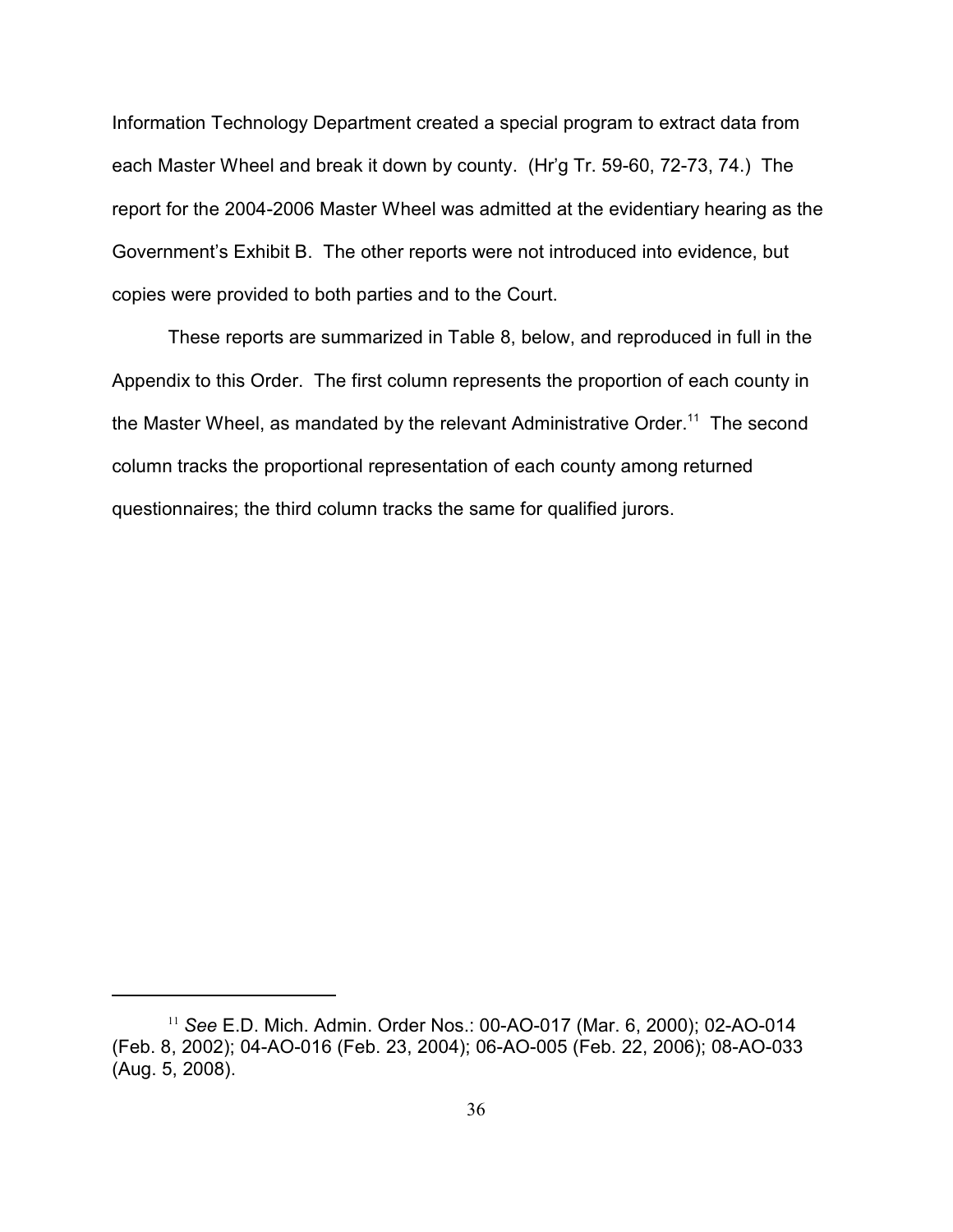|           | 2000 - 2002 Master Wheel |                    | 2002 - 2004 Master Wheel |                 |                    |                     |
|-----------|--------------------------|--------------------|--------------------------|-----------------|--------------------|---------------------|
| County    | Admin.<br>Order          | Returned<br>Quest. | Qualified<br>Jurors      | Admin.<br>Order | Returned<br>Quest. | Qualified<br>Jurors |
| Jackson   | 3.09%                    | 3.17%              | 3.32%                    | 3.11%           | 3.26%              | 3.2%                |
| Lenawee   | 1.95%                    | 2.02%              | 2.13%                    | 1.96%           | 2.23%              | 2.32%               |
| Macomb    | 15.91%                   | 18.03%             | 19.87%                   | 15.92%          | 17.37%             | 19.43%              |
| Monroe    | 3%                       | 3.33%              | 3.58%                    | 3.02%           | 3.22%              | 3.35%               |
| Oakland   | 25.31%                   | 27.16%             | 27.86%                   | 25.45%          | 27.79%             | 28.96%              |
| St. Clair | 3.22%                    | 3.6%               | 3.94%                    | 3.26%           | 3.58%              | 3.98%               |
| Sanilac   | 0.92%                    | 0.95%              | 1.07%                    | 0.9%            | 1.07%              | 1.06%               |
| Washtenaw | 6.63%                    | 7.81%              | 6.42%                    | 6.82%           | 7.55%              | 6.19%               |
| Wayne     | 39.97%                   | 33.95%             | 31.82%                   | 39.57%          | 33.94%             | 31.51%              |
| Total     | 100%                     | 100%               | 100%                     | 100%            | 100%               | 100%                |

## **Table 8: Jury Dep't Report - County Representation in Administrative Orders, Returned Questionnaires, and Qualified Jurors, 2000-2010**<sup>12</sup>

 $12$  The percentages of returned questionnaires for 2004-2006 differ from Cairo Study numbers (*see* column 3, Table 1, *supra*), because Jury Department data accounts for 10,000 questionnaires Mr. Cairo was unable to inspect (*see* Hr'g Tr. 68- 69). Due to rounding, percentages may not add up to 100%.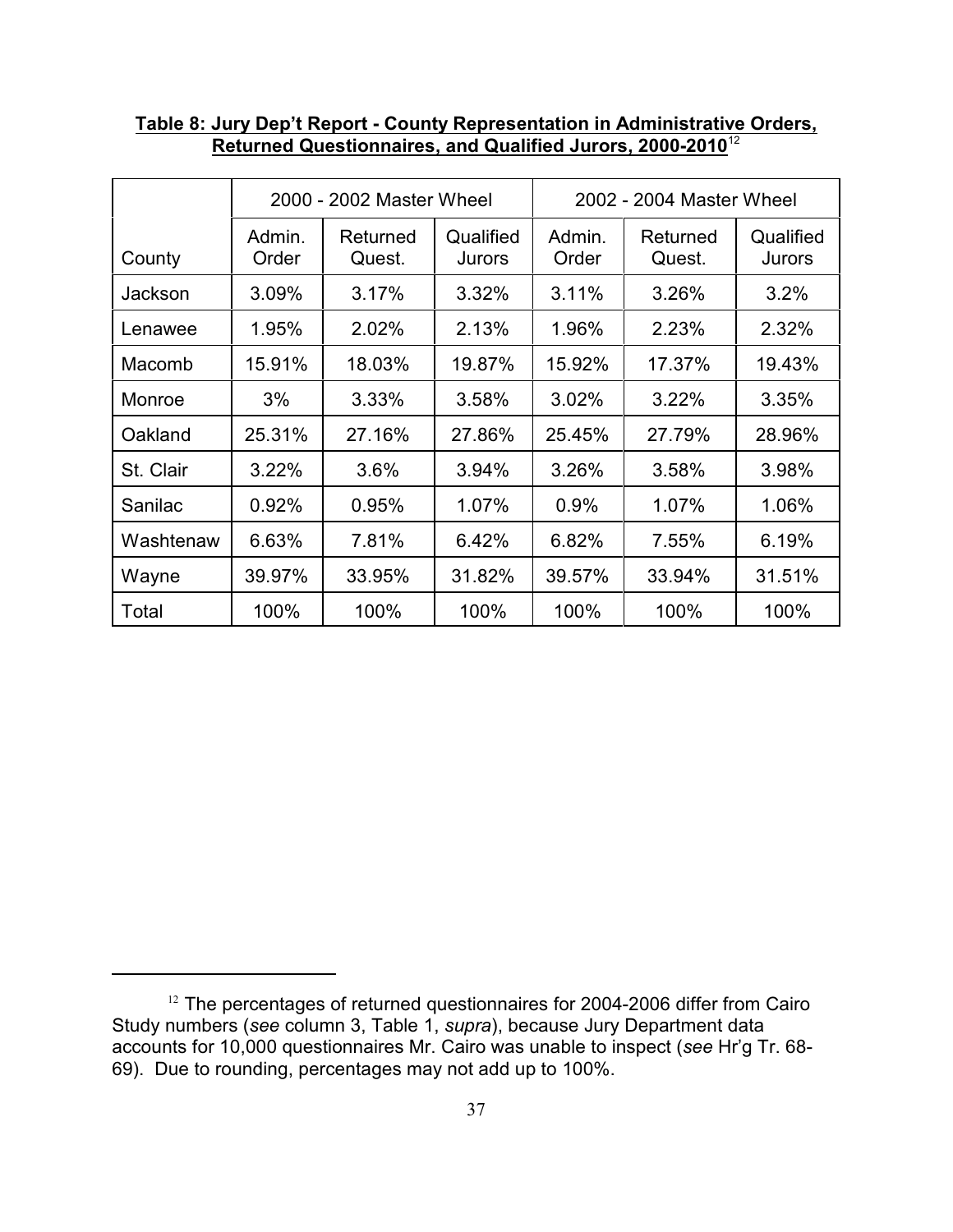|           | 2004 - 2006 Master Wheel |                    | 2006 - 2008 Master Wheel   |                 |                    |                     |
|-----------|--------------------------|--------------------|----------------------------|-----------------|--------------------|---------------------|
| County    | Admin.<br>Order          | Returned<br>Quest. | Qualified<br><b>Jurors</b> | Admin.<br>Order | Returned<br>Quest. | Qualified<br>Jurors |
| Jackson   | 3.09%                    | 3.43%              | 3.52%                      | 3.1%            | 3.28%              | 3.43%               |
| Lenawee   | 1.96%                    | 2.3%               | 2.34%                      | 1.94%           | 2.13%              | 2.36%               |
| Macomb    | 16.22%                   | 17.9%              | 19.77%                     | 16.22%          | 18.03%             | 20.39%              |
| Monroe    | 3.08%                    | 3.4%               | 3.73%                      | 3.1%            | 3.28%              | 3.54%               |
| Oakland   | 25.25%                   | 28.3%              | 30.37%                     | 24.8%           | 27.52%             | 29.72%              |
| St. Clair | 3.32%                    | 3.71%              | 3.95%                      | 3.35%           | 3.63%              | 4.01%               |
| Sanilac   | 0.88%                    | 0.88%              | 0.89%                      | 0.87%           | 0.97%              | 0.97%               |
| Washtenaw | 6.8%                     | 7.69%              | 6.81%                      | 7%              | 7.91%              | 6.93%               |
| Wayne     | 39.4%                    | 32.38%             | 28.63%                     | 39.62%          | 33.26%             | 28.64%              |
| Total     | 100%                     | 100%               | 100%                       | 100%            | 100%               | 100%                |

|           | 2008 - 2010 Master Wheel |                    |                            |  |  |
|-----------|--------------------------|--------------------|----------------------------|--|--|
| County    | Admin.<br>Order          | Returned<br>Quest. | Qualified<br><b>Jurors</b> |  |  |
| Jackson   | 3.16%                    | 3.89%              | 3.64%                      |  |  |
| Lenawee   | 2%                       | 2.34%              | 2.67%                      |  |  |
| Macomb    | 16.77%                   | 18.25%             | 19.68%                     |  |  |
| Monroe    | 3.18%                    | 3.32%              | 3.5%                       |  |  |
| Oakland   | 25.11%                   | 28.02%             | 29.42%                     |  |  |
| St. Clair | 3.35%                    | 3.83%              | 4.24%                      |  |  |
| Sanilac   | 0.87%                    | 0.97%              | 1%                         |  |  |
| Washtenaw | 7.17%                    | 8.66%              | 8.28%                      |  |  |
| Wayne     | 38.4%                    | 30.73%             | 27.58%                     |  |  |
| Total     | 100%                     | 100%               | 100%                       |  |  |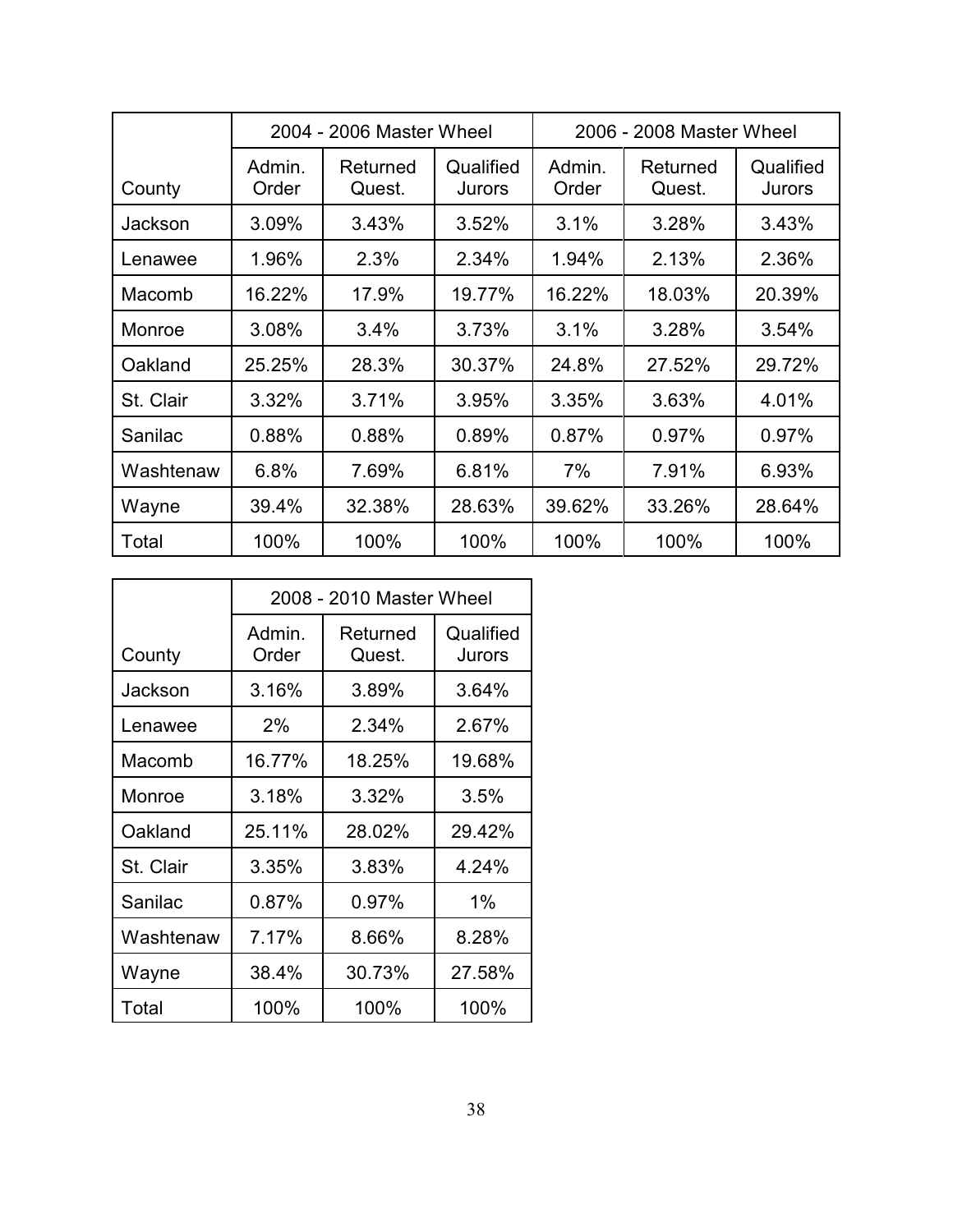These numbers show that, year after year, Wayne County's representation erodes progressively from the creation of the Master Wheel to the creation of the Qualified Wheel. At its lowest, the discrepancy between Wayne's representation in the Master and Qualified Wheels was 8.06%, in 2002-2004; at its highest, in 2006-2008, it was 10.98%. On average, Wayne lost 9.76% of its share of jurors during this process.

Jury Department records also confirm the Cairo Study's finding that African Americans are chronically underrepresented in the Court's jury pools. The Cairo Study calculates that only 9.89% of jurors in the Qualified Wheel were African American. *See* Table 2, *supra*. The Jury Department does not provide information on the 2004-2006 Qualified Wheel, but its JMS report indicates that only 8.19% of those who returned completed questionnaires were African American. *See* Table 3, *supra*. In either case, the results are well below 21.58%, the proportion of the population in the Detroit Division that is African American, according to the U.S. Census. Furthermore, JMS reports show that African Americans continued to be substantially underrepresented in jury pools during the 2006-2008 time period. *See* Table 4, *supra*.

Since Wayne County has the highest proportion of African Americans in the Division, logic dictates that if Wayne is underrepresented among qualified jurors, African Americans will be as well. *See Fieger*, 2008 WL 1902054, 2008 U.S. Dist. LEXIS 34806, at \*14-15 (Rosen, J.) ("a substantial under-representation of Wayne County residents is likely to result in an under-representation of African Americans as well."). Dr. Thomson confirmed that the low ratio of qualified African-American jurors was due, at least in part, to Wayne's underrepresentation in completed questionnaires.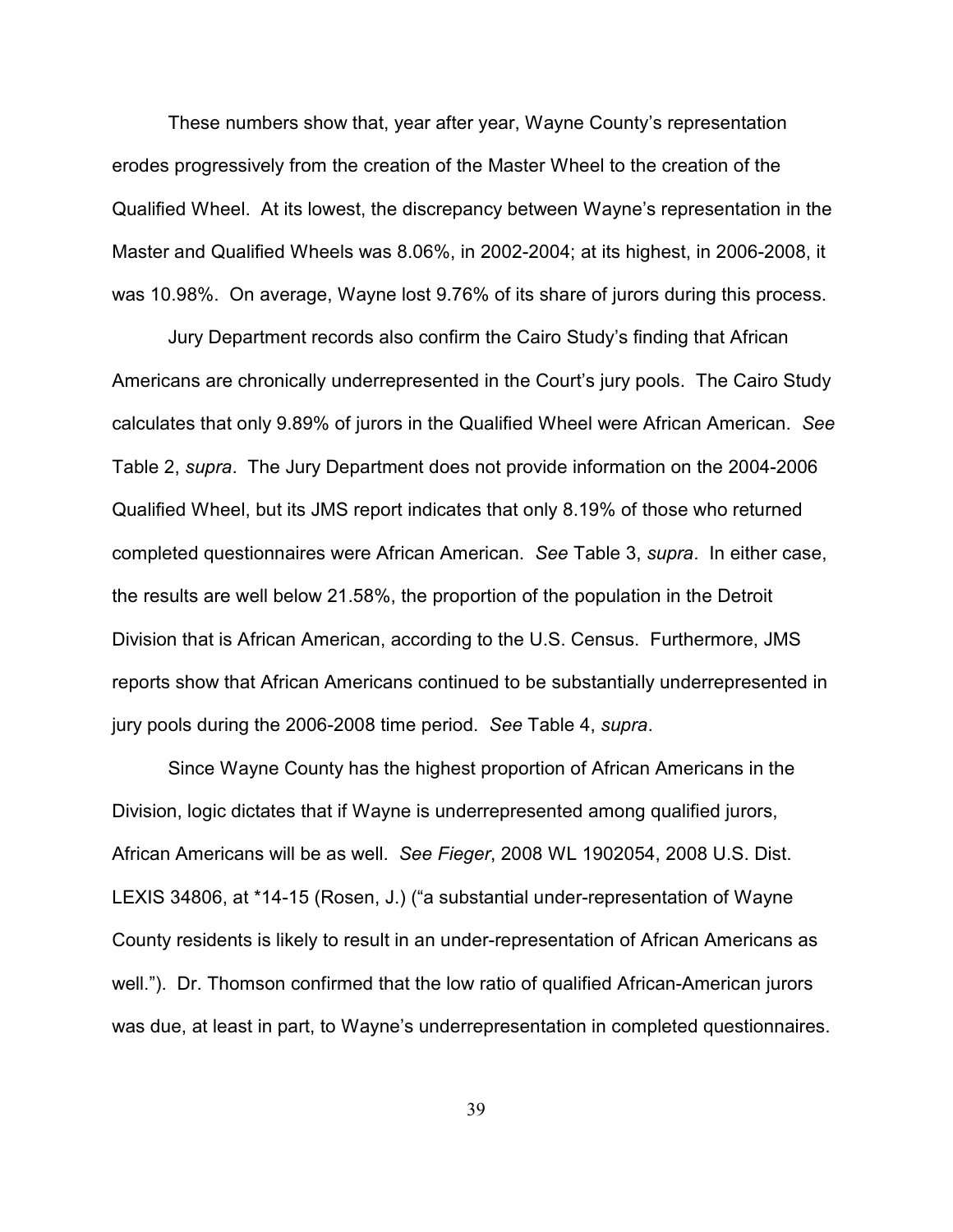(Hr'g Tr. 94-95.)

The evidence before the Court suggests that Wayne County's high nonresponse rate is likely the most important factor contributing to its decline in representation during the jury-selection process. However, other factors probably play a role as well. For instance, Table 8, *supra*, shows that Wayne consistently loses representation in the final stage of jury-wheel creation, when unqualified, exempt, or excused respondents are removed, and the Qualified Wheel is formed. On average, Wayne County loses 3.21% of its representation during this phase; the only other county which consistently declines is Washtenaw, which loses 1% on average.

Nonresponses are not an issue when unqualified, exempt or excused respondents are removed, but other factors may play a role. For example: (1) high rates of criminal prosecutions and convictions, particularly those which result in an automatic and permanent exclusion from jury service under Michigan law, *see* Mich. Comp. Laws § 600.1307a(1)(e); (2) high proportions of immigrants, who may not be American citizens or may lack sufficient understanding of English; (3) lack of childcare services or transportation, *see Smith*, 543 F.3d at 333 (citing expert testimony that childcare and transportation issues disproportionately affect African American communities, and often justify excusing jurors); and (4) lack of access to health care, which increases the likelihood that jurors may be excused for medical reasons. To varying degrees, these factors tend to be more prevalent in poorer or more racially diverse communities and, according to the Cairo Study, they are all common grounds for excusing prospective jurors in the Detroit Division. (*See* Cairo Aff. Table 6.)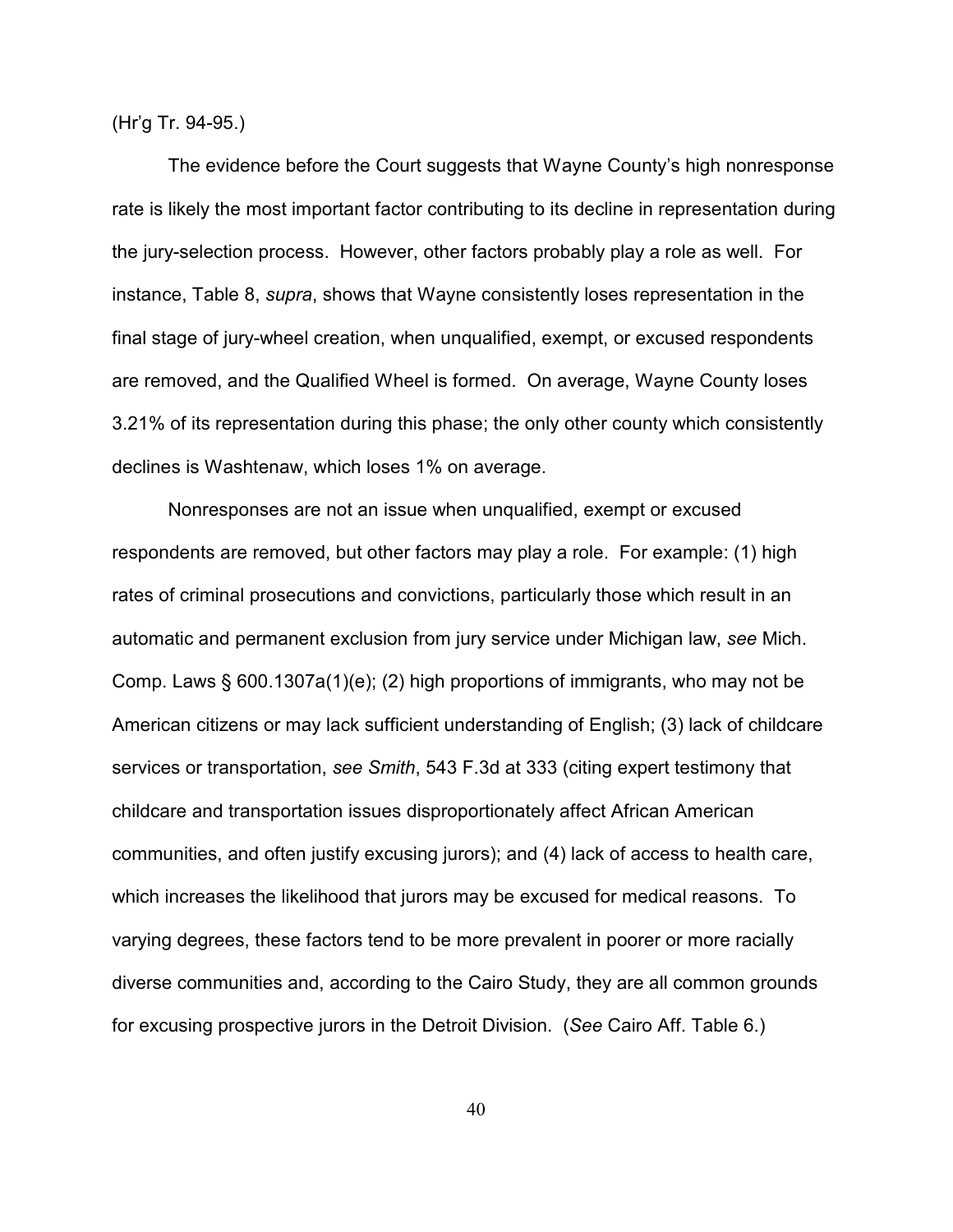Unfortunately, the Cairo Study's data on excused and unqualified jurors is not available by county.

The consensus among courts is that, like nonresponses, these factors are usually not inherent to jury-selection plans. Therefore, even if such things as criminal convictions, language barriers, childcare and transportation issues, etc., substantially reduce the presence of minorities in jury pools, this does not amount to systematic exclusion. But, regardless of what causes minorities to be underrepresented, it is a problem which has the potential to seriously undermine the public's perception of, and confidence in, the integrity of the jury system.

Because it affords ordinary citizens the opportunity to participate in the administration of justice, the jury has long been recognized as a pillar of American society. *See* 1 Alexis de Tocqueville, *Democracy in America* 334 (Schocken 1st ed. 1961) ("The institution of the jury raises the people itself, or at least a class of citizens, to the bench of judicial authority [and] invests the people, or that class of citizens, with the direction of society.") (*quoted in Powers v. Ohio*, 499 U.S. 400, 407 (1991)) (alteration in *Powers*). The jury is more than just a component of the judicial apparatus: it represents the impartial administration of justice, and safeguards against the abuse of judicial power. The perception of systematic exclusion, even if unfounded, cannot be ignored, because it weakens the legitimacy of our system of justice.

### **B. Potential Remedies**

The dilemma of persistent minority underrepresentation is not specific to the Eastern District of Michigan. At least two other federal courts recently took measures to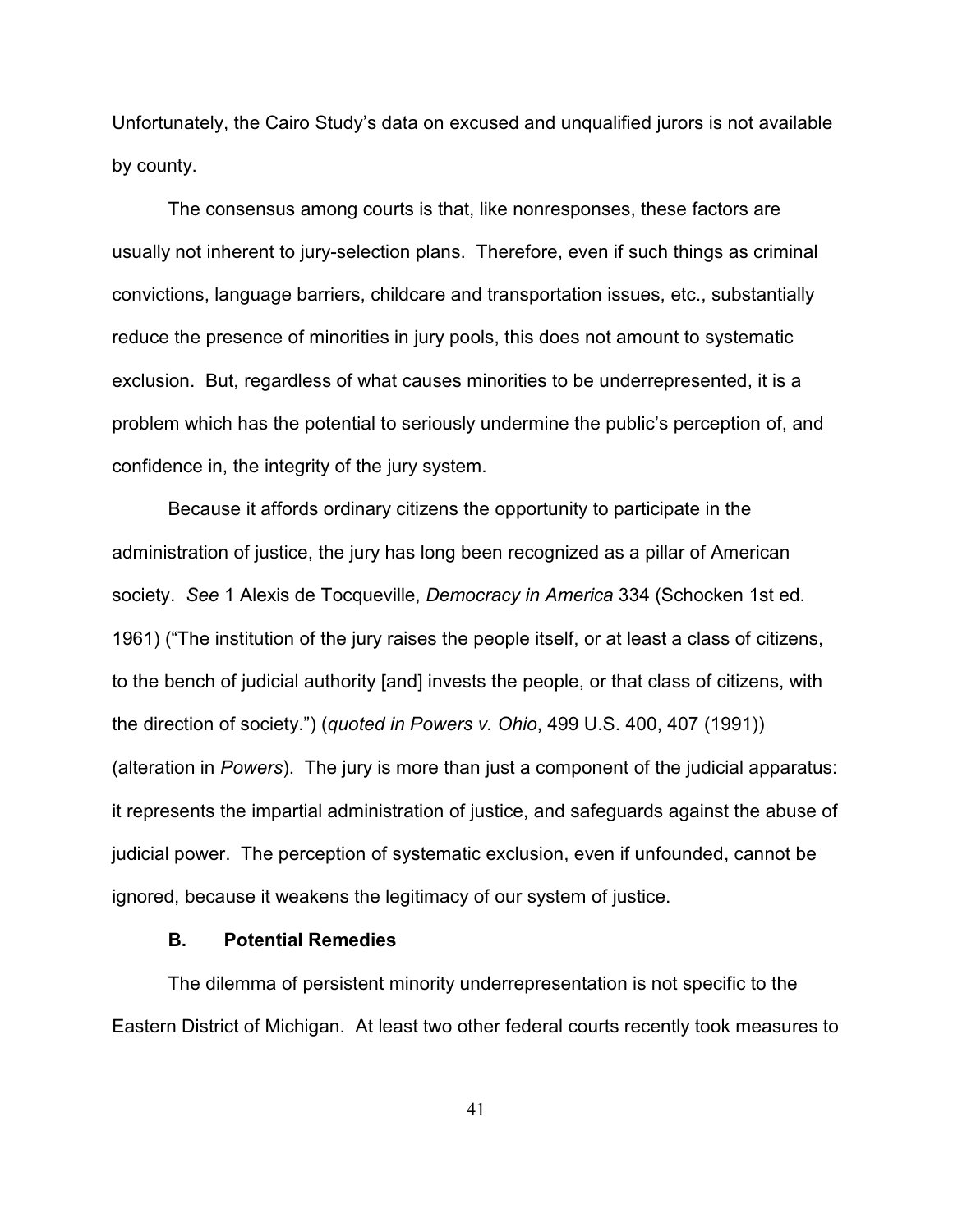address this dilemma.

In *United States v. Green*, the court described the erosion of minority representation which occurs in the District of Massachusetts, from the creation of a master wheel to empaneling a jury. 389 F. Supp. 2d at 40-46 (Gertner, J.). The court observed many of the same problems discussed in this opinion, including incomplete or outdated source lists, and high rates of undeliverable and unreturned summonses in minority and low-income counties. *Id.* at 60-62. The court dismissed the defendants' constitutional claims, but held that the district's jury-selection plan violated the Jury Selection and Service Act. *Id.* at 73-74. The court went further, ordering that remedial measures be implemented immediately, including: (1) identifying more accurate source lists; (2) sending a new questionnaire to a randomly-selected person in a given zip code area for every undeliverable form returned from that area; and (3) sending follow-up questionnaires to nonresponders, and, if there continues to be no response, applying the same procedure as for undeliverables. *Id.* at 75-76. The court concluded: "One thing is clear: This Court cannot -- yet again -- return to business as usual and cast a blind eye to real problems with the representation of African-Americans on our juries, and the crisis of legitimacy it creates." *Id.* at 80.

The First Circuit granted mandamus to prevent modifying the jury-selection plan, on grounds that such changes may only be implemented by order of the entire district court. *In Re United States*, 426 F.3d 1, 7-9 (1st Cir. 2005). Nevertheless, in March 2009, the District of Massachusetts approved a new jury-selection plan which requires a new questionnaire to be sent out for each returned undeliverable. U.S. Dist. Ct. for the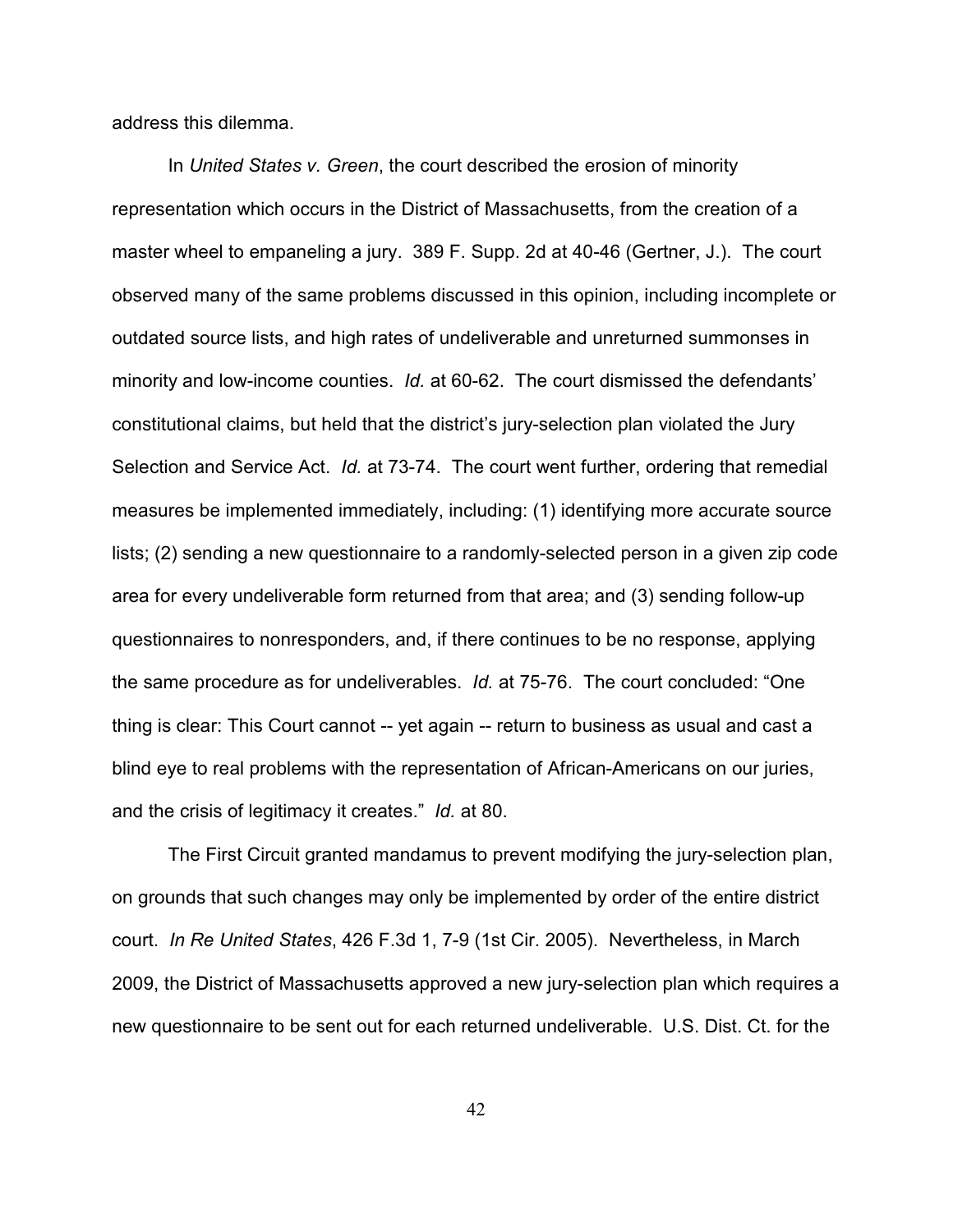Dist. of Mass., *Plan for the Random Selection of Jurors* ¶¶ 5(b), 8 (Mar. 3, 2009), *available at* http://www.mad.uscourts.gov/resources/pdf/RevisedJuryPlan.pdf (last visited Dec. 15, 2009). *See also Revisions to the Jury Plan for the United States District Court for the District of Massachusetts: Notes of the Jury Plan Committee* (2007), *available at*

http://www.mad.uscourts.gov/general/pdf/a2007/NotesofJuryPlanCommittee.pdf (last visited Dec. 15, 2009).

The new Massachusetts plan has yet to be tested in court; however, since it emphasizes the proportional representation of the district's geographic subdivisions, it is less vulnerable to equal protection challenges. At least one other federal court followed Massachusetts's lead. The recently-enacted jury-selection plan of the District of Kansas requires that additional juror-qualification forms be issued, not only for undeliverables, but also for nonresponses, after one follow-up letter. D. Kan. R. 38.1(g)(2), *in* U.S. Dist. Ct. for the Dist. of Kan., *Rules of Practice* 51 (Mar. 17, 2009), *available at* http://www.ksb.uscourts.gov/images/local\_rules/2009\_Local\_Rules.pdf (last visited Dec. 15, 2009).

The Eastern District of Michigan has all the elements necessary to implement the Massachusetts or Kansas model, and could do so rapidly, at little additional cost. Historically, Master Wheels contain about twice the amount of names necessary to recruit enough qualified jurors over two years. For example, when the 2004-2006 Master Wheel was retired, it still contained 49,350 unused names, double the 23,728 undeliverables and nonresponses for that period.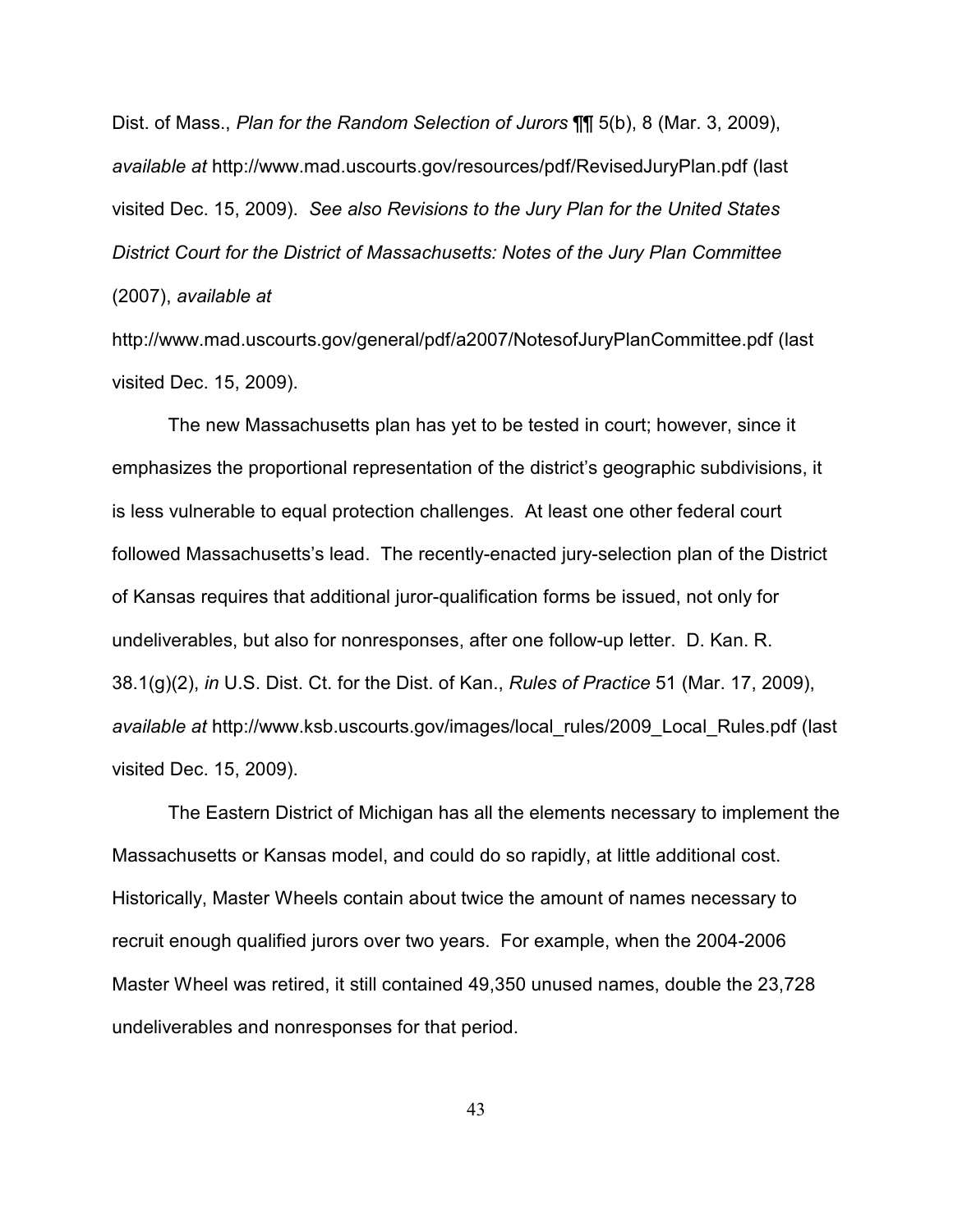Other ideas should be considered as well, such as: (1) increasing and enforcing penalties for failing to return juror questionnaires or to appear when summoned; (2) displaying these penalties prominently on juror questionnaire (currently, the forms only state: "If you do not return this questionnaire form, fully completed, within ten days you are liable to be summoned to report at your expense for completion of the questionnaire at this office."); (3) identifying source lists that are more current than, or might compensate for the shortcomings of, existing lists; and (4) performing regular analysis of the proportion of jurors by county, to track the progress of implemented reforms.

Both federal and state courts are implementing some of these reforms. In New York State, the source lists used to create master wheels include lists of state incometax filers, and recipients of state unemployment insurance or family assistance. *See* N.Y. State Unified Ct. Sys., *Trial Juror's Handbook* 2 (Spring 2009), *available at* http://www.nyjuror.gov/users/wwwucs/pdfs/hb\_Petit.pdf (last visited Dec. 15, 2009). And in January 2009, the Supreme Court of Wisconsin approved recommendations to increase penalties for delinquent jurors, and to incorporate data from alternative source lists when constructing jury wheels. *See* Wis. Ct. Sys., *Jury Service in Wisconsin* 2, *available at* http://www.wicourts.gov/news/docs/jury.pdf (last visited Dec. 15, 2009). Suggested source lists include: lists of state tax filers; recipients of unemployment compensation; child support payors and payees; and, recipients of approvals or licenses from the Department of Natural Resources. *Id.*

These are only suggestions for reform. It may not be necessary to implement all of these ideas to remedy the chronic underrepresentation of minorities in Division juries;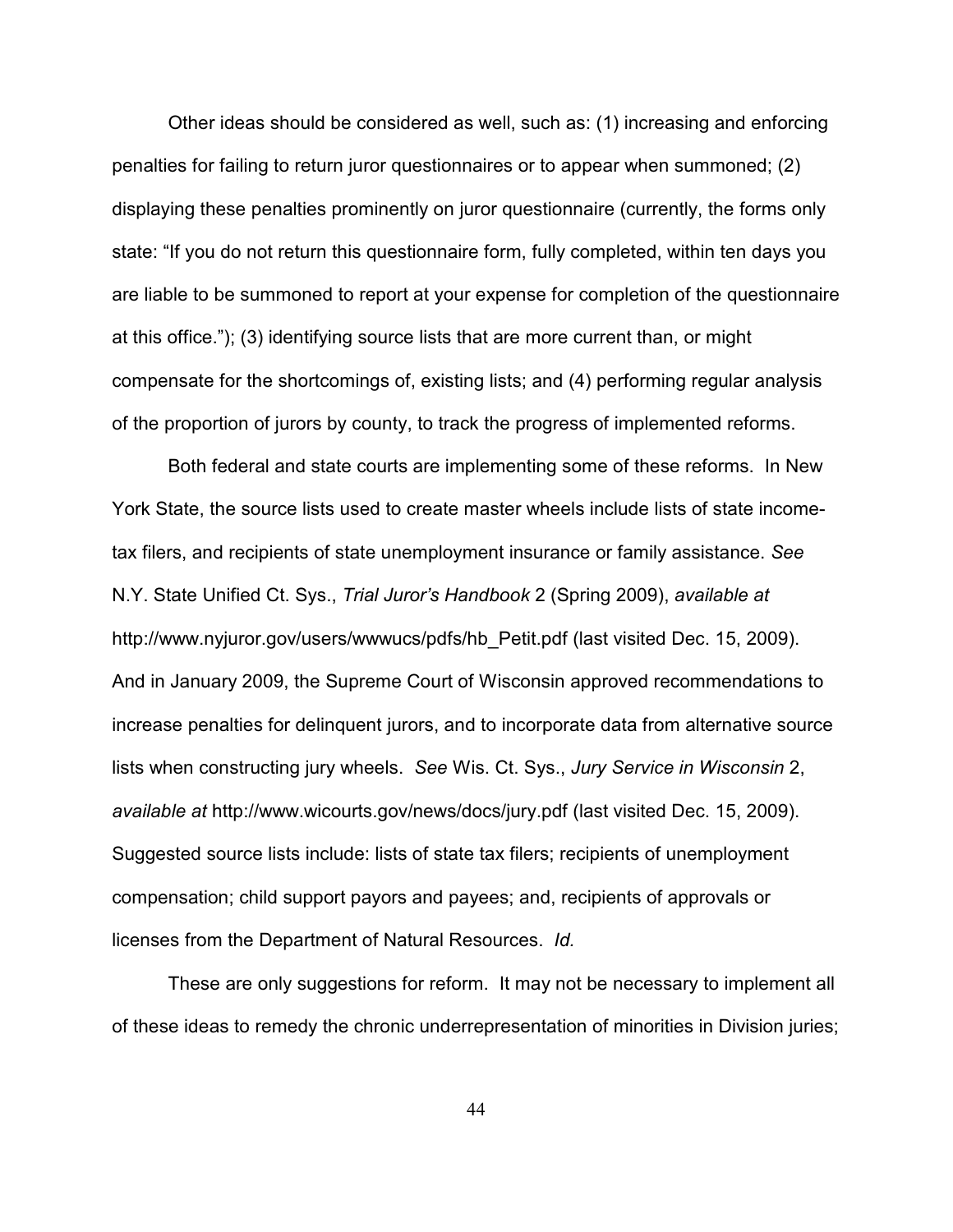other solutions may prove more effective. However, the evidence is undeniable that compliance with Constitutional standards is not enough to mitigate external factors which can combine to prevent minority and low-income groups from adequate representation on juries.

The need for reform is particularly urgent: in several cases pending in this Court, the Government either intends to seek, or is considering asking for, the death penalty. The right to a representative jury is essential to any defendant, but it is particularly important in capital cases, because the capital jury "renders not simply a factual judgment -- guilt or innocence -- but 'an ethical judgment expressing the conscience of the community.'" *Green*, 389 F. Supp. 2d at 36-37 (*quoting* Jeffrey Abramson, *Death-Is-Different: Jurisprudence and the Role of the Capital Jury*, 2 Ohio St. J. Crim. L. 117, 119 (2004)) (citation and footnote omitted). Minority defendants account for a disproportionate number of federal capital prosecutions and death sentences.<sup>13</sup> At the same time, empirical research suggests that racial composition affects the likelihood

http://www.naacpldf.org/content/pdf/pubs/drusa/DRUSA\_Winter\_2009.pdf (last visited Dec. 15, 2009). According to the Federal Death Penalty Resource Counsel ("FDPRC"), an organization funded by the Office of Defender Services of the Administrative Office of the U.S. Courts, 74% of federal defendants approved for capital prosecution since 1988 are minorities: 238 African Americans (51%); 121 Caucasians (26%); 85 Hispanics (18%); 18 Asian/Indian/Pacific Islander/Native Americans (4%); and 3 Arabs (1%). FDPRC, *Current Statistics on Use of Federal Death Penalty*, http://www.capdefnet.org/fdprc/pubmenu.aspx?menu\_id=94&id=2094 (last visited Dec.

 $13$  There are 55 federal inmates currently on death row, 33 (or 60%) of which are members of minority groups: 30 African Americans; 22 Caucasians; 2 Latinos; and 1 Native American. NAACP Legal Defense and Educational Fund, Inc., *Death Row U.S.A.* 66 (Winter 2009), *available at*

<sup>15, 2009).</sup>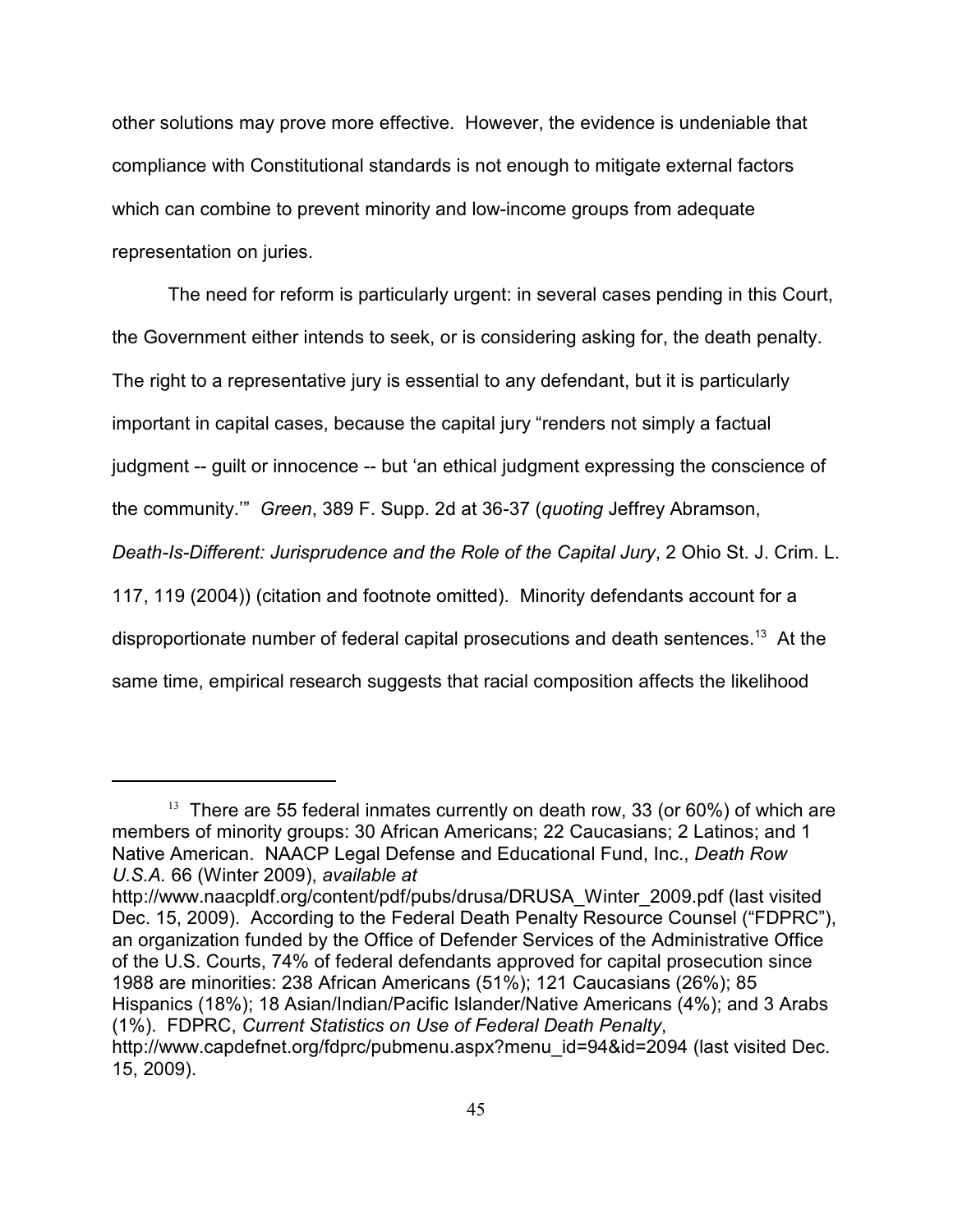that a jury will impose the death penalty.<sup>14</sup> The high stakes and disproportionate impact of capital cases are reason enough to continue the search for ways to elevate minority representation in juries above the constitutional floor.

The Eastern District of Michigan was once a pioneer in exploring ways to promote the proportional representation of minority groups. In 1992, with the approval of the Sixth Circuit, the District enacted a plan to enforce proportional representation in the Qualified Wheel: if a cognizable group was found to be underrepresented, randomly-selected jurors from other groups were subtracted until the Qualified Wheel reflected a fair cross-section of the community. The idea was as creative as it was unconstitutional, and, as a result, the Sixth Circuit overturned the plan in *United States v. Ovalle*, 136 F.3d 1092 (6th Cir. 1998). To promptly comply with *Ovalle* and still maintain a functioning jury-selection system, the District struck down the offending provisions of the plan but kept the rest intact. In *United States v. Spearman*, the Honorable Eric L. Clay sharply criticized this decision, writing:

it would seem that the district judges failed in their responsibility to devise a jury selection plan which provides for a fair cross section of the community as applied to all races; instead, they simply did as *Ovalle* instructed[,] . . . thereby leaving a process in place which had been known to result in the inadequate representation of at least one minority group -- African Americans.

186 F.3d 743, 748 (6th Cir. 1999) (Clay, J.). Coming so soon after *Ovalle*, Judge Clay's appraisal was severe, and perhaps premature. In the ensuing years, the District took

 $14$  According to one study, "in the absence of black male jurors, death sentences were imposed in 71.9% of the cases, as compared to 42.9% when one black male was on the jury." Laura G. Dooley, *The Dilution Effect: Federalization, Fair Cross-Sections, and the Concept of Community*, 54 DePaul L. Rev. 79, 108 (2004) (*quoted in Green*, 389 F. Supp. 2d at 41 n.19).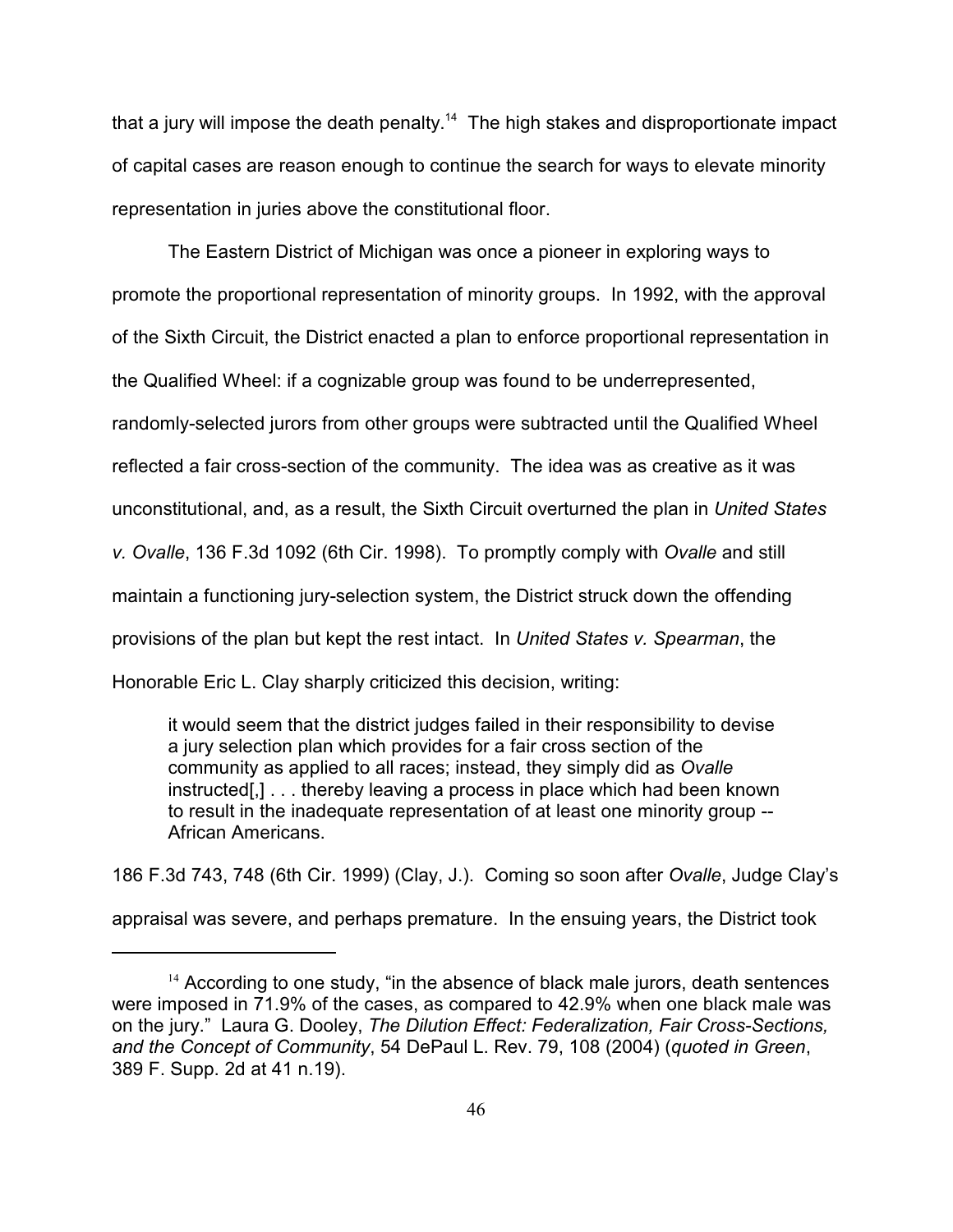several steps to promote diversity among jurors, instituting a follow-up procedure on nonresponses, and expanding source lists to reach a broader and more diverse

population. *Brown*, 128 F. Supp. 2d at 1042.

Despite these efforts, however, racial disparities continue to plague Detroit-

Division juries. It should not be so. In *Peters v. Kiff*, Justice Marshall eloquently stated:

When any large and identifiable segment of the community is excluded from jury service, the effect is to remove from the jury room qualities of human nature and varieties of human experience, the range of which is unknown and perhaps unknowable. It is not necessary to assume that the excluded group will consistently vote as a class in order to conclude . . . that its exclusion deprives the jury of a perspective on human events that may have unsuspected importance in any case that may be presented.

407 U.S. at 503-04 (Marshall, J.). The resulting disparities, Justice Marshall added, do not simply create the *appearance* of bias, but increase the risk of *actual* bias as well. *Id.* at 503.

A decade after *Ovalle* and *Spearman*, one cannot escape the conclusion that attempts to increase minority representation in Detroit-Division juries have fallen short of that laudable goal. The Eastern District of Michigan is presented with an ongoing opportunity to express its commitment to ensure that every defendant is judged by a fair and impartial jury of his or her peers. This Court is hopeful and optimistic that we will soon revive and infuse our efforts with renewed will and imagination, and develop a plan which exceeds the Constitution's minimal requirement to provide a fair crosssection of the community.

## **V. CONCLUSION**

Defendant fails to show that African Americans are systematically excluded from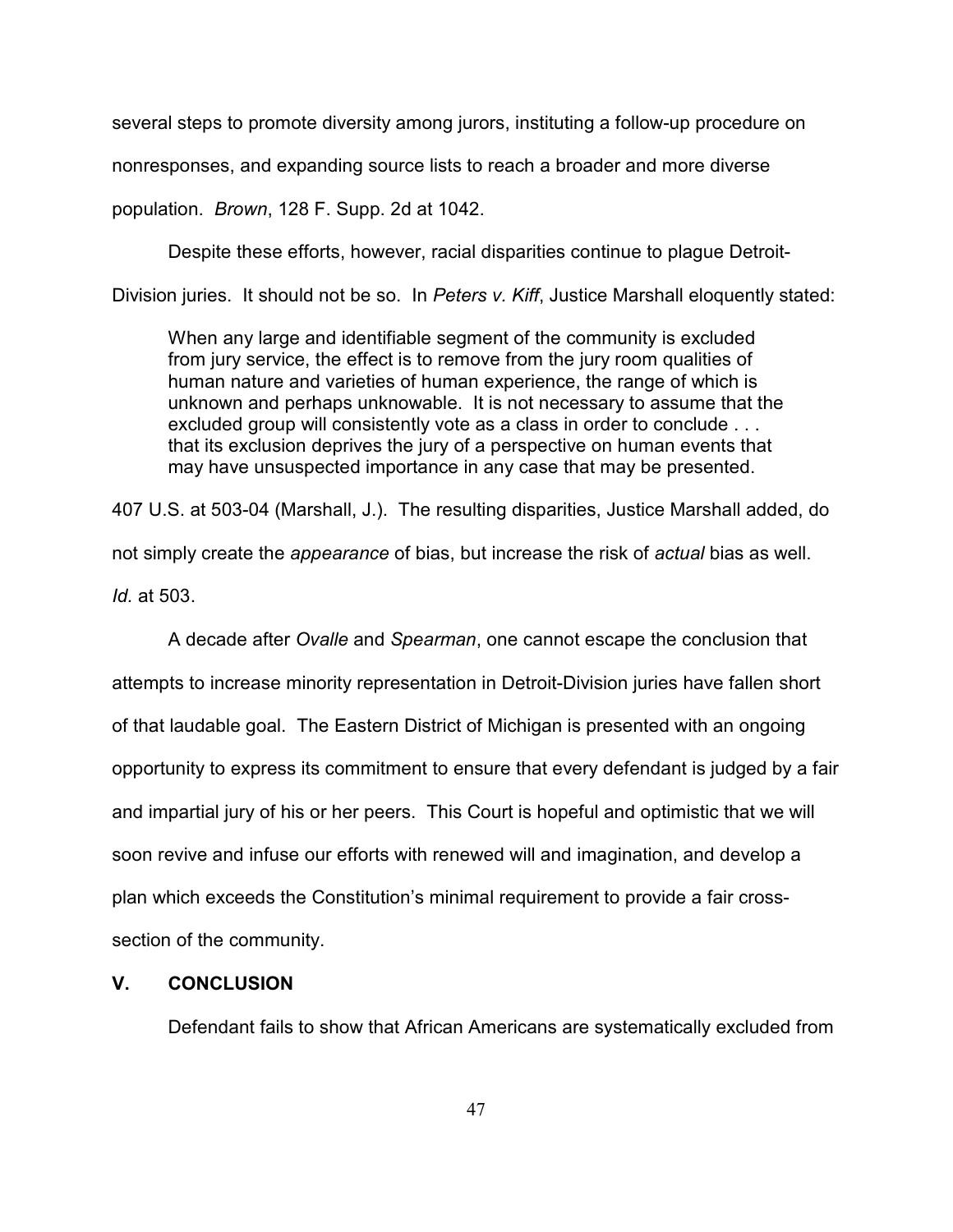Detroit-Division juries by elements inherent in the Eastern District's Juror Selection

Plan. Defendant's Motion to Vacate, Set Aside or Correct Sentence is **DENIED**.

**IT IS ORDERED**.

s/Victoria A. Roberts Victoria A. Roberts United States District Judge

Dated: December 15, 2009

The undersigned certifies that a copy of this document was served on the attorneys of record by electronic means or U.S. Mail on December 15, 2009.

s/Linda Vertriest Deputy Clerk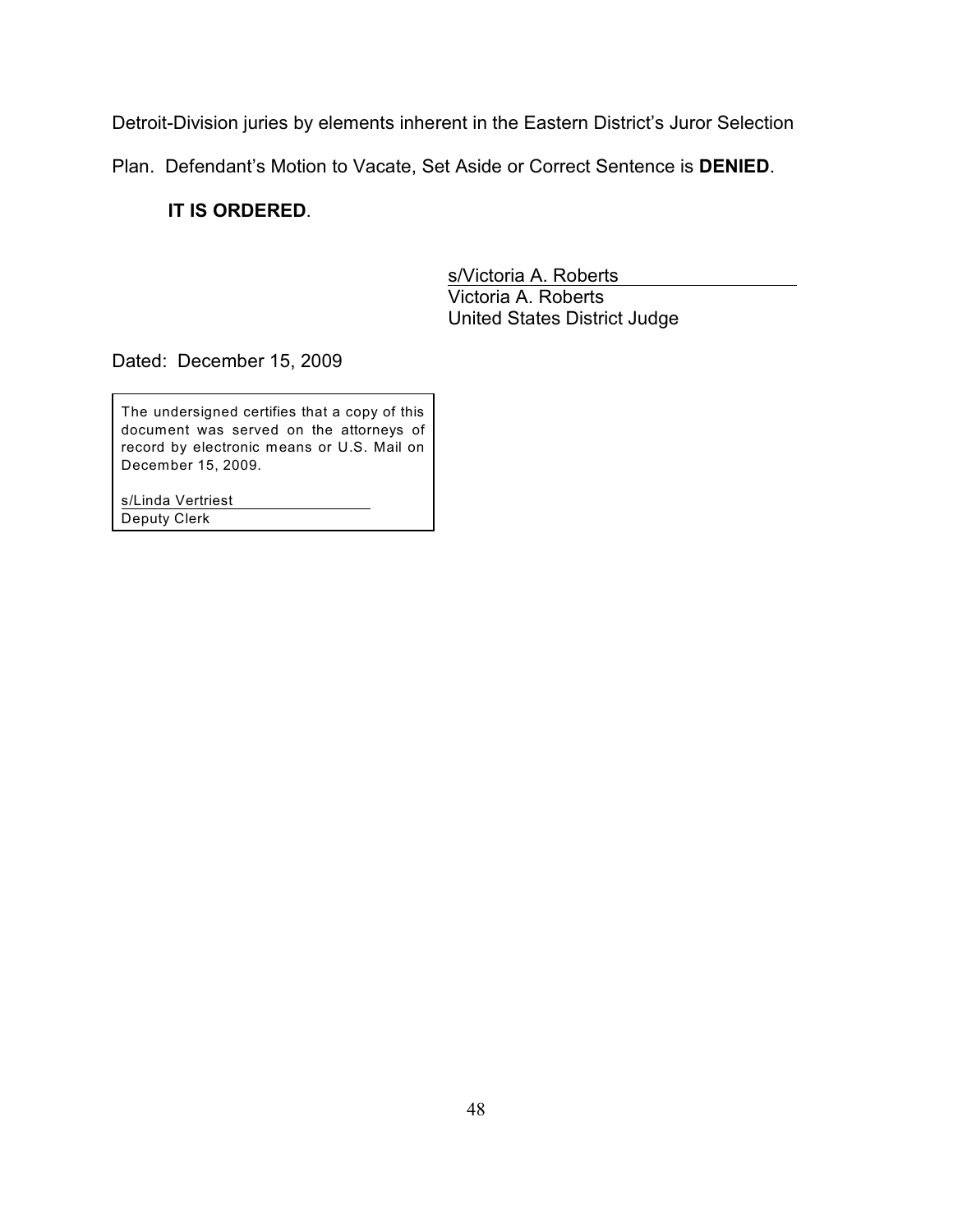# APPENDIX

**Jury Department Reports: County Representation in Master and Qualified Wheels**

**Eastern District of Michigan, Detroit Division, 2000-2010**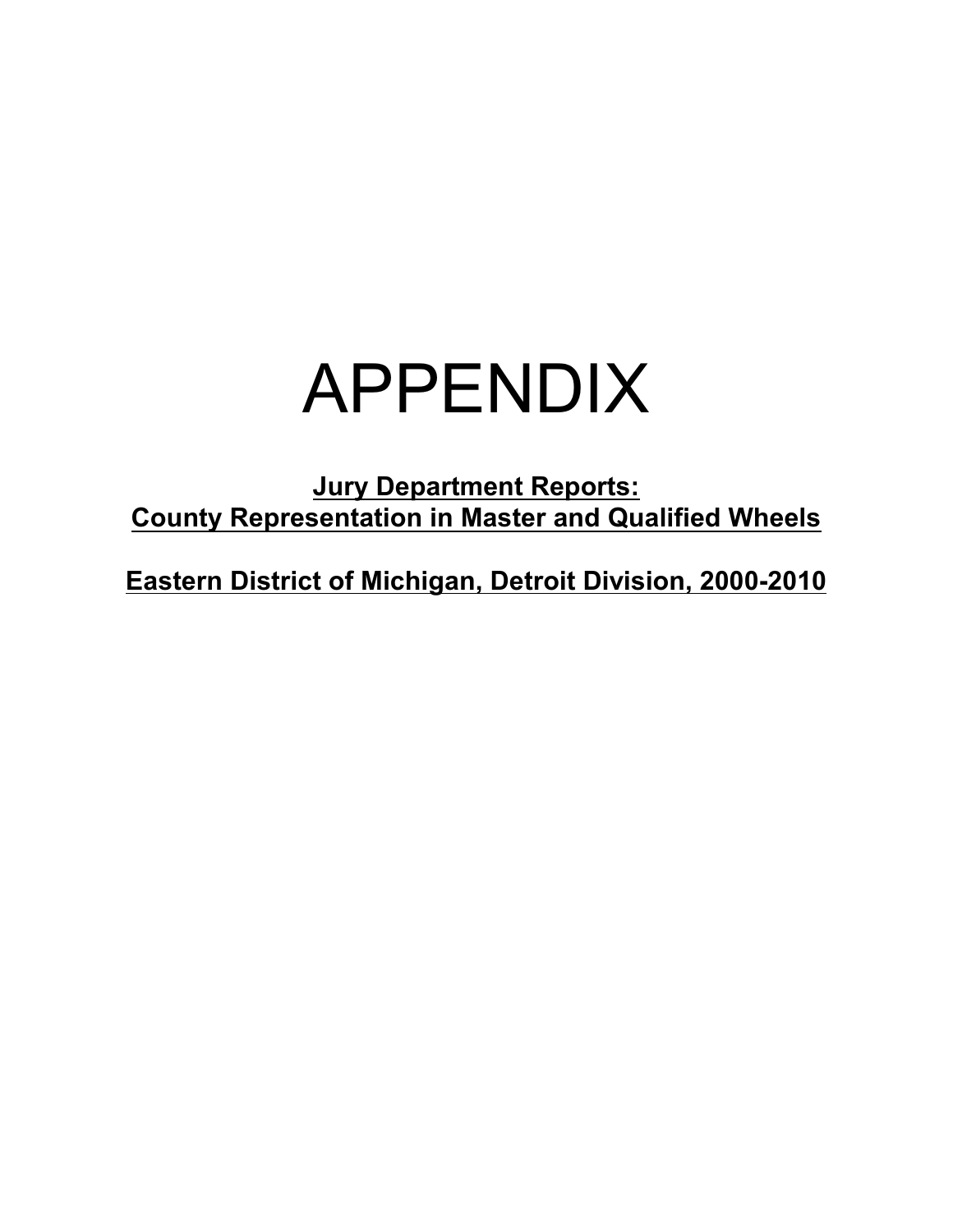$\mathbb{Z}$ 

 $\mathbf{r}$ 

|               |             | # of Names Loaded in Master | 1% of Names         | # of                          | l% of   | ∣# of                 | ∣% of          |
|---------------|-------------|-----------------------------|---------------------|-------------------------------|---------|-----------------------|----------------|
|               |             | Wheel (per administrative   | Loaded in           | Questionairres Questionairres |         | <b>Questionairres</b> | Questionairres |
| <i>County</i> | County Code | order)                      | Master Wheel Mailed |                               | Mailed  | Returned              | Returned       |
| Jackson       | 75          | 2474                        | 3.092               | 1411                          | 2.985   | 1086                  | 3.169          |
| Lenawee       | 91          | 1558                        | 1.947               | 876                           | 1.853   | 693                   | 2.022          |
| Macomb        | 99          | 12730                       | 15.912              | 7694                          | 16.276  | 6178                  | 18.028         |
| Monroe        | 115         | 2397                        | 2.996               | 1460                          | 3.089   | 1141                  | 3.330          |
| Oakland       | 125         | 20250                       | 25.312              | 11705                         | 24.761  | 9306                  | 27.156         |
| St. Clair     | 147         | 2576                        | 3.220               | 1557                          | 3.294   | 1233                  | 3.598          |
| Sanilac       | 151         | 734                         | 0.917               | 408                           | 0.863   | 324                   | 0.945          |
| Washtenaw     | 161         | 5307                        | 6.634               | 3224                          | 6.820   | 2675                  | 7.806          |
| Wayne         | 163         | 31975                       | 39.968              | 18936                         | 40.058  | 11633                 | 33.946         |
| Total         |             | 80001                       | 100.000             | 47271.00                      | 100.000 | 34269.00              | 100.000        |

 $\mathcal{L}^{\mathcal{L}}(\mathcal{L}^{\mathcal{L}})$  and  $\mathcal{L}^{\mathcal{L}}(\mathcal{L}^{\mathcal{L}})$  . The contribution of the set of  $\mathcal{L}^{\mathcal{L}}$ 

 $2000 - 2002$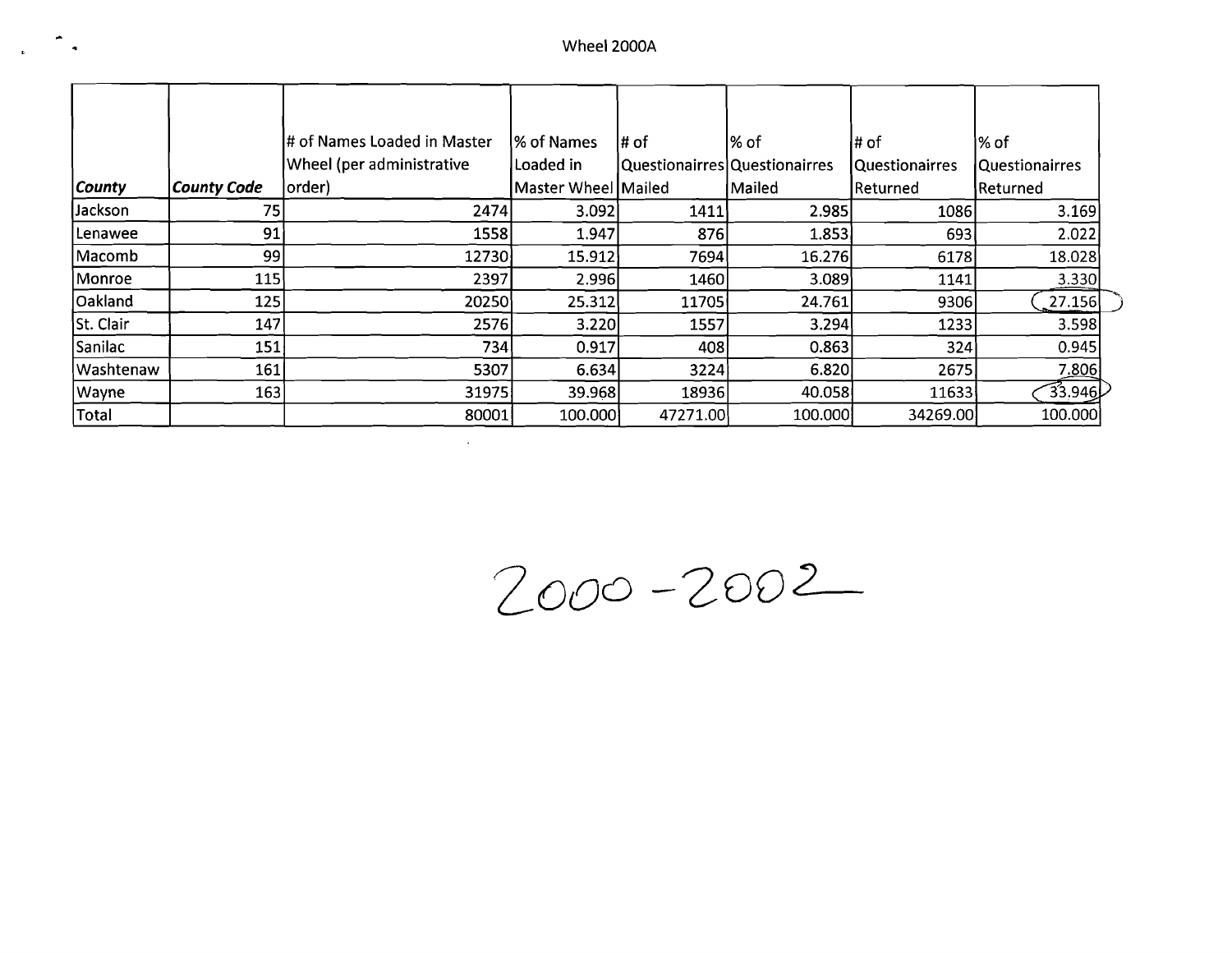|                       |         |                                                                                       |                                                                                                                                                 |                                                                                  |                                                                                                   |                                                                            |                                                                                                           |                                                       | % of names                                                                                   |
|-----------------------|---------|---------------------------------------------------------------------------------------|-------------------------------------------------------------------------------------------------------------------------------------------------|----------------------------------------------------------------------------------|---------------------------------------------------------------------------------------------------|----------------------------------------------------------------------------|-----------------------------------------------------------------------------------------------------------|-------------------------------------------------------|----------------------------------------------------------------------------------------------|
| l# of                 |         |                                                                                       |                                                                                                                                                 |                                                                                  |                                                                                                   |                                                                            |                                                                                                           |                                                       | Remaining                                                                                    |
| <b>Questionairres</b> |         |                                                                                       |                                                                                                                                                 |                                                                                  |                                                                                                   | Undelivera                                                                 | <b>Undeliver</b>                                                                                          |                                                       | in Master                                                                                    |
| Not Returned          |         |                                                                                       |                                                                                                                                                 |                                                                                  |                                                                                                   |                                                                            |                                                                                                           |                                                       | Wheel                                                                                        |
| 328                   |         |                                                                                       |                                                                                                                                                 | 217                                                                              |                                                                                                   |                                                                            | 2.794                                                                                                     | 1054                                                  | 3.243                                                                                        |
| 185                   |         |                                                                                       |                                                                                                                                                 |                                                                                  |                                                                                                   |                                                                            | 1.806                                                                                                     | 680                                                   | 2.093                                                                                        |
|                       |         | 3612                                                                                  |                                                                                                                                                 |                                                                                  |                                                                                                   | 1341                                                                       | 14.083                                                                                                    | 4994                                                  | 15.368                                                                                       |
|                       |         | 651                                                                                   |                                                                                                                                                 | 207                                                                              |                                                                                                   |                                                                            | 2.972                                                                                                     |                                                       | 2.862                                                                                        |
|                       |         |                                                                                       |                                                                                                                                                 |                                                                                  |                                                                                                   |                                                                            | 26.633                                                                                                    | 8462                                                  | 26.040                                                                                       |
|                       |         |                                                                                       |                                                                                                                                                 |                                                                                  |                                                                                                   |                                                                            | 3.004                                                                                                     | 1014                                                  | 3.120                                                                                        |
| 86                    |         |                                                                                       | 1.067                                                                                                                                           | 70                                                                               |                                                                                                   |                                                                            |                                                                                                           | 319                                                   | 0.982                                                                                        |
|                       |         |                                                                                       |                                                                                                                                                 |                                                                                  |                                                                                                   | 1097                                                                       | 11.521                                                                                                    | 2047                                                  | 6.299                                                                                        |
| 7361                  |         |                                                                                       | 31.821                                                                                                                                          |                                                                                  |                                                                                                   | 3481                                                                       | 36.557                                                                                                    |                                                       | 39.993                                                                                       |
|                       |         |                                                                                       |                                                                                                                                                 |                                                                                  |                                                                                                   | 9522                                                                       |                                                                                                           |                                                       | 100.000                                                                                      |
|                       | Daklort | l% of<br>Questionairres<br>Not Returned<br>1540<br>324<br>2439<br>328<br>555<br>13146 | l# of<br>Qualified<br>2.495<br>1.407<br>11.715<br>2.465<br>$\left[ 18.553 \right]$<br>$\overline{2.495}$<br>0.654<br>4.222<br>55.994<br>100.000 | l% of<br>Qualified<br>603<br>388<br>5065<br>716 <br>194<br>1168<br>5786<br>18183 | # of Not<br>Qualified<br>3.316<br>2.134<br>19.865<br>3.580<br>27.856<br>3.938<br>6.424<br>100.000 | % of Not<br>Qualified<br>133<br>1225<br>1705<br>231<br>410<br>2366<br>6564 | <b>ble</b><br>3.306<br>2.026<br>18.662<br>3.154<br>25.975<br>3.519<br>1.066<br>6.246<br>36.045<br>100.000 | 1%<br>lable<br>266<br>172<br>283<br>2536<br>286<br>60 | # of names<br>Remaining<br> in Master<br> Wheel<br>930<br>0.630<br>12996<br>32496<br>100.000 |

 $\mathcal{L}_{\text{eff}}$ 

 $\ddot{\phantom{a}}$ 

 $\overline{a}$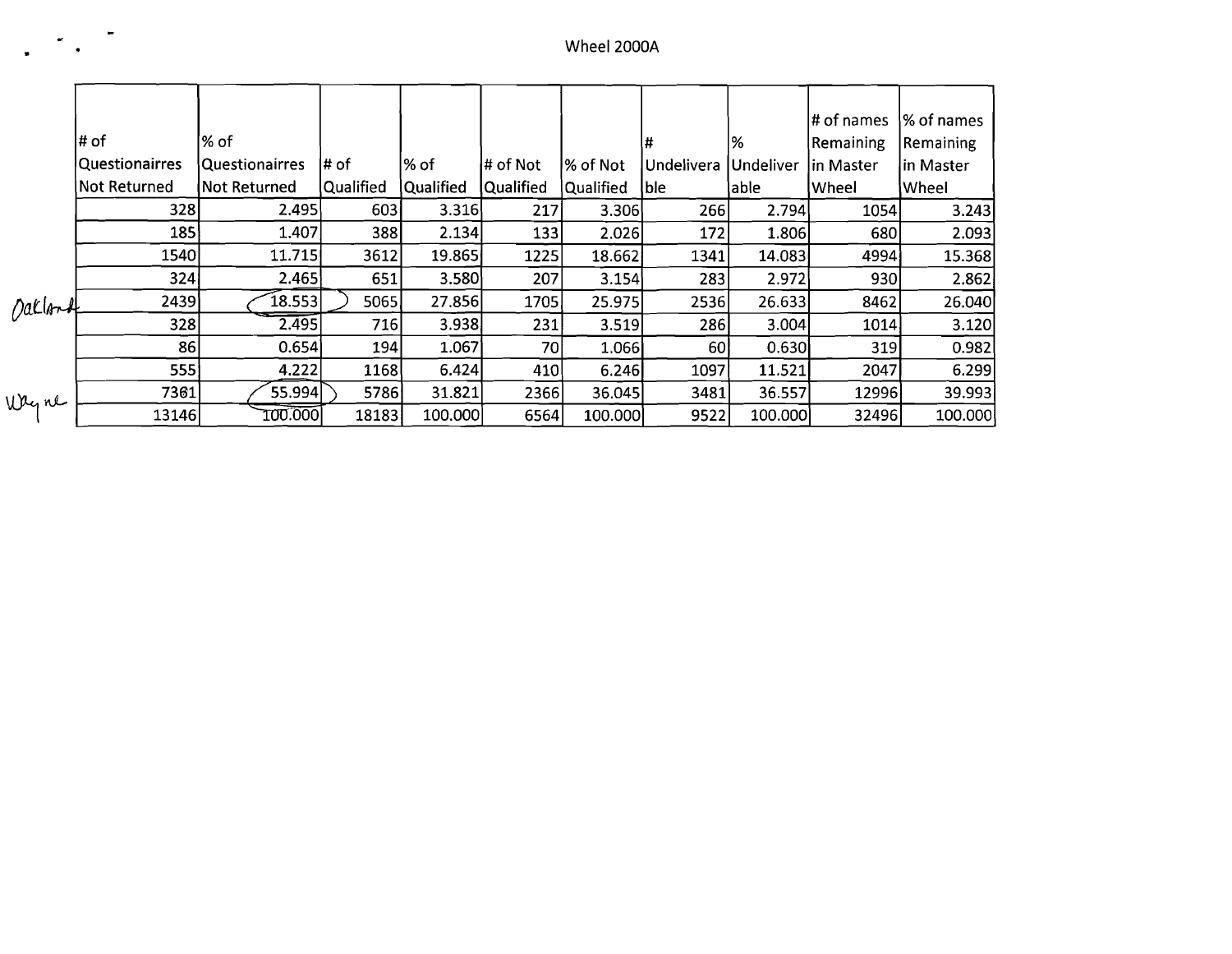| المو           |               |                        |                             | Wheel 2002A         |                               |         |                |                |
|----------------|---------------|------------------------|-----------------------------|---------------------|-------------------------------|---------|----------------|----------------|
|                |               |                        |                             |                     |                               |         |                |                |
|                |               | B<br>$\mathsf{C}$<br>A |                             | D                   | E<br>F                        |         | G              | H              |
|                |               |                        |                             |                     |                               |         |                |                |
|                |               |                        | # of Names Loaded in Master | % of Names          | # of                          | % of    | # of           | % of           |
|                |               |                        | Wheel (per administrative   | Loaded in           | Questionairres Questionairres |         | Questionairres | Questionairres |
| $\mathbf{1}$   | <b>County</b> | <b>County Code</b>     | order)                      | Master Wheel Mailed |                               | Mailed  | Returned       | Returned       |
| 2 <sup>1</sup> | Jackson       | 75                     | 3105                        | 3.105               | 1647                          | 3.010   | 1222           | 3.258          |
| 3              | Lenawee       | 91                     | 1958                        | 1.958               | 1059                          | 1.935   | 835            | 2.226          |
| 4              | Macomb        | 99                     | 15920                       | 15.920              | 8696                          | 15.892  | 6515           | 17.371         |
| 5              | Monroe        | 115                    | 3019                        | 3.019               | 1652                          | 3.019   | 1206           | 3.216          |
| 6              | Oakland       | 125                    | 25448                       | 25.448              | 13869                         | 25.346  | 10422          | 27.789         |
| $\overline{7}$ | St. Clair     | 147                    | 3259                        | 3.259               | 1790                          | 3.271   | 1343           | 3.581          |
| 8              | Sanilac       | 151                    | 900                         | 0.900               | 508                           | 0.928   | 402            | 1.072          |
| 9              | Washtenaw     | 161                    | 6824                        | 6.824               | 3715                          | 6.789   | 2830           | 7.546          |
|                | 10 Wayne      | 163                    | 39567                       | 39.567              | 21782                         | 39.808  | 12729          | 33.940         |
| 11             | Total         |                        | 100000                      | 100.000             | 54718.00                      | 100.000 | 37504.00       | 100.000        |

 $2002 - 2004$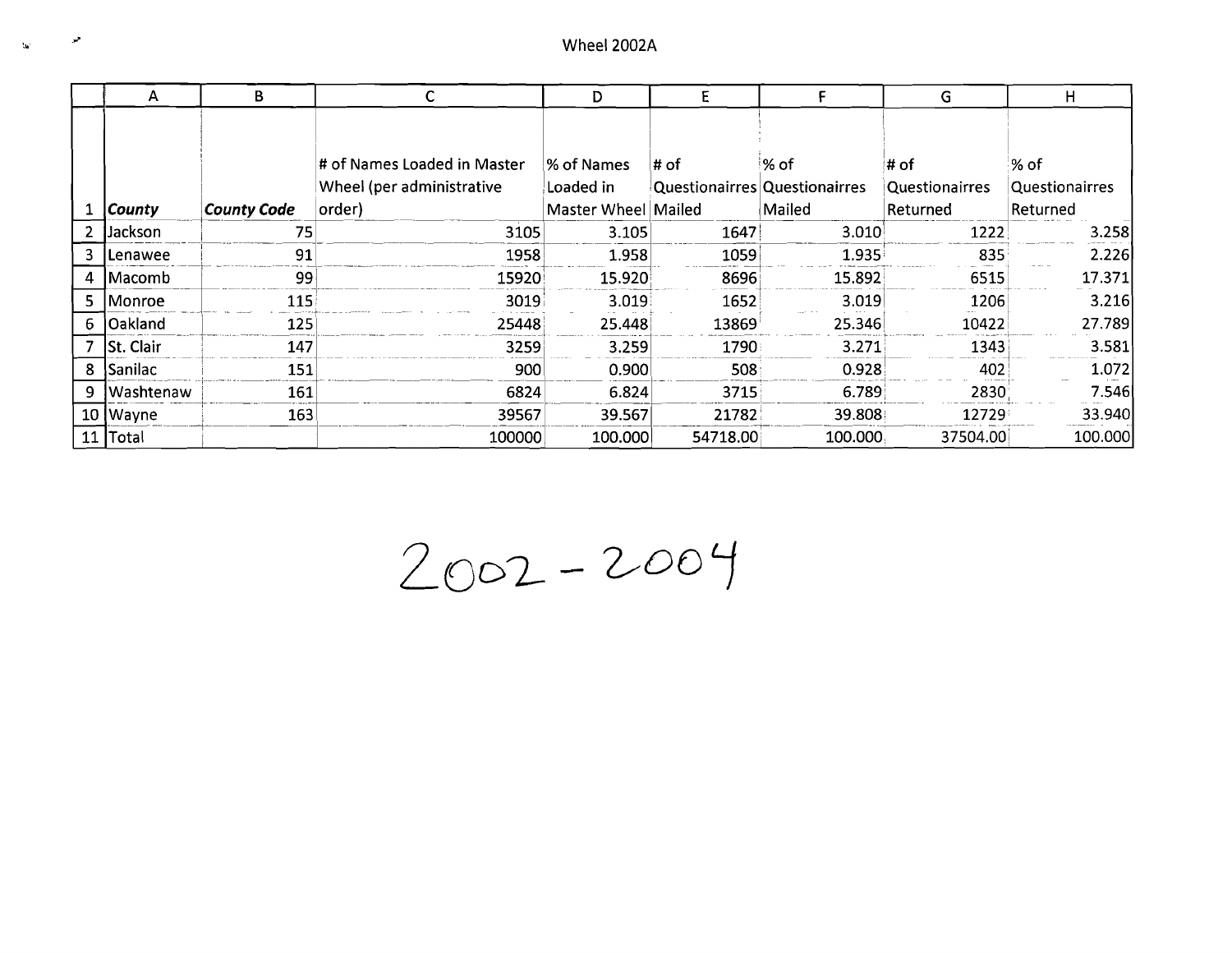|                |                         |                               | K         |           | M         | N         | O               | P              | Q                                    | R.                                   |
|----------------|-------------------------|-------------------------------|-----------|-----------|-----------|-----------|-----------------|----------------|--------------------------------------|--------------------------------------|
|                | l# of<br>Questionairres | % of<br><b>Questionairres</b> | ∣# of     | ∣% of     | # of Not  | % of Not  | #<br>Undelivera | %<br>Undeliver | # of names<br>Remaining<br>in Master | % of names<br>Remaining<br>in Master |
|                | Not Returned            | Not Returned                  | Qualified | Qualified | Qualified | Qualified | ble             | able           | Wheel                                | Wheel                                |
| $\overline{2}$ | 435                     | 2.492                         | 613       | 3.201     | 291       | 3.757     | 318             | 2.998          | 1436                                 | 3.191                                |
| 3              | 230                     | 1.318                         | 444       | 2.319     | 191       | 2.466     | 200             | 1.885          | 890                                  | 1.978                                |
| 4              | 2235                    | 12.804                        | 3721      | 19.431    | 1387      | 17.906    | 1407            | 13.264         | 7164                                 | 15.922                               |
| 5              | 451                     | 2.584                         | 642       | 3.352     | 276       | 3.563     | 288             | 2.715          | 1360                                 | 3.023                                |
| 6              | 3495                    | 20.023                        | 5545      | 28.956    | 2022      | 26.104    | 2855            | 26.914         | 11522                                | 25.607                               |
| 7              | 459                     | 2.630                         | 762.      | 3.979     | 284       | 3.666     | 297             | 2.800          | 1434                                 | 3.187                                |
| 8              | 114                     | 0.653                         | 203       | 1.060     | 111       | 1.433     | 88              | 0.830          | 377                                  | 0.838                                |
| 9              | 896                     | 5.133                         | 1185      | 6.188     | 452       | 5.835     | 1193            | 11.246         | 3061                                 | 6.803                                |
| 10             | 9140                    | 52.363                        | 6035      | 31.514    | 2732      | 35.270    | 3962            | 37.349         | 17751                                | 39.451                               |
| 11             | 17455                   | 100.000                       | 19150     | 100.000   | 7746      | 100.000   | 10608           | 100.000        | 44995                                | 100.000                              |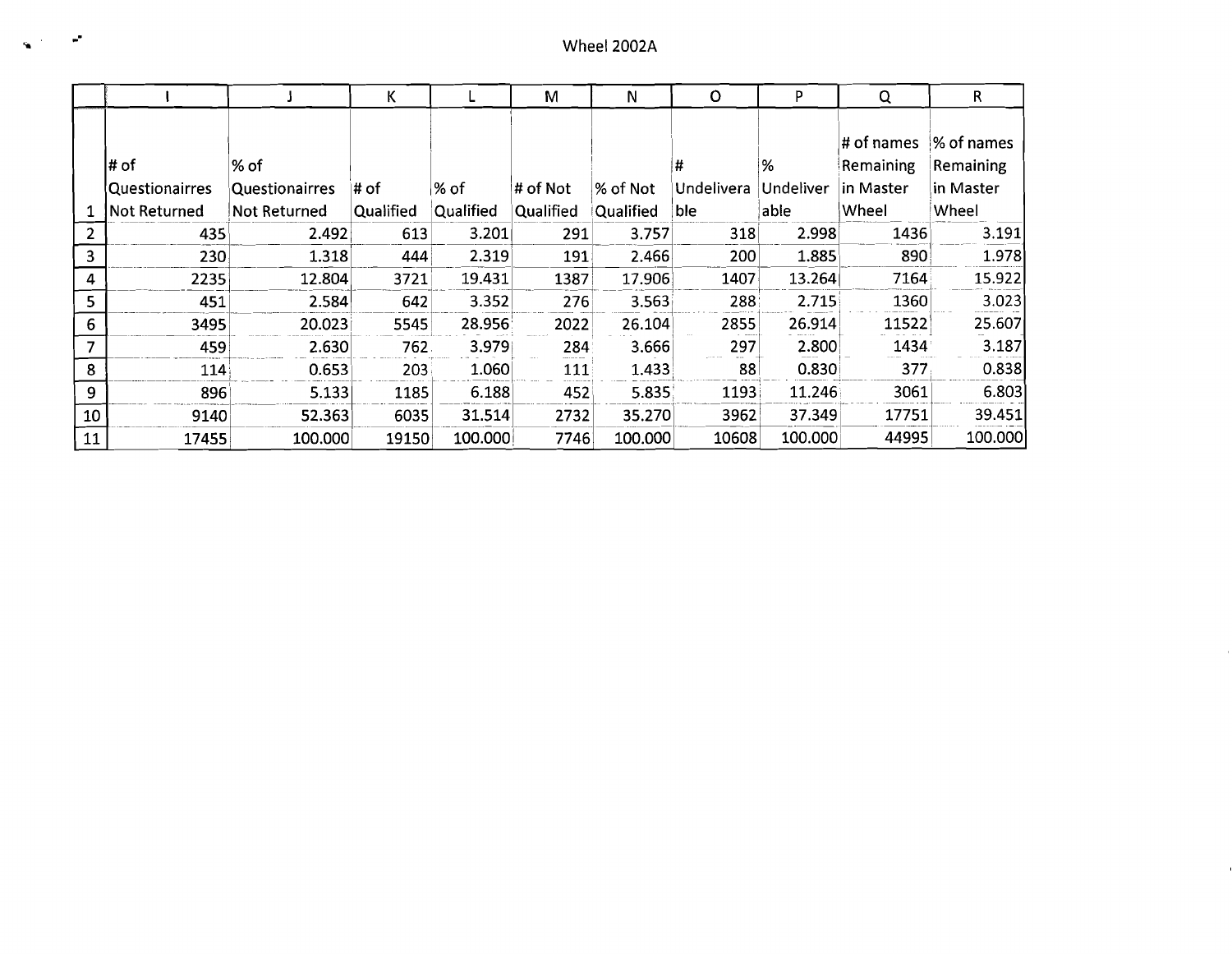## ~' US District Court - Detroit Division Jury Wheel 2004 - 2006

|       | A                | B                  | $\mathsf{C}$                                                                                                                               | D.                | E                                                     | F                     | G                     | H                                                                  |  |
|-------|------------------|--------------------|--------------------------------------------------------------------------------------------------------------------------------------------|-------------------|-------------------------------------------------------|-----------------------|-----------------------|--------------------------------------------------------------------|--|
|       |                  |                    |                                                                                                                                            |                   |                                                       |                       |                       |                                                                    |  |
|       |                  |                    |                                                                                                                                            |                   |                                                       |                       |                       |                                                                    |  |
|       |                  |                    |                                                                                                                                            |                   |                                                       |                       |                       |                                                                    |  |
|       |                  |                    | # of Names Loaded in Master                                                                                                                | l% of Names       | l# of                                                 | ∣% of                 | l# of                 | $%$ of                                                             |  |
|       |                  |                    | <b>Wheel (per administrative</b>                                                                                                           | Loaded in         | Questionnaires                                        | <b>Questionnaires</b> | <b>Questionnaires</b> | Questionnaires                                                     |  |
| 1     | <b>County</b>    | <b>County Code</b> | order 04-AO-016)                                                                                                                           |                   | Master Wheel Mailed of 100600 Mailed % So So Returned |                       |                       | $\lvert \textsf{Returned} \% \textsf{ o} \rvert \textsf{ 3b, 407}$ |  |
| 2.    | Jackson          | 75                 | 3090                                                                                                                                       | 3.090             | 1578                                                  | 3.115                 | 1250                  | 3.433                                                              |  |
| 3.    | Lenawee          | 91                 | 1960                                                                                                                                       | 1.960             | 992                                                   | 1.959                 | 837                   | 2.299                                                              |  |
|       | 4   Macomb       | 99                 | 16220                                                                                                                                      | 16.220            | 8195                                                  | 16.180                | 6518                  | 17.903                                                             |  |
| $5 -$ | Monroe           | 115                | 3080                                                                                                                                       | 3.080             | 1587                                                  | 3.133                 | 1238                  | 3.400                                                              |  |
| 6.    | Oakland          | 125                | 25250                                                                                                                                      | 25.250            | 12876                                                 | 25.422                | 10303                 | 28.300                                                             |  |
| 7     | St. Clair        | 147                | 3320                                                                                                                                       | 3.32 <sub>0</sub> | 1670                                                  | 3.297                 | 1350                  | 3.708                                                              |  |
| 8     | Sanilac          | 151                | 880                                                                                                                                        | 0.880             | 398                                                   | 0.786                 | 322                   | 0.884                                                              |  |
| 9     | <b>Washtenaw</b> | 161                | 6800                                                                                                                                       | 6.800             | 3447                                                  | 6.806                 | 2800                  | 7.691                                                              |  |
|       | 10 Wayne         | 163                | 39400                                                                                                                                      | 39.400            | 19907                                                 | 39.303                | 11789                 | 32.381                                                             |  |
| 11    | Total            |                    | 100000                                                                                                                                     | 100.000           | 50650.00                                              | 100.000               | 36407.00              | 100.000                                                            |  |
| 12    |                  |                    |                                                                                                                                            |                   |                                                       |                       |                       |                                                                    |  |
|       | 13 Notes:        |                    |                                                                                                                                            |                   |                                                       |                       |                       |                                                                    |  |
| 14    |                  |                    |                                                                                                                                            |                   |                                                       |                       |                       |                                                                    |  |
|       |                  |                    | 15 1. Percentages for each county is calculated based on the total number in Columns C, E, G, I, K, M, O & Q, respectively.                |                   |                                                       |                       |                       |                                                                    |  |
|       |                  |                    | 16   2. Wheel created on October 1, 2004 and expired on September 30, 2006.                                                                |                   |                                                       |                       |                       |                                                                    |  |
|       |                  |                    | 17 3. Number of questionnaires mailed plus names remaining in master wheel (Column E + Column Q) will not equal number of names loaded in  |                   |                                                       |                       |                       |                                                                    |  |
|       |                  |                    | 18 wheel (Column C). The discrepancy is due to transfers between divisions resulting from jurors moving. The original county code does not |                   |                                                       |                       |                       |                                                                    |  |
|       | 19 $change.$     |                    |                                                                                                                                            |                   |                                                       |                       |                       |                                                                    |  |
|       |                  |                    | 20  4. Wayne County - Plus/minus percentage between names in master wheel (Column D) and questionnaires mailed (Column F): -.097           |                   |                                                       |                       |                       |                                                                    |  |

 $2004 - 2006$   $\frac{1}{2}$  GOVERNMENT

 $\sim 10^{11}$ 



Government's  $11/12/09$  Hearing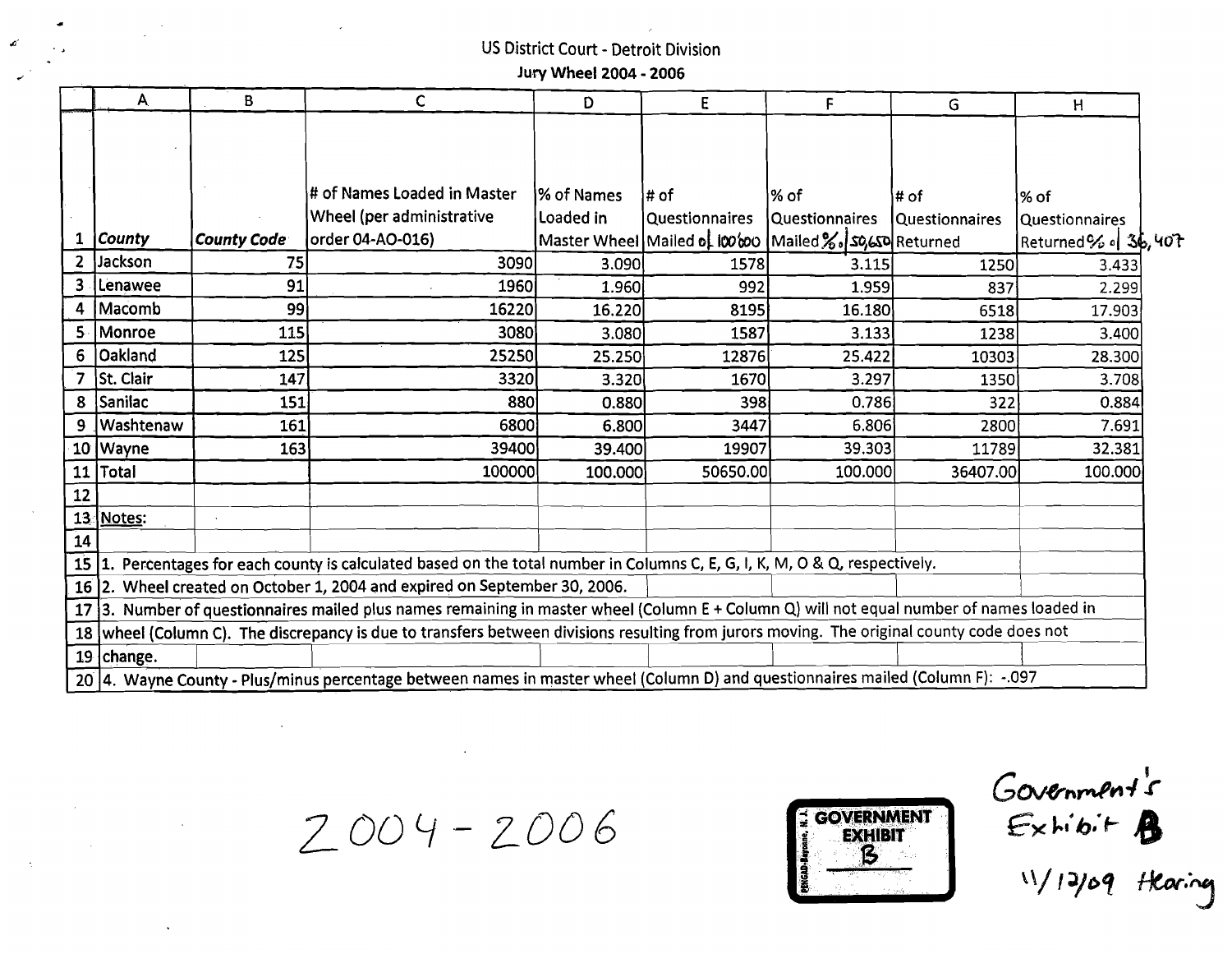## .-1' US District Court - Detroit Division Jury Wheel 2004 - 2006

 $\overline{\phantom{a}}$ 

٠

 $\langle \sigma_{\rm L} \rangle$ 

|                 |                       | J                                       | К         | L             | M               | N             | $\mathbf{O}$         | P.            | Q                                     | $\mathsf{R}$   |                   |
|-----------------|-----------------------|-----------------------------------------|-----------|---------------|-----------------|---------------|----------------------|---------------|---------------------------------------|----------------|-------------------|
|                 | ∣# of                 | $\frac{966}{100}$ % of $\frac{16}{100}$ |           | log of 19,094 |                 | $ 0, 0 $ 7828 |                      | 0%. 9485<br>% | ∣# of<br>names<br>Remaining Remaining | ∣% of<br>names | $ 0/2 $ $ 49/400$ |
|                 | <b>Questionnaires</b> | Questionnaires  # of                    |           | % of          | $\sharp$ of Not | ∣% of Not     | Undelivera Undeliver |               | In Master In Master                   |                |                   |
| 1               | <b>Not Returned</b>   | <b>Not Returned</b>                     | Qualified | Qualified     | Qualified       | Qualified     | ble                  | able          | Wheel                                 | Wheel          |                   |
| $\overline{2}$  | 328                   | 2.303                                   | 672       | 3.519         | 300             | 3.832         | 278                  | 2.931         | 1515                                  | 3.067          |                   |
| $\mathbf{3}$    | 155                   | 1.088                                   | 446       | 2.336         | 204             | 2.606         | 187                  | 1.972         | 965                                   | 1.953          |                   |
| 4               | 1677                  | 11.774                                  | 3775      | 19.771        | 1497            | 19.124        | 1246                 | 13.137        | 8008                                  | 16.211         |                   |
| 5               | 349                   | 2.450                                   | 712       | 3.729         | 266             | 3.398         | 260                  | 2.741         | 1492                                  | 3.020          |                   |
| $6\phantom{1}$  | 2573                  | 18.065                                  | 5798      | 30.366        | 2053            | 26.226        | 2452                 | 25.851        | 12410                                 | 25.121         |                   |
| $\overline{7}$  | 320                   | 2.247                                   | 755       | 3.954         | 326             | 4.165         | 269                  | 2.836         | 1630                                  | 3.300          |                   |
| $\mathbf{8}$    | 76                    | 0.534                                   | 170       | 0.890         | 98              | 1.252         | 54                   | 0.569         | 472                                   | 0.955          |                   |
| 9               | 647                   | 4.543                                   | 1300      | 6.808         | 505             | 6.451         | 995                  | 10.490        | 3332                                  | 6.745          |                   |
| 10              | 8118                  | 56.996                                  | 5466      | 28.627        | 2579            | 32.946        | 3744                 | 39.473        | 19576                                 | 39.628         |                   |
| 11              | 14243                 | 100,000                                 | 19094     | 100.000       | 7828            | 100.000       | 9485                 | 100.000       | 49400                                 | 100.000        |                   |
| 12              |                       |                                         |           |               |                 |               |                      |               |                                       |                |                   |
| 13              |                       |                                         |           |               |                 |               |                      |               |                                       |                |                   |
| 14              |                       |                                         |           |               |                 |               |                      |               |                                       |                |                   |
| 15              |                       |                                         |           |               |                 |               |                      |               |                                       |                |                   |
| 16              |                       |                                         |           |               |                 |               |                      |               |                                       |                |                   |
| 17              |                       |                                         |           |               |                 |               |                      |               |                                       |                |                   |
| 18              |                       |                                         |           |               |                 |               |                      |               |                                       |                |                   |
| 19              | $\sim$                |                                         |           |               |                 |               |                      |               |                                       |                |                   |
| 20 <sup>1</sup> |                       |                                         |           |               |                 |               |                      |               |                                       |                |                   |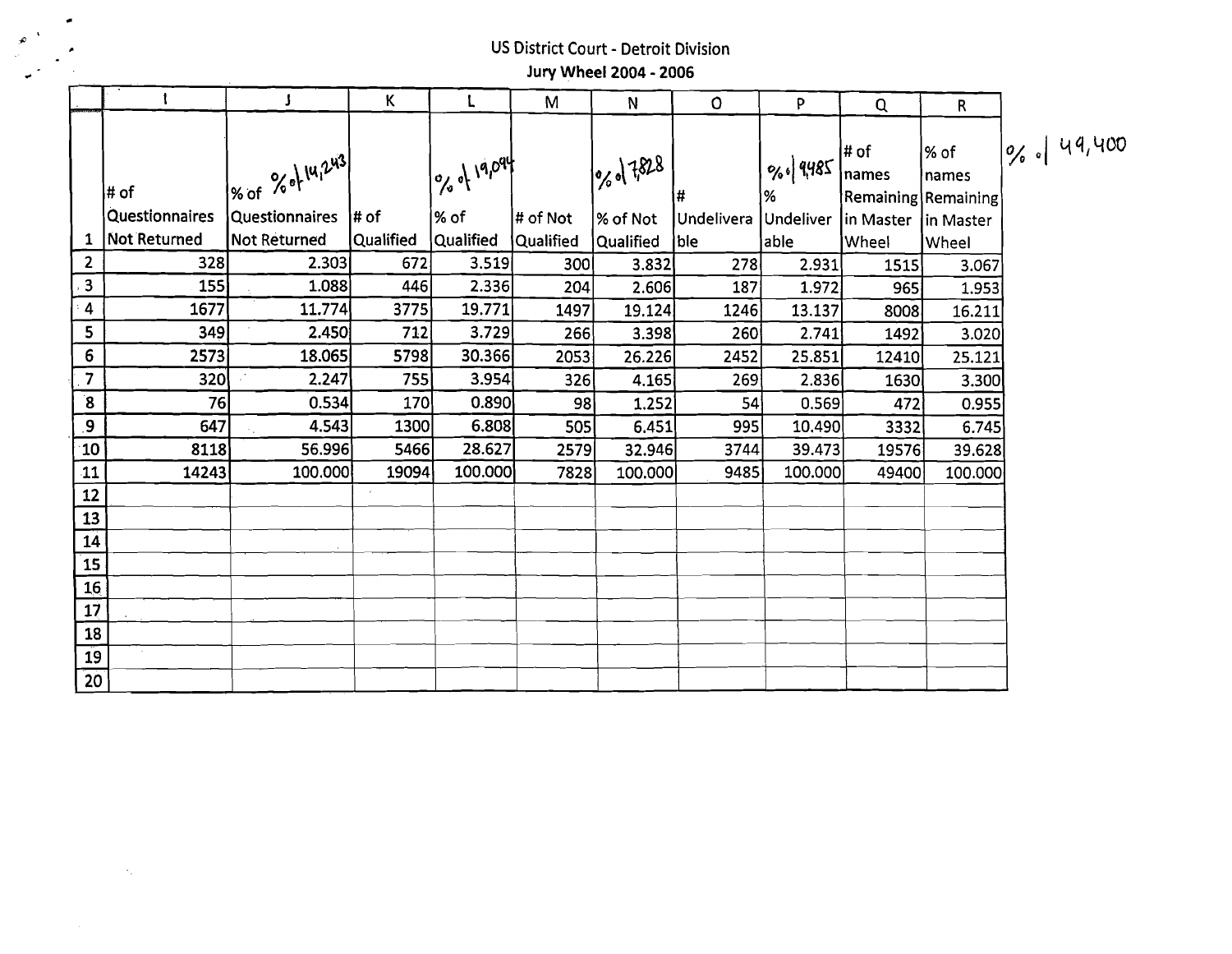$\mathbf{z}$ 

|              | A               | B                  |                             | D                   | E              |                       | G                     | н                     |
|--------------|-----------------|--------------------|-----------------------------|---------------------|----------------|-----------------------|-----------------------|-----------------------|
|              |                 |                    |                             |                     |                |                       |                       |                       |
|              |                 |                    |                             |                     |                |                       |                       |                       |
|              |                 |                    |                             |                     |                |                       |                       |                       |
|              |                 |                    | # of Names Loaded in Master | % of Names          | ∣# of          | $%$ of                | # of                  | % of                  |
|              |                 |                    | Wheel (per administrative   | Loaded in           | Questionairres | <b>Questionairres</b> | <b>Questionairres</b> | <b>Questionairres</b> |
|              | <b>County</b>   | <b>County Code</b> | order)                      | Master Wheel Mailed |                | Mailed                | Returned              | Returned              |
| $\mathbf{2}$ | Jackson         | 75                 | 3100                        | 3.100               | 1401           | 3.006                 | 1145                  | 3.279                 |
| З.           | <b>ILenawee</b> | 91                 | 1940                        | 1.940               | 865            | 1.856                 | 744                   | 2.131                 |
| 4            | Macomb          | 99                 | 16220                       | 16.220              | 7619           | 16.346                | 6295                  | 18.030                |
| 5.           | Monroe          | 115                | 3100                        | 3.100               | 1461           | 3.134                 | 1146                  | 3.282                 |
| 6            | <b>Oakland</b>  | 125                | 24800                       | 24.800              | 11536          | 24.749                | 9607                  | 27.515                |
|              | St. Clair       | 147                | 3350                        | 3.350               | 1516           | 3.252                 | 1268                  | 3.632                 |
| 8            | Sanilac         | 151                | 870                         | 0.870               | 396            | 0.850                 | 337                   | 0.965                 |
| 9            | Washtenaw       | 161                | 7000                        | 7.000               | 3289           | 7.056                 | 2760                  | 7.905                 |
|              | 10 Wayne        | 163                | 39620                       | 39.620              | 18529          | 39.752                | 11613                 | 33.261                |
|              | $11$ Total      |                    | 100000                      | 100.000             | 46612.00       | 100.000               | 34915.00              | 100.000               |

 $2006 - 2008$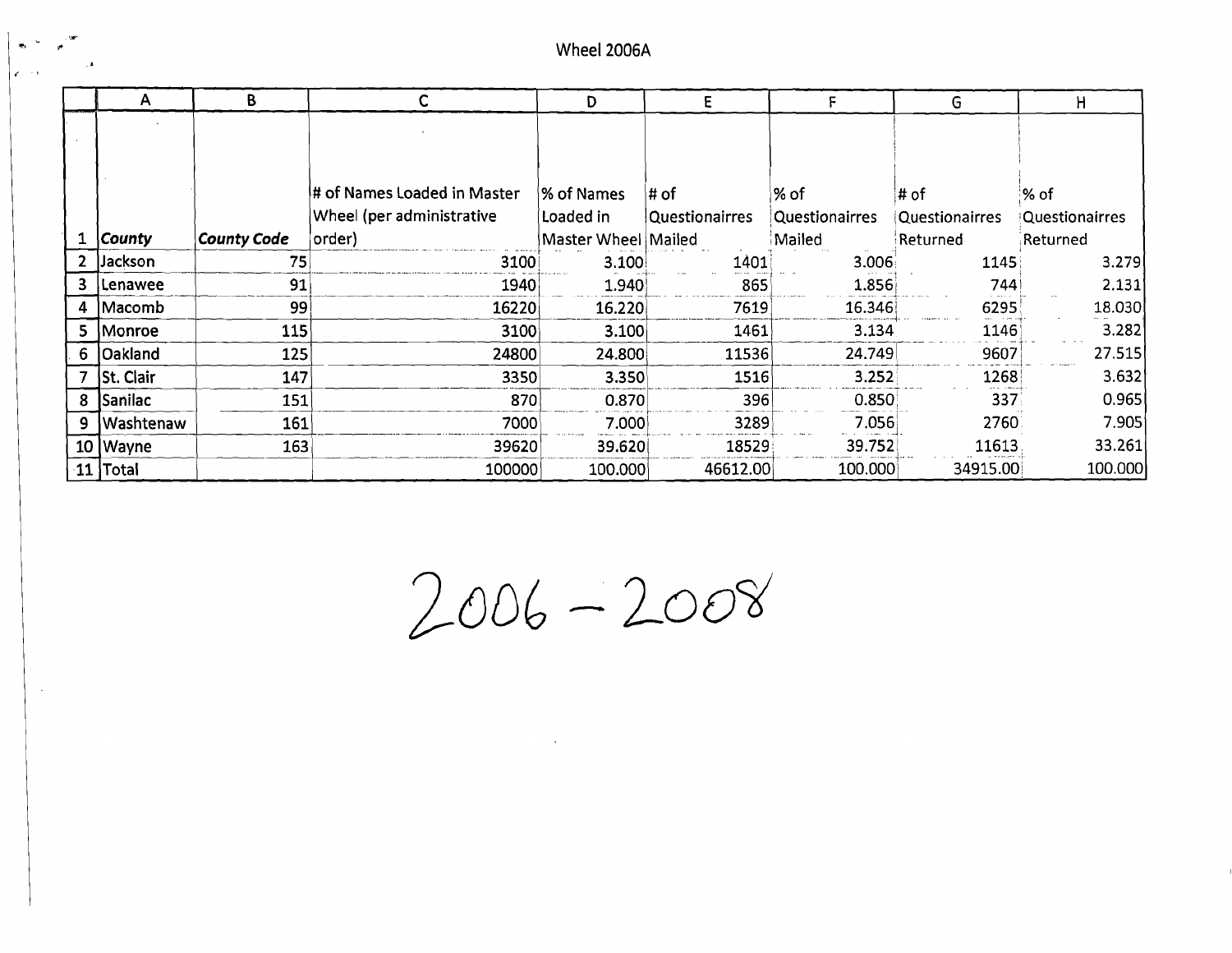Wheel 2006A

|                |                       |                       | К                |           | м         | N         | $\circ$           | P                | Q         | R                   |
|----------------|-----------------------|-----------------------|------------------|-----------|-----------|-----------|-------------------|------------------|-----------|---------------------|
|                |                       |                       |                  |           |           |           |                   |                  | # of      | % of                |
|                |                       |                       |                  |           |           |           |                   |                  | names     | names               |
|                | ¦# of                 | ∣% of                 |                  |           |           |           | #                 | %                |           | Remaining Remaining |
|                | <b>Questionairres</b> | <b>Questionairres</b> | '# of            | % of      | # of Not  | % of Not  | <b>Undelivera</b> | <b>Undeliver</b> | in Master | in Master           |
|                | Not Returned          | <b>Not Returned</b>   | <b>Qualified</b> | Qualified | Qualified | Qualified | ble               | able             | Wheel     | Wheel               |
| $\overline{2}$ | 278                   | 2.261                 | 641              | 3.434     | 318       | 3.541     | 186               | 2.558            | 1663      | 3.17                |
| 3              | 140                   | 1.139                 | 441              | 2.363     | 189       | 2.105     | 114               | 1.568            | 1052      | 2.00                |
| 4              | 1427                  | 11.605                | 3805             | 20.387    | 1633      | 18.185    | 857               | 11.787           | 8440      | 16.08               |
| 5              | 334                   | 2.716                 | 661              | 3.542     | 296       | 3.296     | 189               | 2.599            | 1615      | 3.08                |
| 6              | 2078                  | 16.900                | 5547             | 29.720    | 2509      | 27.940    | 1551              | 21.331           | 13035     | 24.83               |
| 7              | 281                   | 2.285                 | 749              | 4.013     | 328       | 3.653     | 191               | 2.627            | 1783      | 3.40                |
| 8              | 65                    | 0.529                 | 181              | 0.970     | 111       | 1.236     | 45                | 0.619            | 457       | 0.87                |
| 9              | 574                   | 4.668                 | 1294             | 6.933     | 665       | 7.405     | 801               | 11.016           | 3620      | 6.90                |
| 10             | 7119                  | 57.897                | 5345             | 28.638    | 2931      | 32.639    | 3337              | 45.895           | 20836     | 39.69               |
| 11             | 12296                 | 100.000               | 18664            | 100.000   | 8980      | 100.000   | 7271              | 100.000          | 52501     | 100.00              |

. ..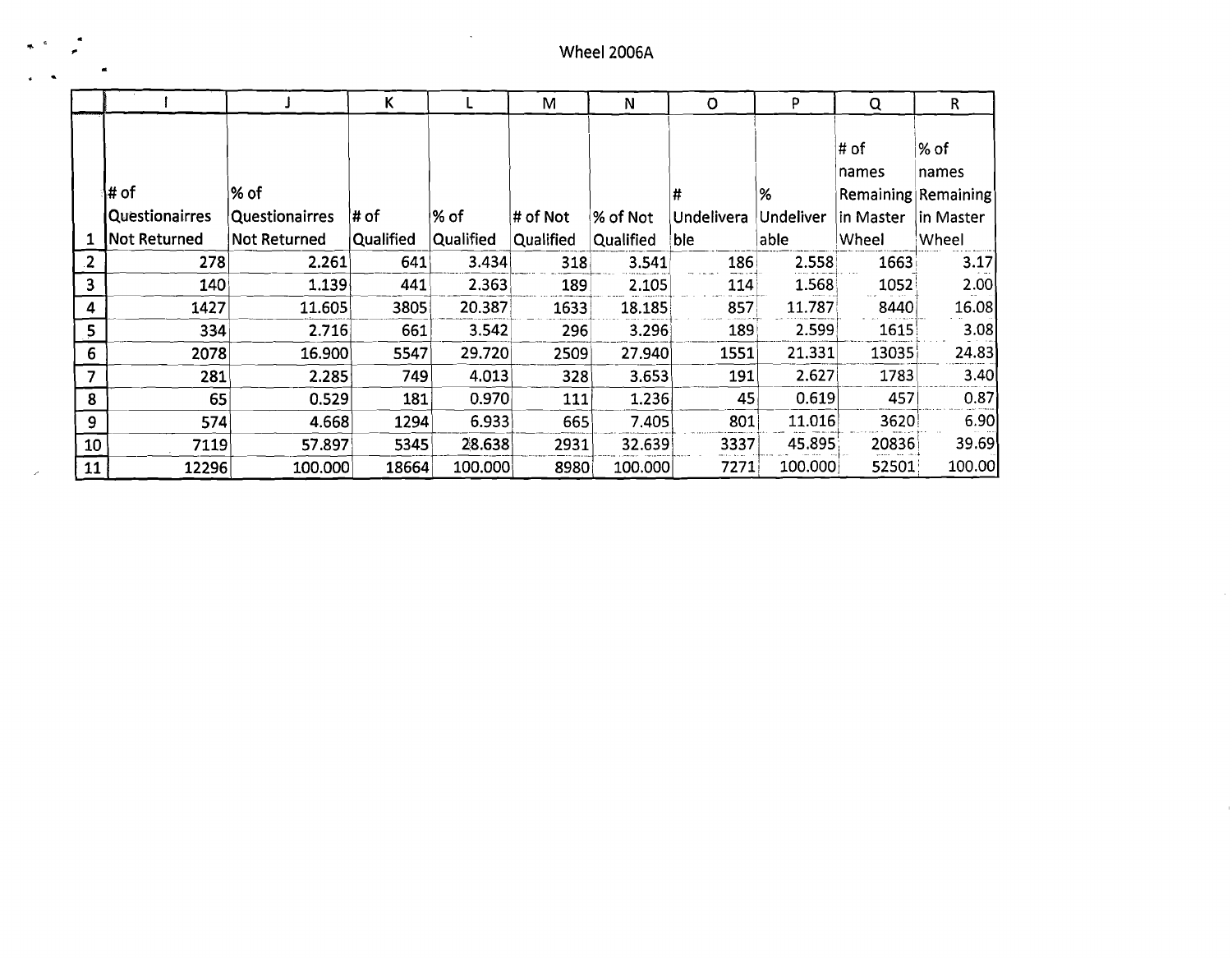$\overline{c}$   $\overline{c}$   $\overline{c}$   $\overline{c}$   $\overline{c}$   $\overline{c}$   $\overline{c}$   $\overline{c}$   $\overline{c}$   $\overline{c}$   $\overline{c}$   $\overline{c}$   $\overline{c}$   $\overline{c}$   $\overline{c}$   $\overline{c}$   $\overline{c}$   $\overline{c}$   $\overline{c}$   $\overline{c}$   $\overline{c}$   $\overline{c}$   $\overline{c}$   $\overline{c}$   $\overline{$ 

|                | A              | В                  | C                                                        | D                       | E                              |                          | G                             | н                               |
|----------------|----------------|--------------------|----------------------------------------------------------|-------------------------|--------------------------------|--------------------------|-------------------------------|---------------------------------|
|                |                |                    |                                                          |                         |                                |                          |                               |                                 |
|                |                |                    | # of Names Loaded in Master<br>Wheel (per administrative | % of Names<br>Loaded in | ∣# of<br><b>Questionairres</b> | $%$ of<br>Questionairres | # of<br><b>Questionairres</b> | $%$ of<br><b>Questionairres</b> |
|                | <b>County</b>  | <b>County Code</b> | order)                                                   | Master Wheel Mailed     |                                | Mailed                   | Returned                      | Returned                        |
|                | 2 Jackson      | 75                 | 2209                                                     | 3.156                   | 969                            | 3.283                    | 665                           | 3.890                           |
| 3 <sup>1</sup> | Lenawee        | 91                 | 1402                                                     | 2.003                   | 585                            | 1.982                    | 400                           | 2.340                           |
| $\mathbf{4}$   | Macomb         | 99                 | 11737                                                    | 16.766                  | 4918                           | 16.664                   | 3120                          | 18.249                          |
| 5.             | Monroe         | 115                | 2224                                                     | 3.177                   | 931                            | 3.155                    | 567                           | 3.316                           |
| 6              | <b>Oakland</b> | 125                | 17577                                                    | 25.109                  | 7314                           | 24.782                   | 4790                          | 28.017                          |
|                | 7 St. Clair    | 147                | 2344                                                     | 3.348                   | 978                            | 3.314                    | 655                           | 3.831                           |
| 8              | Sanilac        | 151                | 612                                                      | 0.874                   | 232                            | 0.786                    | 166                           | 0.971                           |
| 9.             | : Washtenaw    | 161                | 5017                                                     | 7.167                   | 2159                           | 7.315                    | 1481                          | 8.662                           |
|                | $10$ Wayne     | 163                | 26882                                                    | 38.401                  | 11427                          | 38.719                   | 5253                          | 30.725                          |
|                | 11 Total       |                    | 70004                                                    | 100.000                 | 29513.00                       | 100.000                  | 17097.00                      | 100.000                         |

loo1>-'2DJO